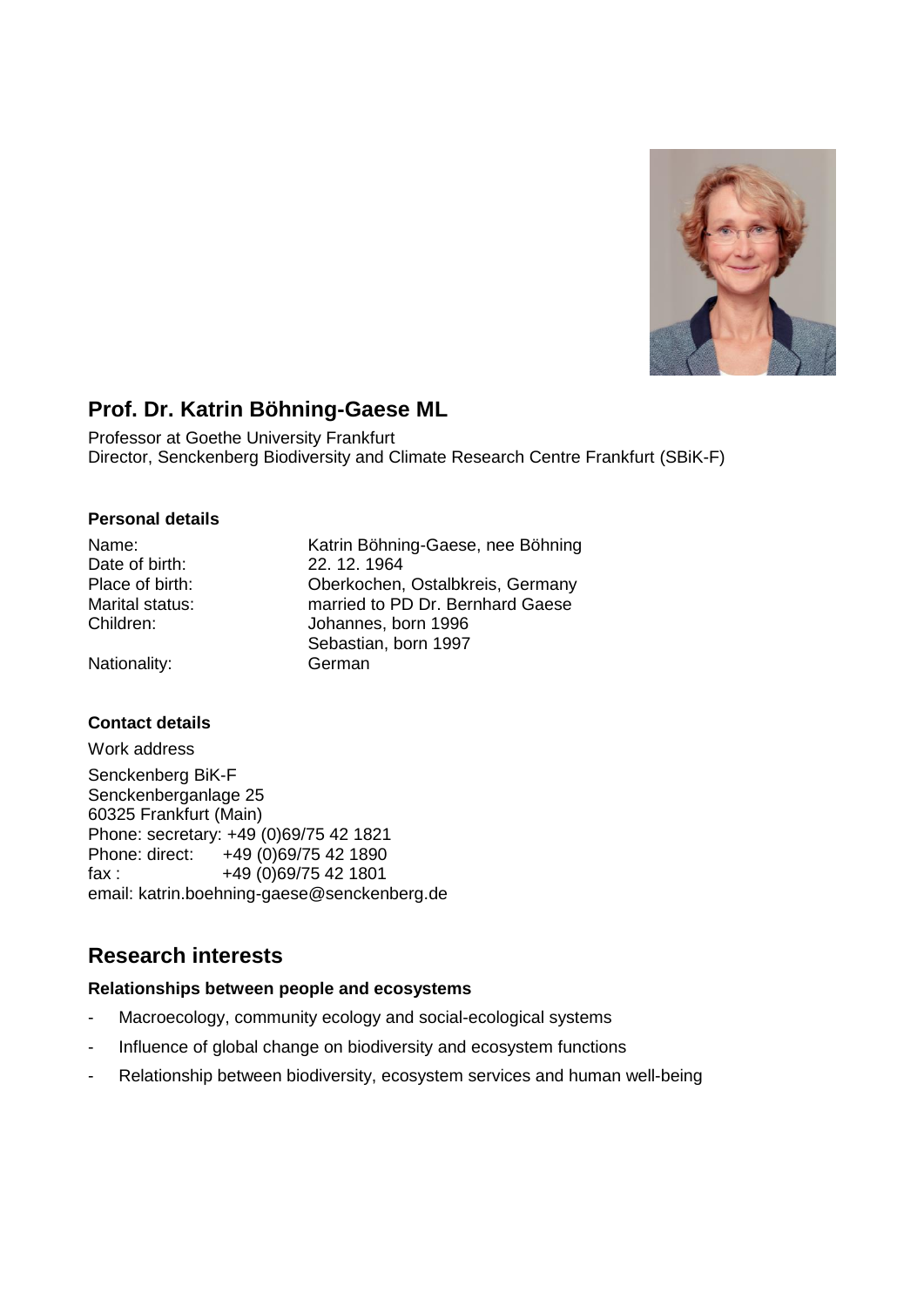## **Curriculum vitae**

#### **Education**

- 10. 02. 1999 Habilitation in "Zoologie" at Universität Tübingen. Research topic: "Mikro- und makroökologische Ansätze zum Verständnis von Artengemeinschaften"; 03. 12. 1999 transferred to RWTH Aachen.
- 1990 1993 PhD thesis: "Ursachen für langfristige Bestandsentwicklungen europäischer und nordamerikanischer Singvögel in kontinentalem Maßstab", Universität Tübingen, supervisor Prof. Schmidt-Koenig.
- 23. 08. 1993 Dissertation Dr. rer. nat. magna cum laude (1.0).
- 1984 1990 Study of Biology at Universität Tübingen, Diplom (1.0). Diploma thesis: "Zur Nahrungsökologie des Weißstorchs (*C. ciconia*) in Oberschwaben", Universität Tübingen, supervisor Prof. Schmidt-Koenig.
- 1975 1984 Gymnasium Oberkochen in Oberkochen, Reifezeugnis (1.2).

#### **Professional experience**

- 2017 2021 Vice-president of the Leibniz Association.
- Since 2013 Member of the directorate of Senckenberg Gesellschaft für Naturforschung.
- Since 2010 W3 professor Goethe University and Director of the Senckenberg Biodiversity and Climate Research Centre, Frankfurt.
- 2001 2010 C3 professor for "Ecology" at Johannes Gutenberg-Universität Mainz.
- 1999 2001 Research Associate at RWTH Aachen, Dept. Zoologie/Tierphysiologie. Heisenberg award by DFG.
- 1996 1999 Research Associate at RWTH Aachen, Dept. Zoologie/Tierphysiologie. Habilitanden stipend awarded by DFG.
- 1993 1996 Postdoctoral fellow at Vogelwarte Radolfzell, Max-Planck-Institut für Verhaltensphysiologie, Prof. Berthold.

#### **Research experience in other countries (selection)**

- since 2012 Field project on biodiversity and ecosystem functions of birds in Podocarpus National Park, Ecuador.
- since 2010 Field project on biodiversity and ecosystem functions of birds on Mt. Kilimanjaro, Tanzania.
- 2007 2012 Field project on movement patterns of Trumpeter Hornbills in South Africa.
- 2001 2010 Field projects on human disturbance, seed dispersal and forest regeneration in Kenya and Uganda.
- 2000 2002 Field projects on the life-history of two *Sylvia*-warblers in Kenya (12 weeks).
- 1996 1998 Field project on seed dispersal in South Africa (10 weeks).
- 1994 Centre for Population Biology, Silwood Park, England, with Prof. Lawton (5 weeks). 1993 University of Oxford, England, with Prof. Perrins (2 weeks).
- 1992 1995 Field projects on seed dispersal in Madagascar (7 months).
- 1992, 1994 University of New Mexico, Albuquerque, USA, with Prof. Brown (4 months).
- 1992 Montana State University, Bozeman, USA, with Dr. Taper (2 weeks).
- 1990 1991 University of New Mexico, Albuquerque, USA, with Prof. Brown (13 months).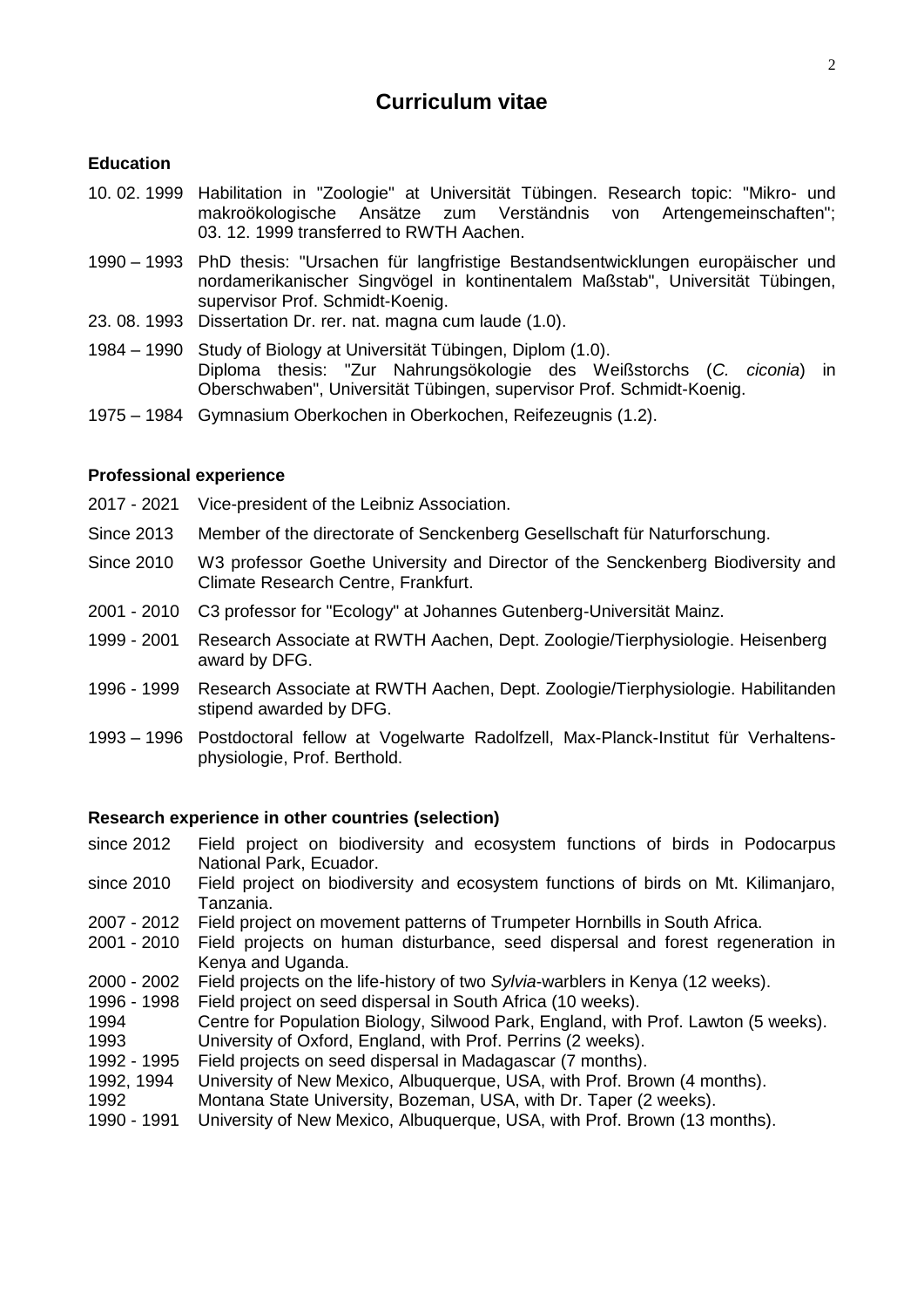#### **Awards**

- 2021 Deutscher Umweltpreis of the Deutsche Bundesstiftung Umwelt.<br>2015 Elected fellow of Leopoldina. German National Academy of Scier
- 2015 Elected fellow of Leopoldina, German National Academy of Sciences.<br>2015 Elected fellow of the Academy of Sciences and Literature | Mainz.
- Elected fellow of the Academy of Sciences and Literature | Mainz.
- 1999 Heisenberg award of the Deutsche Forschungsgemeinschaft.
- 1992 PhD fellowship of Studienstiftung des Deutschen Volkes.

#### **Fellowships and grants**

- 2020 2024 Speaker of the DFG Research Unit "The role of nature for human well-being in the Kilimanjaro Social-Ecological System (Kili-SES)" (FOR 5064); "Coordination Project" of the Research Unit Kili-SES (Bo 1221/33-1). PI K. Böhning-Gaese. 2.364.210 Euro.
- 2020 2024 Project on "Biodiversity and supply of material and non-material NCP" within DFG Research Unit "Kili-SES" (Bo 1221/32-1). PIs T. Müller, K. Böhning-Gaese, and P. Manning. (Funding KBG 92.800 Euro). 82.500 Euro.
- 2019 2021 Project on functional island biogeography of birds within DFG Research Unit "Spatial community ecology in highly dynamic landscapes: from island biogeography to metaecosystems", PI Ch. Hof.
- 2017 2020 iDiv Flexible Pool project on the role of nature and socio-economic factors for human well-being. PI K. Böhning-Gaese, A. Bonn. 200.000 Euro.
- 2016 2018 Speaker of the DFG Research Unit "Kilimanjaro ecosystems under global change" (FOR 1246/3); "Coordination Project" of DFG Research Unit "Kilimanjaro" (BO 1221/26-3). PI K. Böhning-Gaese. 705.000 Euro.
- 2016 2018 "Central data base" within DFG Research Unit "Kilimanjaro" (BO 1221/27-1). PIs I. Steffan-Dewenter, T. Nauss, and K. Böhning-Gaese. (Funding KBG 6300 Euro).
- 2016 2018 Project on mutualistic plant-animal interaction networks within DFG Research Unit "Kilimanjaro" (Bo 1221/16-3). PIs K. Böhning-Gaese, M. Schleuning, and M. Tschapka. (Funding KBG 92.800 Euro).
- 2015 2018 Project funded by DFG in the framework of the German Federation for Biological Data (GFBio). K. Böhning-Gaese one of 21 PIs. (Bo 1221/25-1) (268.200 €).
- 2015 2016 Project funded by DFG for initiation of the multilateral network "ScenNet" in the framework of the Belmont Forum. PI for German partners K. Böhning-Gaese. (Bo 1221/24-1) (114.050 €).
- 2015 2017 Project funded by DFG on "A cross-taxa assessment of the impact of climate change on population abundance" (Bo 1221/23-1) (275.500 €). PI K. Böhning-Gaese.
- 2013 2016 Project on functional diversity of birds and bats within DFG Forschergruppe "Kilimanjaro ecosystems under global change" (Bo 1221/16-2) (274,700 €). PI K. Böhning-Gaese.
- 2013 2016 Project funded by DFG on functional indicators for avian seed dispersal; DFG Bundle Program: "Platform for Biodiversity and Ecosystem Monitoring and Research in South Ecuador" (262,400 €). PI K. Böhning-Gaese.
- 2012 2015 Project funded by DFG on the the impact of climate change on ungulates, large mammalian predators and tourists in African National Parks. (197,900 €). PI K. Böhning-Gaese.
- 2012 Mercator professorship for Prof. Dr. Catherine Graham to Goethe University Frankfurt, PI K. Böhning-Gaese. (29,300 €).
- 2011 2015 EU COST Action "Harmonizing global biodiversity modeling (HarmBio)". K. Böhning-Gaese one of 14 PIs.
- 2011 2014 Field project funded by DFG on pollinator-plant interactions in South African Fynbos. PIs M. Schleuning and F. Schurr. (M.S. 159,800 €; F.S. 148,300 €).
- 2011 Grant of the University Frankfurt, support for developing a Research Training Group on "Niche evolution". PIs K. Böhning-Gaese and A. Klussmann-Kolb (35,000 €).
- 2010 2013 Field project funded by DFG within Forschergruppe "Kilimanjaro ecosystems under global change" (Bo 1221/16-1) (171,000 €).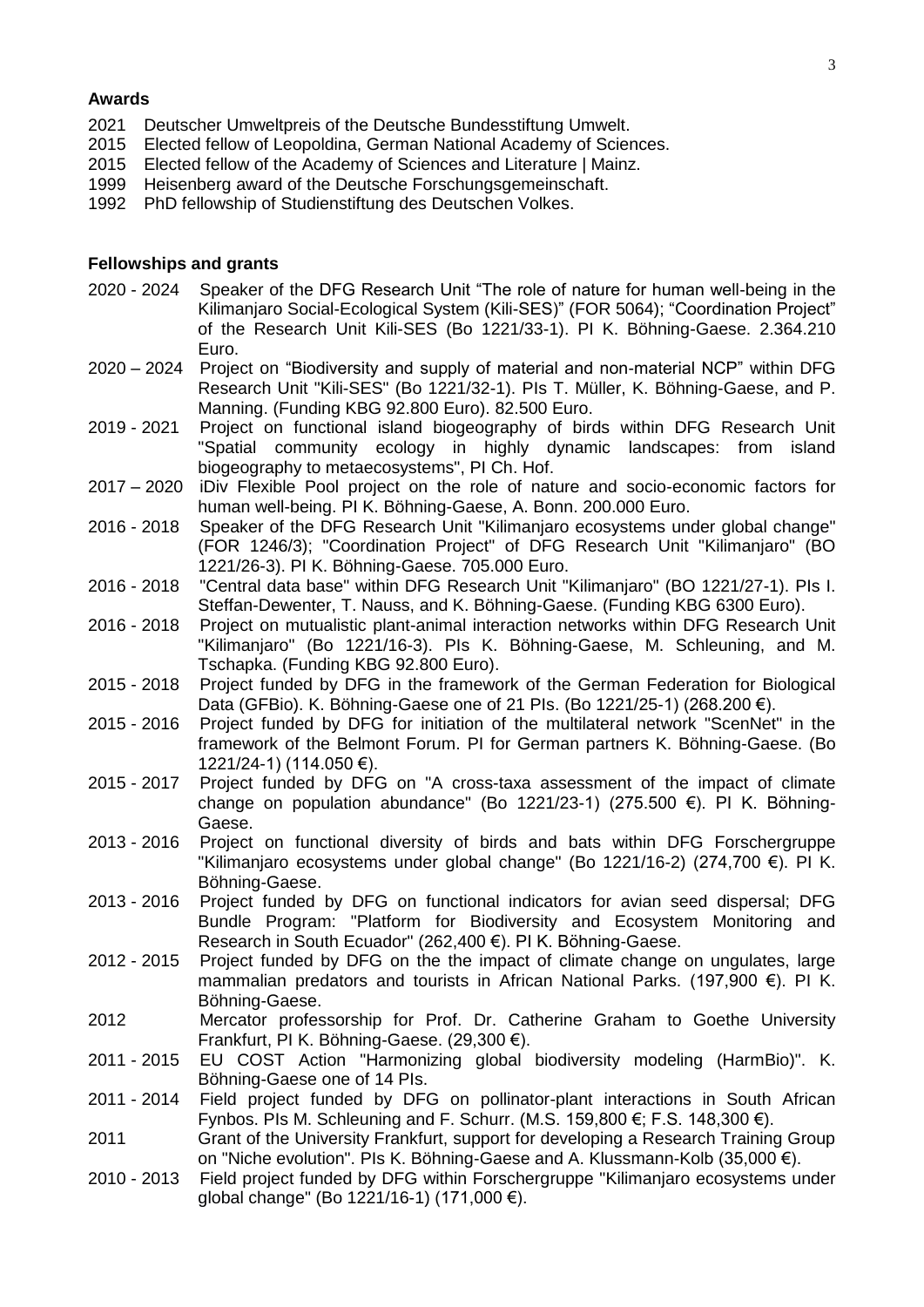- 2009 2012 Field project funded by DFG on movement patterns and seed dispersal of Trumpeter Hornbills in South Africa (Bo 1221/15-1) (166,000 €).
- 2009 2011 Grant of Femarn Bælt A/S on the impact of changes in environment and climate on waterbirds and migrating birds in the Fehmarnbelt region. Co-PI (25,000,- $\epsilon$ ).
- 2009 2010 Grant of the Universität Mainz, supplementary support for TREEs, tropical forest ecosystem services, land-use, and rural livelihoods in East Africa (70,000,- €).
- 2007 2010 Field project funded by BMBF, BIOLOG Program, on the influence of climate change and human disturbance on East African rainforests: management tools and recommendations (01LC0625/E11) (537,900,- €).
- 2007 2010 Field project funded by DFG on landscape structure, bird diversity, and seed dispersal of the wild cherry (Bo 1221/13-1) (89,200,- €).
- 2006 2009 Bundesamt für Naturschutz, F+E project on nature reserves in Germany under climate change (54,000, $\text{-} \in$ ).
- 2004 2007 Virtual Institute of the Helmholtz-Gemeinschaft, "Macroecology", project on "Global change and bird communities" (VH-VI-153) (150,000,- $\epsilon$ ).
- 2004 2007 Field project funded by BMBF, BIOLOG Program, on the influence of human disturbance on seed dispersal and forest regeneration in East African rain forests  $(01LC0405/E11)$  (549,800,  $∈$ ).
- 2004 Grant of the Universität Mainz, project on the influence of global climate change on bird communities (5000,- $\epsilon$ ).
- 2002 2004 Field project funded by DFG on the influence of the Atlas Mountains on the migratory routes of Palearctic songbirds (Bo 1221/10-1) (152,600,- $\epsilon$ )..
- 2001 2004 Field project funded by BMBF, BIOLOG Program, on fragmentation, seed dispersal and forest regeneration in Kakamega Forest, Kenya (01LC0025/E11) (483,000,- DM).
- 2001 2003 Field project funded by DFG on the ecology and evolution of frugivory and seed dispersal in Madagascar and South Africa (Bo 1221/7-2) (188,600,- DM).
- 2001 2002 Grant of the Universität Mainz, field project on the influence of inundation disturbances on mutualistic animal-plant interactions (66,000,- DM).
- 1999 2002 Field project funded by DFG on the life-history of temperate and tropical *Sylvia* warblers (Bo 1221/9-1) (137,300,- DM).
- 1999 2001 Heisenberg award of the DFG (Bo 1221/8-1) (223,300,- DM).
- 1998 2001 Field project funded by the DFG on the ecology of frugivory and seed dispersal in Madagascar and South Africa (Bo 1221/7-1) (116,500,- DM).
- 1996 1999 Habilitanden fellowship and grant of the DFG, project on the macroevolution of migratory behavior in birds (Bo 1221/4-1, 4-2, 6-1) (152,200,- DM).
- 1996 Travel grant of DFG, field project on seed dispersal in the genus *Commiphora* in South Africa (Bo 1221/3-1) (6800,- DM).
- 1995, 1996 Travel grants of DFG, visits to the annual meetings of the Ecological Society of America 1995 and 1996 (Bo 1221/2-1, 5-1) (4000,- DM).
- 1993 1996 Postdoctoral fellowship of the DFG (Bo 1221/1-1, 1-2) (95,000,- DM).
- 1993 1995 A. F. W. Schimper grant of the Heinrich- und Erna-Walter-Stiftung, field project on seed dispersal in Madagascar (26,100,- DM).
- 1992 1993 PhD fellowship of the Studienstiftung des deutschen Volkes (25,300,- DM).
- 1990 Field project, funded by the Reinhold-und-Maria-Teufel-Stiftung, on small mammals and ants in the Chihuahuan desert, USA (1200,- DM).
- 1987 1990 Study fellowship of the Studienstiftung des deutschen Volkes (3600,- DM).

#### **Professional services for funding agencies, scientific societies and nature conservation**

- Member of the Advisory Committee of the Leopoldina "Zentrum für Wissenschaftsforschung" (since 2022).
- Member of the Advisory Committee of the Legacy Landscape Fund (since 2021).
- Member of the board of Zoologische Gesellschaft Frankfurt (since 2019).
- Member of the DFG "Senatskommission für Grundsatzfragen der Biologischen Vielfalt" (since 2018).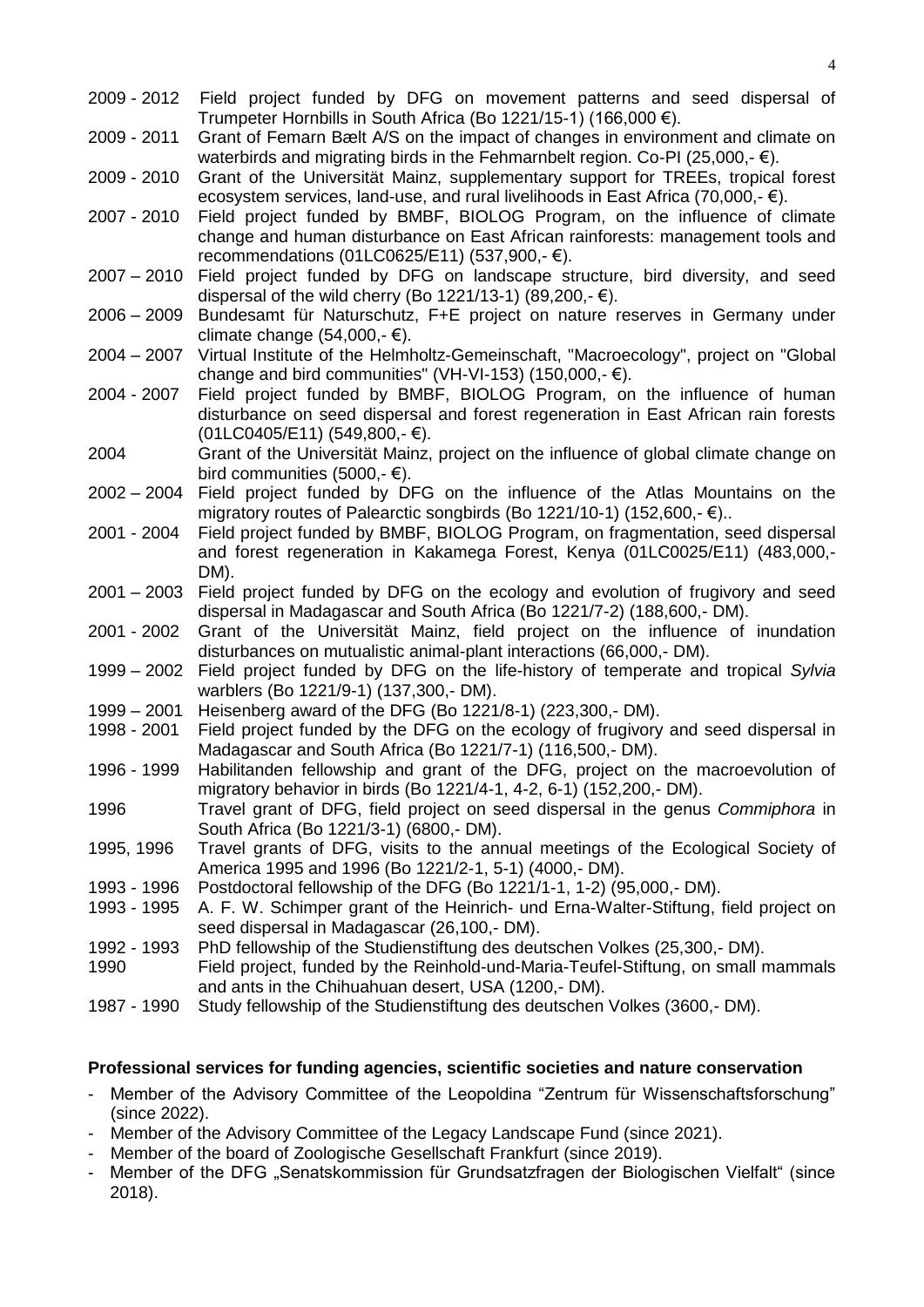- Member of the Scientific Committee of the DIVERSITAS bioDISCOVERY Core Project (2014 2017).
- Member of the German National Committee for Global Change Research (2011 2013).
- Elected spokesperson of the DFG Fachkollegium "Zoologie", "Ökologie der Tiere, Biodiversität und Ökosystemforschung" (2012 - 2016).
- Fachkollegium of the DFG, "Zoologie", "Ökologie der Tiere und Ökosystemforschung" (2008 2012).
- Member of the "Senatskommission für Biodiversitätsforschung" of the DFG (2008 2016).
- Member of the steering committee of the German Federation for Biological Data (GFBio) (2015  $-2018$ ).
- Member of the steering committee of Map of Life (MoL) (since 2012).
- Member of the executive committee of sDiv, German Centre for Integrative Biodiversity Research – iDiv (2013 - 2017).
- Member of the steering committee of the Forschergruppe Kilimanjaro "Kilimanjaro ecosystems under global change" (since 2010).
- Member of the steering committee of "Forschungszentrum Erdsystemwissenschaften", Johannes Gutenberg-Universität Mainz (2008 - 2010).
- PI of the collaborative research project BIOTA East, BIOLOG Program of the BMBF (2004).
- Chairperson of the special interest group "Macroecology" of the "Gesellschaft für Ökologie" (2006 - 2016).
- Chairperson of the "Fachgruppe Ökologie" of the "Deutsche Zoologische Gesellschaft" (2003 2007).
- Member of the International Ornithological Committee (IOC) (since 1998) and of the advisory board of the Deutsche Ornithologen-Gesellschaft" (1999 - 2004).
- Member of the Editorial Boards of *Global Ecology and Biogeography* (2007 2016), *Oecologia* (1999 - 2008), *Basic and Applied Ecology* (2007 - 2008), *Ecotropica* (1995 - 2010), *Journal of Ornithology* (2004 - 2009), and *Avian Science* (2001 - 2003).
- *ad-hoc* referee for *Science, PNAS*, *Plos One*, *Trends in Ecology & Evolution, Current Biology*, *The American Naturalist*, *Ecology Letters*, *Ecology*, *Oecologia*, *Proceedings of the Royal Society B*, *Biological Journal of the Linnean Society*, *Global Change Biology*, *Ecological Applications*, *Joucology*, *Conservation Biology*, *Biodiversity and Conservation*, *Global Ecology and Biogeography*, *Ecography*, *Diversity and Distributions*, *Journal of Biogeography*, *Basic and Applied Ecology*, *Acta Oecologica, Écoscience, Journal of Tropical Ecology*, *Studies on Neotropical Fauna and Environment*, *Ecotropica*, *International Journal of Plant Sciences*, *Flora*, *Insectes Sociaux*, *Archiv für Hydrobiologie*, *Journal of Avian Biology*, *Journal of Ornithology*, *Condor*, *Avian Science*, and *Ardeola.*
- Member of the evaluation committee of the Museum Koenig, Bonn (2006).
- Reviewer for the "Landes-Offensive zur Entwicklung Wissenschaftlich-ökonomischer Exzellenz (LOEWE) des Landes Hessen" (2008).
- Reviewer for Deutsche Forschungsgemeinschaft (DFG), Deutscher Akademischer Austausch Dienst (DAAD), Leibniz-Gemeinschaft, National Science Foundation (NSF, USA), Natural Environment Research Council (NERC, Great Britain), Finnish Academy of Sciences, German-Israeli Foundation for Scientific Research and Development (GIF), Netherlands Organisation for Scientific Research (NWO) and Studienstiftung des deutschen Volkes.
- Selection committee of the "Studienstiftung des deutschen Volkes".

### **Organisation of scientific meetings**

- Senckenberg Conference "Geobiodiversity An Integrative Approach Expanding Humboldt's Vision", Frankfurt am Main (2017).
- Organization of the Leopoldina-Symposium "Erdbeobachtung durch Tiere. Chancen und Perspektiven". Berlin (2016).
- Member of the "Organisation Committee" for the International Conference on Scenarios and Models of Biodiversity and Ecosystem Services in Support of Decision Making, Montpellier (2015 - 2016).
- Organization of the 6. meeting of the special interest group "Macroecology" of the "Gesellschaft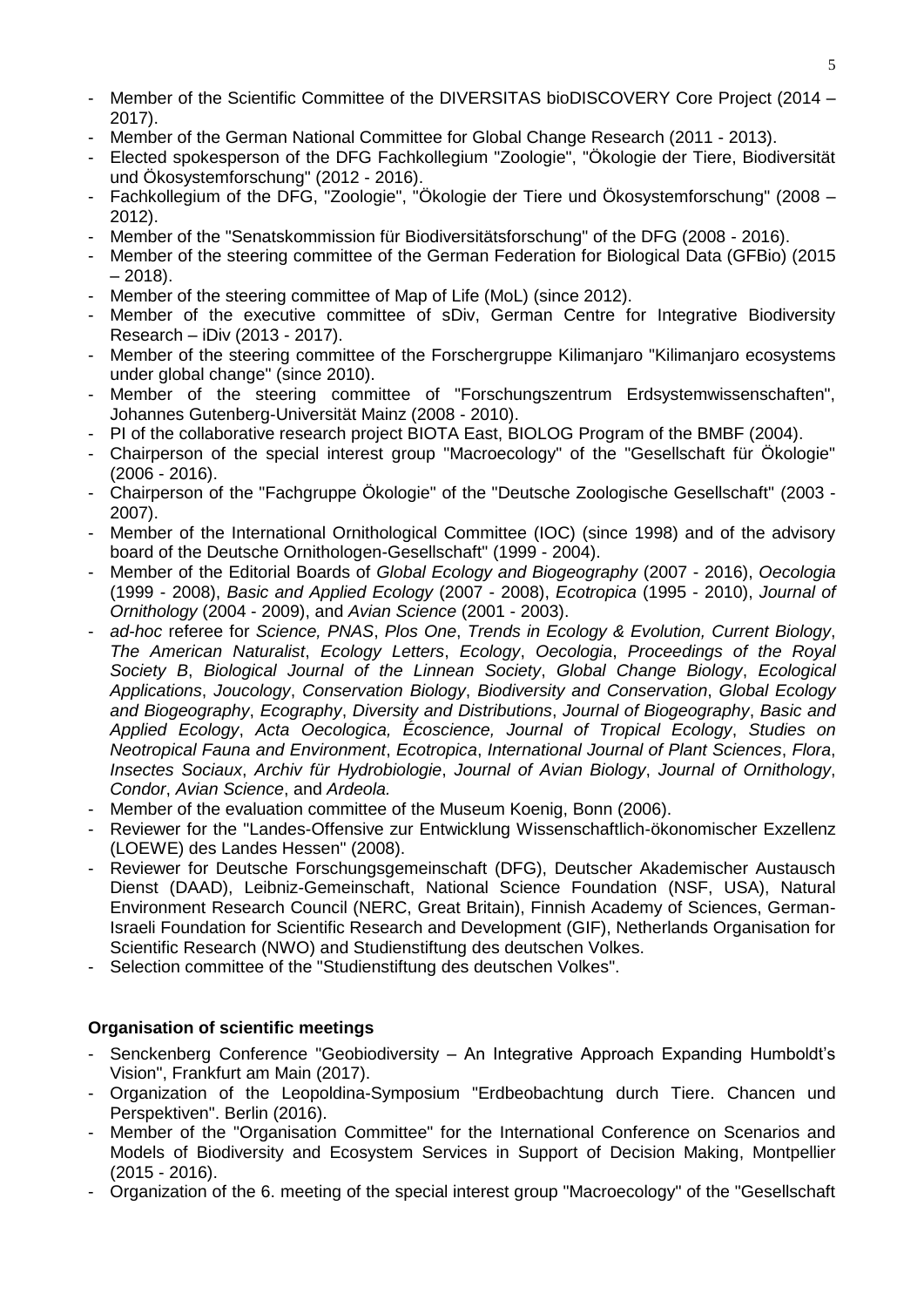für Ökologie", Frankfurt together with S. Fritz and C. Hof (2012).

- Member of the "Scientific Program Committee" for the  $5<sup>th</sup>$  International Frugivory and Seed Dispersal Symposium, Montpellier (2005 – 2010).
- Organization of the 1. meeting of the special interest group "Macroecology" of the "Gesellschaft für Ökologie", Mainz (2007).
- Member of the "Scientific Program Committee" for the meeting "Macroecological tools for global change research", PIK, Potsdam (2006).
- Symposium "Macroecology" at the International Ornithological Congress, Hamburg together with Prof. Rahbek, Denmark (2006).
- Member of the "Scientific Program Committee" for the 24<sup>th</sup> International Ornithological Congress, Hamburg (2002 – 2006).
- Symposium "Impact of birds on ecosystem structure and function" at the International Ornithological Congress, Beijing, China together with Prof. Gauthier, Canada (2002).
- Symposium "Evolution der Vögel" at the meeting of the "Deutsche Ornithologen-Gesellschaft", Leipzig (2000).
- Workshop "Samenverbreitung durch Primaten" at the Primatenzentrum Göttingen together with Prof. Ganzhorn (1995).
- Symposium "Ökologie tropischer Lebensgemeinschaften" at the meeting of the "Gesellschaft für Ökologie", Frankfurt (1994).

## **Invited scientific talks:**

- Johannes-Müller-Vorlesung, Fachbereich Biologie, Chemie und Pharmazie of FU Berlin (2021).
- Opening speech on "Biodiversity and people in the Anthropocene" at the Annual Meeting of the Leopoldina (2021).
- Plenary talk on "Planetary thinking and nature conservation" in the lecture series "Exploring planetary thinking", Goethe University (2021).
- Keynote talk on "Das Planetare und der Naturschutz" at the colloquium "Perspektiven auf das Planetare", University Gießen (2021).
- Keynote talk on "Rückgang der Biodiversität, Zunahme von Pandemien? Eine sozialökologische Perspektive" at a public workshop on the Corona and biodiversity crisis" by MfN and Leibniz network "Crises in a Globalised World" (2020).
- Keynote talk on "Das große Artensterben: Was wissen wir und was müssen wir tun?" at the digital conference "Zukunftsfragen" of the EKHN Stiftung and Senckenberg (2020).
- Cambridge Conservation Initiative seminar series (2020).
- Kerner von Marilaun keynote talk at a Conference on "Biodiversität als wissenschaftliche und gesellschaftliche Herausforderung", organised by ÖAW, Wien (2020).
- Plenary talk on "Welche Werte hat Natur?", Akademie der Wissenschaften und Literatur, Mainz (2019).
- Plenary talk on "Sind Vögeln nützlich?", Urania, Berlin (2018).
- Plenary talk on "An integrative approach to nature in the Anthropocene: science, data, people" iDiv, Leipzig (2018).
- Plenary talk on Kilimanjaro ecosystems under global change, Moshi, Tanzania (2018).
- Keynote talk on Biodiversity research in the Leibniz Association, Brussels (2018).
- Keynote talk at MICMoR Research Forum, KIT, Garmisch-Partenkirchen (2017).
- Plenary talk at 25<sup>th</sup> Anniversary of Deutsche Bundesstiftung Umwelt, Osnabrück (2017).
- Keynote talk at Biodiversitäts-Symposium of the Akademie der Wissenschaften und der Literatur, Mainz (2017).
- Keynote talk at AfroMont Research Conference, Moshi, Tanzania (2017).
- Universität Greifswald. Prof. Fischer (2016).
- Keynote talk at Leopoldina-Symposium, Lebenswissenschaften, Halle (2016).
- Plenary talk at the " $6<sup>th</sup>$  International Frugivory and Seed Dispersal Symposium", Drakensberge, South Africa (2015).
- Keynote talk at the Future Earth Symposium "Global Biodiversity Monitoring", Prof. Jetz, Yale University (2015).
- Workshop der "Wissenschaftlichen Kommission Umwelt" der Leopoldina (2015).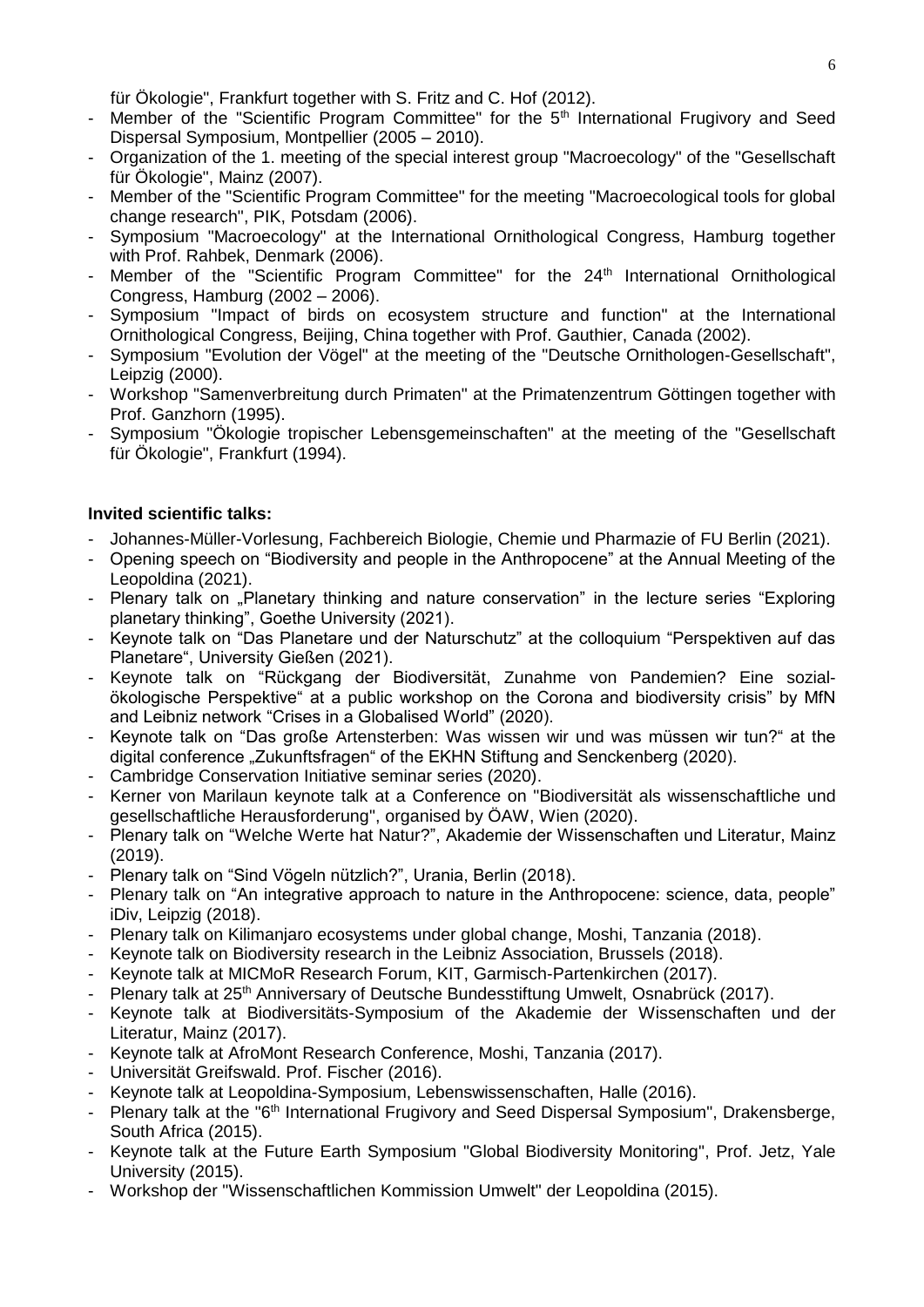- Universidad del Azuay, Cuenca, Ecuador, Prof. Zárate (2014).
- Universität Göttingen, Prof. Scheu (2014).
- Kerner von Marilaun keynote talk at the Conference on "Diversität und Wandel Leben auf dem Planten Erde", organised by ÖAW, Leopoldina, acatech und IIASA, Wien (2014).
- Keynote talk at "2. Nationales Forum zu IPBES", Bonn (2013).
- Keynote talk at the Joint European Conference of the BfN and the European Network of Heads of Nature Conservation Agencies (ENCA), Bonn (2013).
- Keynote talk at the meeting of the International Biogeography Society, Miami (2013).
- Plenary talk at the Yale University Symposium "Spatial Biodiversity Science and Conservation at a Global Scale" (2012).
- Plenary talk at the inaugural meeting of the special interest group "Macroecology" of the British Ecological Society (2012).
- Invited talk at the symposium "Do we need birds?", British Ornithologist Union (2012).
- Plenary talk at the Symposium "Multitrophic interactions", Prof. Tscharntke, Göttingen (2012).
- Invited talk at the Max Planck Symposium "Biodiversity", Berlin (2012).
- Silwood Park, England, Division of Biology, Dr. Orme (2011).
- Plenary talk at the meeting of the Deutsche Ornithologen-Gesellschaft (2011).
- Universität Freiburg, Zoologisches Kolloqium, PD Dr Schaefer (2011).
- Senckenberg Naturhistorische Sammlungen Dresden, Prof. Fritz (2011).
- Weihenstephaner Kolloquium zur Angewandten Ökologie und Planung, Prof. Stöcklein (2010).
- Invited talk at the Meeting of the Ecological Society of America, Pittsburgh, Pennsylvania, USA (2010).
- University Marburg, Ökologisches Kolloquium, Prof. Farwig (2010).
- Plenary talk at the "5<sup>th</sup> International Frugivory and Seed Dispersal Symposium", Montpellier (2010).
- University Zürich, Botanisches Kolloquium, PD Dr. Kessler (2010).
- Universität Rostock, Biologisches Kolloquium, Prof. Porembski (2009).
- University of KwaZulu-Natal, Pietermaritzburg, South Africa, Prof. Downs (2009).
- Biodiversität und Klima Forschungszentrum, Frankfurt, Prof. Oehlmann (2009).
- Max Planck Institute for Ornithology, Prof. Wikelski (2008).
- Universität Bayreuth, Lehrstuhl Tierökologie I, Prof. Steffan-Dewenter (2008).
- Silwood Park, England, Division of Biology, Prof. Coulson (2008).
- Universität Würzburg, Zoologisches Institut III, Prof. Riederer (2008).
- Plenary talk at a symposium of the state Rheinland-Pfalz on "Biodiversität" (2008).
- Universität Göttingen, Biologische Fakultät, Prof. Leuschner (2007).
- UFZ Leipzig-Halle, Department of Community Ecology, Dr. Klotz (2006).
- Plenary talk at the Presidential Forum "Bird science and conservation", International Ornithological Congress, Hamburg (2006).
- Plenary talk at the symposium "Macroecology", International Ornithological Congress, Hamburg (2006).
- Plenary talk at the international conference "Macroecological tools for global change research", PIK, Potsdam (2006).
- Bundesamt für Naturschutz, Insel Vilm, Rügen (2006).
- Universität Bielefeld, Fakultät für Biologie, Dr. Kraemer (2006).
- Tierärztliche Hochschule Hannover, Institut für Zoologie, Prof. Zimmermann (2006).
- Plenary talk at the "4<sup>th</sup> International Frugivory and Seed Dispersal Symposium/Workshop", Brisbane, Australia (2005).
- University of Copenhagen, Copenhagen, Denmark, Biological Institute, Prof. Rahbek (2005).
- TU Darmstadt, Fachbereich Biologie, Prof. Scheu (2004).
- TU München/FH Weihenstephan, Prof. Zahner (2004).
- Universität Potsdam, Institut für Biochemie und Biologie, Prof. Jeltsch (2004).
- Plenary talk at the meeting of the "Gesellschaft für Tropenornithologie", Berlin (2004).
- Plenary talk at the symposium "Birds and berries and plant secondary metabolites", Universität Heidelberg (2003).
- Universität Tübingen, Zoologisches Institut, Prof. Schnitzler (2003).
- Zoological Museum, University of Copenhagen, Copenhagen, Denmark, Prof. Rahbek (2003).
- Universität Frankfurt, Zoologisches Institut, Prof. Wiltschko (2003).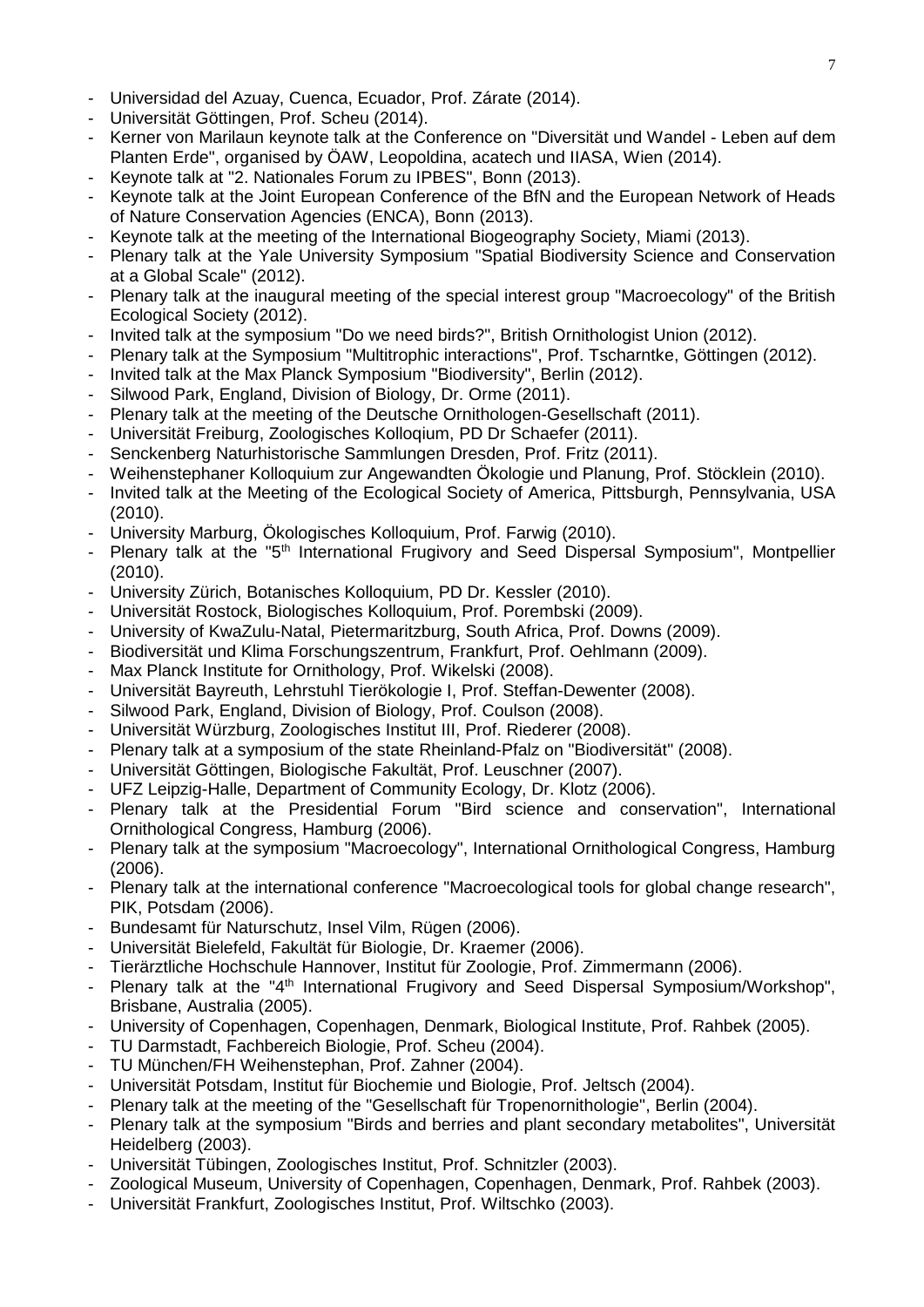- Plenary talk at the symposium "Birds of Two Worlds", Smithsonian Environmental Research Center, Virginia, USA (2002).
- Plenary talk at the meeting of the "Deutsche Zoologische Gesellschaft", Universität Halle (2002).
- Ludwig-Maximilians-Universität München, Department Biologie, Prof. Diehl (2002).
- Universität Essen, Fachbereich Zoologie, Prof. Burda (2002).
- TU Braunschweig, Zoologisches Institut, Prof. Rüppell (2001).
- Universität Trier, Biogeographisches Institut, Prof. Müller (2001).
- National Museums of Kenya, Nairobi, Kenya, Dr. Bennun (2001).
- Universität Mainz, Institut für Zoologie, Prof. Seitz (2000).
- Universität Marburg, Fachbereich Biologie, Prof. Galland (2000).
- Universität Lüneburg, Fachbereich Umweltwissenschaften, Prof. Härdtle (2000).
- Konrad Lorenz-Institut für Vergleichende Verhaltensforschung, Wien, Prof. Winkler (2000).
- Universität Bayreuth, Institut für Terrestrische Ökosystemforschung, Prof. Hauhs (2000).
- Universität Bern, Zoologisches Institut, Prof. Nentwig (2000).
- Plenary talk at the "Phylogenetische Symposium" "Phylogenie und Ökologie", Universität Hamburg (2000).
- Universität Göttingen, Institut für Zoologie und Anthropologie, Prof. Schaefer (1999).
- Universität Bonn, Zoologisches Institut, Prof. Rasa (1998).
- Max-Planck-Institut für Verhaltensphysiologie, Seewiesen, Prof. Gwinner (1998).
- Tierärztliche Hochschule Hannover, Institut für Zoologie, Prof. Zimmermann (1998).
- Universität Bonn, Fachgruppe Biologie, Prof. Bleckmann (1998).
- Universität Erlangen, Institut für Zoologie II, Prof. v. Helversen-Helversheim (1998).
- Universität Ulm, Allgemeine Zoologie, Prof. Spindler (1998).
- Universität Marburg, Fachbereich Biologie, Prof. Bertsch (1997).
- Bundesamt für Naturschutz, Insel Vilm, Rügen (1997).
- Universität Hamburg, Zoologisches Institut, Prof. Franck (1996).
- Universität Potsdam, Institut für Ökologie und Naturschutz, Prof. Wallschläger (1996).
- Max-Planck-Institut für Verhaltensphysiologie, Seewiesen, Prof. Wickler (1995).
- UFZ Leipzig-Halle, Sektion Ökosystemanalyse, Prof. Wissel (1994).
- Universität Würzburg, Zoologisches Institut III, Prof. Linsenmair (1994).
- Silwood Park, England, Centre for Population Biology, Prof. Lawton (1994).
- British Trust for Ornithology, Thetford, England, Prof. Greenwood (1994).
- University of New Mexico, Albuquerque, USA, Dept. of Biology, Prof. Brown (1994).
- University of Oxford, Dept. of Zoology, England, Prof. Perrins (1993).
- Centre for Population Biology, Silwood Park, England, Prof. Lawton (1993).

### **Student supervision**

Diploma-, Masters-, Staatsexamens- and Bachelor theses:

- 49. Dominik Merges: Einfluss von Umweltbedingungen und Samenprädation auf die Keimlingsetablierung der Arve (Masters thesis, co-supervisor Eike-Lena Neuschulz, 2015).
- 48. Joel Methorst: Zusammenhang zwischen der Ausbreitungsfähigkeit und Klimanische von Organismen (Masters thesis, co-supervisor Christian Hof, 2015).
- 47. Juliane Zenner: Seasonal relationships of avian diversity with climate in Australia (Masters thesis, co-supervisor Susanne Fritz, Universität Frankfurt, 2014).
- 46. Laura Birkmann: Functional diversity of frugivorous birds along an elevational gradient on Mt. Kilimanjaro (Masters thesis, co-supervisor Susanne Fritz, Universität Mainz and Frankfurt, 2014).
- 45. Julia Schmack: Insect predation by birds and bats in coffee plantations in relation to land use intensity at the Kilimanjaro (Masters thesis, co-supervisor Matthias Schleuning; Universität Frankfurt, 2013).
- 44.Karin Forstner: Nischendynamik von Fliegenschnäppern (Gattung *Ficedula*) und Spöttern (Gattung *Hippolais*) unter Klimawandel (Bachelor thesis, co-supervisor Christian Hof, Universität Frankfurt, 2013).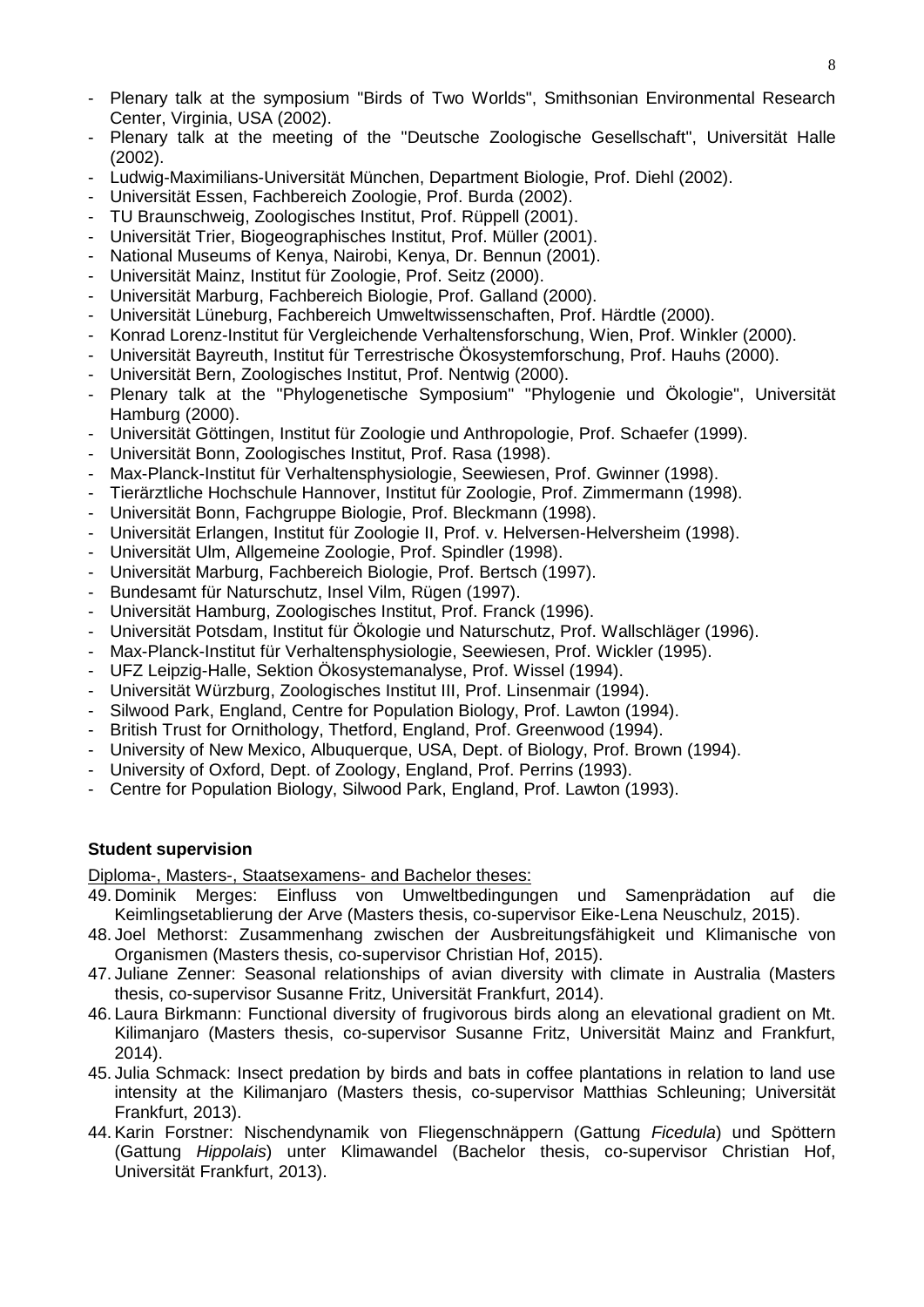- 43. Josephine Sonnenberg: Niche and range dynamics of Wheatears (genus *Oenanthe*) under climate change (Masters thesis, co-supervisor Christian Hof, Universität Frankfurt, 2012).
- 42. Laura Längsfeld: Netzwerke zwischen frugivoren Vögeln und fruchtenden Pflanzen entlang eines Landnutzungsgradienten. (Diplomarbeit, co-supervisor Matthias Schleuning, Universität Mainz, BiK-F, 2012).
- 41.Alexander Zizka: Life history strategies of trees and shrubs in South African Savanna (Masters thesis, main supervisor Steven Higgins, Universität Frankfurt, 2012).
- 40. Lili Ingmann: Latitudinal trends in the modularity of quantitative seed dispersal networks. (Diplomarbeit, co-supervisor Matthias Schleuning, Universität Mainz, BiK-F, 2012).
- 39. David Weiß: Struktur von Interaktions-Netzwerken auf globalem Maßstab (Diplomarbeit, cosupervisor Matthias Schleuning, Universtität Mainz, BiK-F, 2011).
- 38. Michaela Plein: Netzwerke zwischen frugivoren Vögeln und fruchtenden Pflanzen entlang eines Landnutzungsgradienten. (Diplomarbeit, co-supervisor Matthias Schleuning, Universität Mainz, BiK-F, 2011).
- 37.Patrizia Estler: Ökomorphologie frugivorer Vögel entlang eines Höhengradienten in den peruanischen Anden. (Diplomarbeit, co-supervisor Matthias Schleuning, Universität Mainz, BiK-F, 2011).
- 36. Julia Markl: Einfluss menschlicher Störungen auf Samenausbreitung durch Tiere: eine Meta-Analyse (Diplomarbeit, co-supervisor Matthias Schleuning, Universität Mainz, 2011).
- 35. Julia Solveig-Brennecke: Einfluss der Distanz zum Waldrand und Zerstörungsgraden auf die holzige Strauch- und Baum-Gesellschaft und auf nutzbare Pflanzen des Kakamega Regenwalds, West Kenia (Diplomarbeit, co-supervisor Dana Berens, Universität Gießen and Universität Mainz, 2010).
- 34.Verena Schuldenzucker: Einfluss von Waldmanagment auf Störung des Kakamega Forest, Kenia (Diplomarbeit, co-supervisor Dana Berens, Universität Mainz, 2010).
- 33. Jonathan Debler: Einfluss der Landnutzung auf die Streifgebiete des Trompeter-Nashornvogels (Diplomarbeit, co-supervisor Marc Niggemann, Universität Mainz, 2010).
- 32.Peter Søgaard Jørgensen: Factors explaining spatial variation in European bird population trends (Master's thesis, main supervisor C. Rahbek, University of Copenhagen and Universität Mainz, 2010).
- 31.Stefanie Rau: Einfluss des Klimas auf die Populationsdynamik von häufigen Vögeln in Deutschland (Diplomarbeit, co-supervisor Monika Schwager, Universität Mainz, 2010).
- 30. Jessica Gowitzke: Einfluss anthropogener Nutzung auf die Populationsstruktur von *Anogeissus leiocarpa* (DC.) Guill. & Perr. und *Detarium microcarpum* Guill. & Perr. im Biosphärenreservat Pendjari, Benin (Diplomarbeit, main supervisor R. Wittig, Universität Frankfurt and Universität Mainz, 2010).
- 29.Eva Neitscher: Streifgebietsgröße von Amseln (*Turdus merula*) in Abhängigkeit von der Versorgung ihres Nachwuches (Diplomarbeit, co-supervisor Marc Niggemann, Universität Mainz, 2010).
- 28. Michaela Hanauer: Zusammenhang zwischen der Streifgebietsgröße von Amseln (*Turdus merula*) und der Intensität der menschlichen Landnutzung (Diplomarbeit, co-supervisor Marc Niggemann, Universität Mainz, 2010).
- 27.Sebastian Menke: Anthropogenic edges increase frugivore visition and redundancy of seeddispersal relationships in a Kenyan rain forest (Diplomarbeit, co-supervisor Matthias Schleuning, Universtiät Mainz, 2010).
- 26.Stefan Ferger: Carbon sources of forest and farmland birds in a Kenyan rainforest and its adjacent farmland (Diplomarbeit, co-supervisor Matthias Schleuning, Universität Mainz, 2009).
- 25.Katharina Lanegger: The influence of climate on the population dynamics and the distribution of the European Bee-eater (*Merops apiaster*) in Germany (Diplomarbeit, co-supervisor Monika Schwager, Universität Mainz, 2009).
- 24. Heiko Korntheuer: Auswirkungen populationsbiologischer, ökologischer und morphologischer Merkmale europäischer Singvögel auf die Größe ihrer Verbreitungsgebiete (Diplomarbeit, Universität Mainz, 2009).
- 23. Christoph Böhm: Der Einfluss von Umweltvariablen auf die Rekrutierung und Etablierung von *Prunus avium* L. im Wald– und Feldhabitat in Rheinhessen (Staatsexamensarbeit, cosupervisor Matthias Schleuning, Universität Mainz, 2009).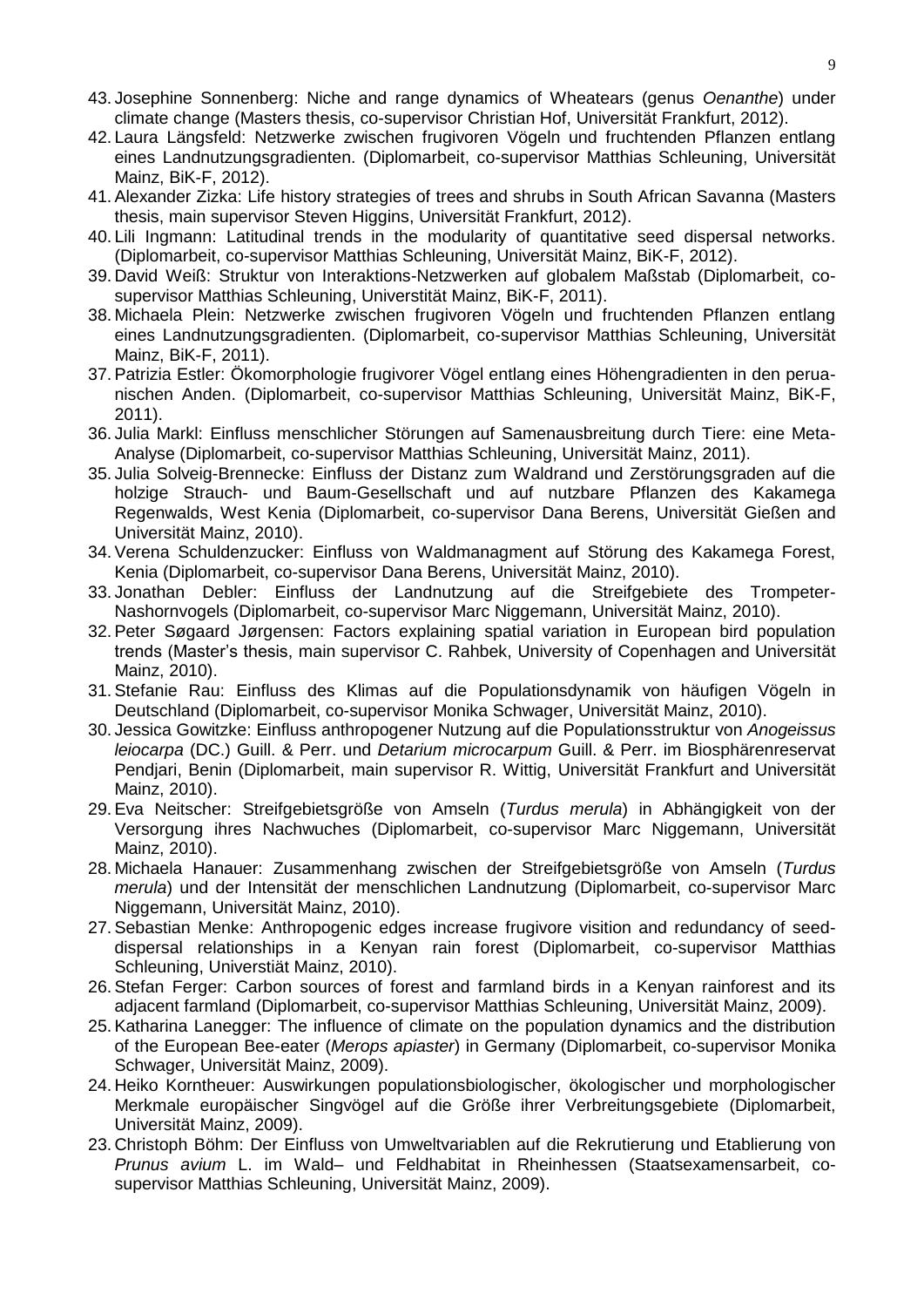- 22. Claudia Grünewald: Ausbreitung der Samen von *Prunus avium* durch Säugetiere (Diplomarbeit, Universität Mainz, 2009).
- 21. Martina Flörchinger: Farbe, Morphologie und sekundäre Inhaltsstoffe von vogel- *versus* affenausgebreiteten tropischen Baumarten (Diplomarbeit, Universität Mainz and Universität Freiburg, 2009).
- 20. Johanna Lenz: Streifgebiete und Bewegungsmuster von Trompeter-Hornvögeln (*Ceratogymna bucinator*) in einer fragmentierten Landschaft (Diplomarbeit, Universität Mainz, 2008).
- 19.Britta Dawideit: Zusammenhang zwischen Morphologie, Ausbreitungsverhalten und Zugverhalten von Singvögeln (Diplomarbeit, Universität Mainz, 2008).
- 18.Svenja Tillmann: Bestäubung der Wildkirsche (*Prunus avium*) entlang eines menschlichen Störungsgradienten (Diplomarbeit, Universität Mainz und Universität Bayreuth, 2008).
- 17.Sabine von der Gönna: Einfluss menschlicher Störung auf Kleinsäuger und Samenprädation in Kakamega Forest, Kenia (Diplomarbeit, co-supervisor Nina Farwig, Universität Mainz, 2007).
- 16. Nils Breitbach: Landscape structure, avian diversity and seed removal of the wild cherry (*Prunus avium* L.) (Diplomarbeit, Universität Mainz, 2006).
- 15. Irina Laube: Landscape structure, avian diversity and seed removal of the wild cherry (*Prunus avium* L.) (Diplomarbeit, Universität Mainz, 2006).
- 14.Kathrin Burkhart: Warum sind die Lebensgeschichten tropischer und temperater Singvögel so unterschiedlich? (Diplomarbeit, co-supervisor Hans-Christian Schaefer, Universität Mainz, 2006).
- 13. Nickson Otieno, Kenia: Bird diversity in relation to farm structure in western Kenya (Master's thesis, co-supervisor Nina Farwig, Universität Mainz and University of Nairobi, since 2005).
- 12. Fred Barasa Munyekenye, Kenia: Bird communities in differently managed forest stands in Kakamega Forest, Kenya (Master's thesis, co-supervisor Nina Farwig, Universität Mainz and University of Nairobi, 2005).
- 11.Anke Rander: Fremdvaterschaften bei der Mönchsgrasmücke (*Sylvia atricapilla*) (Diplomarbeit, Universität Freiburg and Universität Mainz, 2005).
- 10. Dana Berens: Exotic fruiting guava trees are suitable nursing trees for forest regeneration in Kenyan farmlands (Diplomarbeit, Universität Mainz, 2005).
- 9. Monika Melcher: Einfluss menschlicher Störungen auf Samenprädation von *Prunus africana* im Kakamega-Forest, Kenia (Diplomarbeit, co-supervisor Bärbel Bleher, Universität Mainz, 2004).
- 8. George Were Eshiamwata: *Ficus* trees as centres of forest regeneration in the agricultural landscape around Kakamega forest, Kenya (Master's thesis, co-supervisor Bärbel Bleher, Universität Mainz and Percy FitzPatrick Institute of African Ornithology, University of Cape Town, 2004).
- 7. Jasper M. Kirika, Kenya: Influence of human disturbance on seed dispersal of a keystone genus, *Ficus* spp. in Kakamega forest, Kenya (Master's thesis, co-supervisor Bärbel Bleher, Universität Mainz and University of Nairobi, 2004).
- 6. Stefanie Jung: Bestäubungsökologie des diözischen Baumes *Commiphora harveyi* in Südafrika (Staatsexamensarbeit, Universität Mainz, 2003).
- 5. Nina Farwig: Bestäubungsökologie des diözischen Baumes *Commiphora guillauminii* (Burseraceae) auf Madagaskar (Diplomarbeit, Universität Marburg and Universität Mainz, 2002).
- 4. Friederike Voigt: Einfluss von Samenausbreitern auf die Häufigkeit von Fruchttypen in tropischen Baumgemeinschaften (Diplomarbeit, Universität Marburg and RWTH Aachen, 2001).
- 3. Marita Schuda: Ökomorphologie tropischer und temperater Arten der Grasmücken (Gattung *Sylvia*) (Diplomarbeit, RWTH Aachen, 2001).
- 2. Nicole Lemoine: Einfluss von Klimafaktoren auf die Zusammensetzung europäischer Vogelgemeinschaften (Diplomarbeit, RWTH Aachen, 2000).
- 1. Reik Oberrath: Blütenökologie beim Hügel-Lungenkraut (*Pulmonaria collina*) (Diplomarbeit, Universität Tübingen, 1996).

### PhD thesis:

26. Joel Methorst: Influence of species diversity on human well-being (co-supervisors A. Bonn, K. Rehdanz, T. Müller; 2016 - 2020).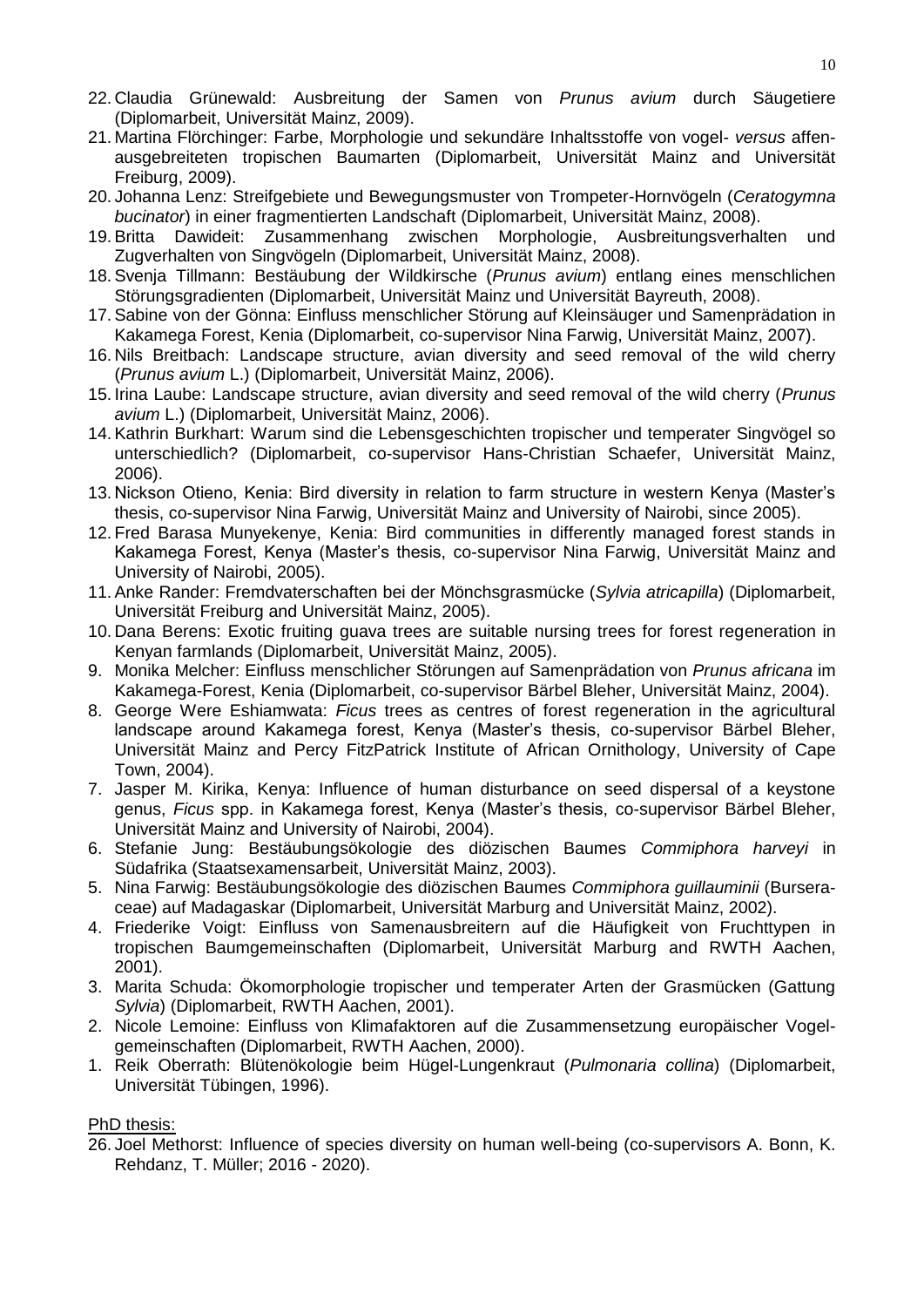- 25. Marta Quitián: Experimental plant-frugivore interaction networks along elevational and land-use gradients in the Andes (co-supervisors Eike-Lena Neuschulz and Matthias Schleuning; University of Frankfurt, 2014 – 2018).
- 24.Vinicio Santillán: Bird communities and seed dispersal networks along elevational and land-use gradients in the Andes (co-supervisor Eike-Lena Neuschulz; University of Frankfurt, since 2014).
- 23. Maximilian Vollstädt: Functional diversity and mutualistic interactions of birds (co-supervisor Matthias Schleuning; University of Frankfurt, 2013 - 2018).
- 22. Ugo Arbieu: Potential influence of climate and land-use change on large mammal densities in African National Parks (University of Frankfurt, 2013 - 2017).
- 21. Marcia Muñoz Neyra: Plant frugivore netwoks under global change in a tropical Andean forest (co-supervisor Matthias Schleuning, University of Frankfurt, 2010-2017).
- 20. Claudia Grünewald: Potential influence of climate change on large mammal densities and tourism in African National Parks (University of Frankfurt, 2010 - 2015).
- 19. Imran Khaliq: Physiological temperature niche and geographic ranges of birds (co-supervisors Markus Pfenninger and Christian Hof, University of Frankfurt, 2011 - 2014).
- 18. Hamadi Iddi Dulle: Impact of climate change and human disturbance on forest birds of Mount Kilimanjaro (co-supervisor Christian Hof, University of Frankfurt, 2011 - 2015).
- 17.Stefan Ferger: Influence of climatic factors and land-use on diversity and ecosystem function of birds on Mount Kilimanjaro (University of Frankfurt, 2010 - 2014).
- 16. Maria Maglianesi: Understanding patterns and processes in plant–hummingbird mutualistic networks in the Neotropics (co-supervisor Matthias Schleuning, University of Frankfurt, 2010 - 2014).
- 15. Matthias Dehling: Seed dispersal networks and functional diversity of birds and plants along an altitudinal gradient in the tropical Andes (co-supervisor Matthias Schleuning, University of Frankfurt, 2009 - 2014).
- 14.Baptiste Schmid: Animal pollination and plant fecundity in South African Fynbos: the Protea bird system (co-supervisor Matthias Schleuning, University of Frankfurt, 2010 - 2014).
- 13. Johanna Lenz: Movement patterns of Trumpeter Hornbills (*Ceratogymna bucinator*) in a fragmented landscape (University of Frankfurt, 2009 - 2012).
- 12. Ronald K. Mulwa: Spatial and temporal fluctuations in bird communities along forest-farmland gradient in Western Kenya (co-supervisor Matthias Schleuning, University of Frankfurt, 2008 - 2011).
- 11. Irina Laube: Avian range dynamics: traits, biotic interactions and niches in a changing environment (University of Frankfurt, 2007 - 2011).
- 10. Nils Breitbach: The impact of land-use intensification on pollination and seed-dispersal interactions in the wild cherry (*Prunus avium*) (University of Frankfurt, 2007 - 2011).
- 9. Dana Berens: Assessing the consequences of contagious seed shadows for demography and genetic patterns in the endangered tree *Prunus africana* (Universität Mainz, 2005 – 2010; PhD with interruptions).
- 8. Daniel Kissling: Macroecology of avian frugivore diversity (Universität Mainz, 2005 2008).
- 7. Jasper M. Kirika: Frugivores, seed dispersal and tree regeneration along a human disturbance gradient in East African tropical rainforests (Universität Mainz, 2004 - 2007).
- 6. Nina Farwig: Impact of forest fragmentation and disturbance on the endangered tropical tree *Prunus africana* (Rosaceae) (Universität Mainz, 2002 - 2005).
- 5. Nicole Lemoine: Influence of habitat and climate change on European bird communities (Universität Mainz, 2001 - 2005).
- 4. Friederike Voigt: Influence of pollination and seed dispersal on the genetic population structure of two *Commiphora* species in Madagascar and South Africa (Universität Mainz, 2001 - 2005).
- 3. Hans-Christian Schaefer: The life histories of the two tropical warblers *Sylvia boehmi* and *Sylvia lugens* (Universität Mainz, 2001 - 2004).
- 2. Reik Oberrath: Seed dispersal by ants and its consequences for the phenology of plants A study system for mutualistic animal-plant interactions (RWTH Aachen, 1997 – 2000).
- 1. Bärbel Bleher: Seed dispersal and frugivory: ecological consequences for tree populations and bird communities (RWTH Aachen, 1997 – 2000).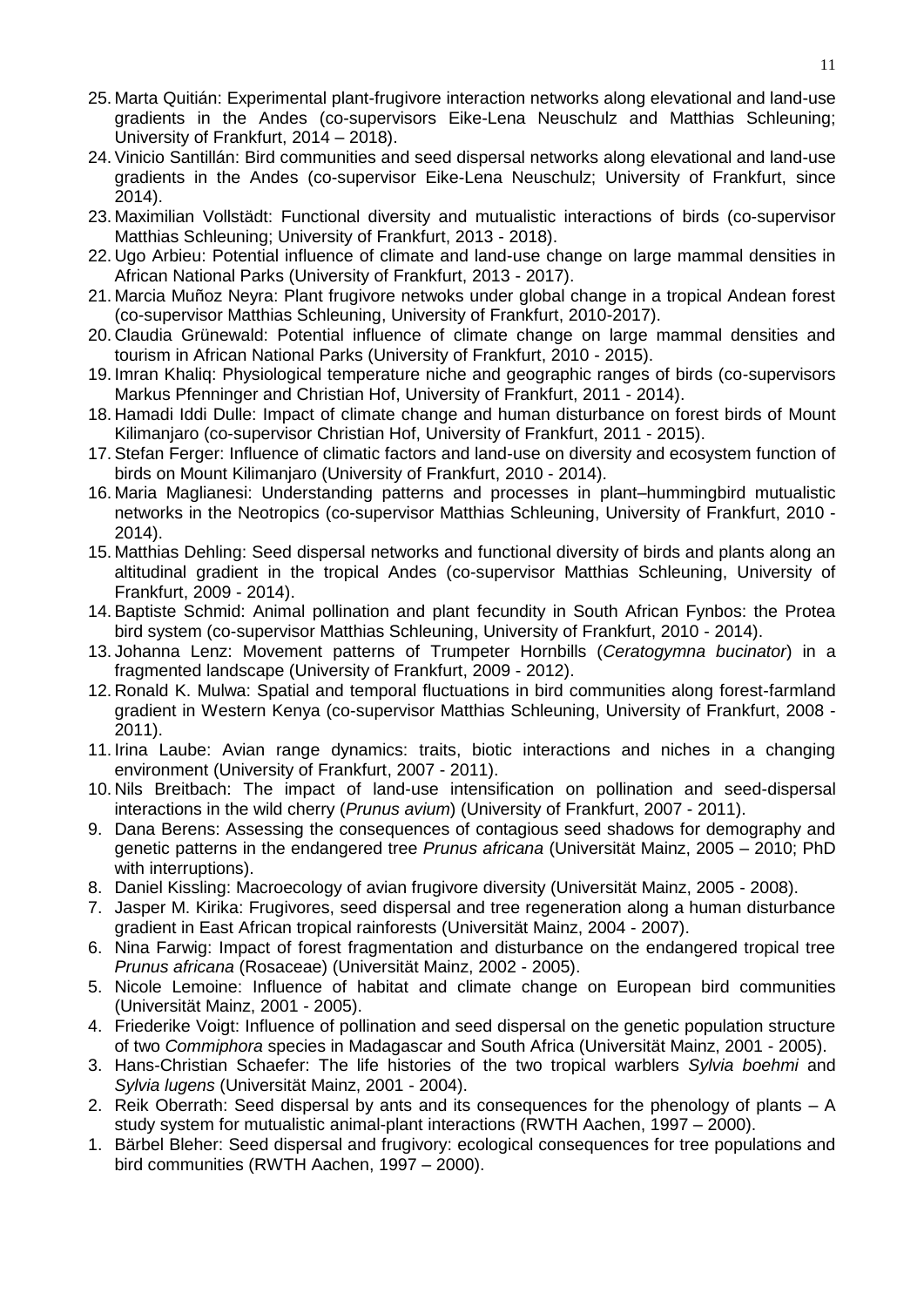External evaluator of PhD thesis:

- Sarah Whitmee: Dispersal ability and ranges of mammals (Imperial College London, Silwood Park, 2012).
- Irina Lewinsky: Impact of climate change on species ranges, past and future (Copenhagen, Denmark, 2010).
- Anders Tøttrup: The impact of climate change on phenology in migratory birds (Copenhagen, Denmark, 2009).

## Postdoctoral researchers:

- 18. Dr. Maíra Cardoso: Social-ecology of islands (since 2021).
- 17. Dr. Alke Voskamp: Site selection tools for conservation (since 2019).
- 16. Dr. Jörg Albrecht: Mutualistic plant-animal interaction networks along climatic and land-use gradients on Mt. Kilimanjaro (since 2017).
- 15. Dr. Katja Schiffers: Biodiversity modelling (2014 2018); present position: postdoc at University of Bonn.
- 14. Dr. Diana Bowler: Cross-taxon analyses of long-term population trends under climate change (2014 - 2017); present position: postdoc at iDiv.
- 13. Dr. Eike Lena Neuschulz: Ecosystem functions and services of birds (since 2011); present position: senior scientist at Senckenberg BiK-F.
- 12. Dr. Thomas Mueller: Movement ecology of birds (2011 2012); present position: professor at Senckenberg BiK-F and Goethe University.
- 11. Dr. Christian Hof: Macroecology of ecological niches, ranges and diversity of birds (since 2011); present position: Junior Research Group Leader, TU München.
- 10. Dr. Susanne Fritz: Evolution of avian diversity (2011 2014); present position: professor at Senckenberg BiK-F and Goethe University.
- 9. Dr. Matthias Schleuning: Biotic interaction networks (2008 2009, since 2010); present position: senior scientist at Senckenberg BiK-F.
- 8. Dr. Marc Niggemann: Movement patterns and home-ranges of birds in relation to land-use (2009 - 2011); present position: School headmaster.
- 7. Dr. Monika Schwager: Modeling bird responses to climate and land-use change (2008 2011); present position: Senior Biometrician in medical research.
- 6. Dr. Nina Farwig: Influence of human disturbance on seed dispersal and forest regeneration in East African rain forests (2005 – 2007); present position: professor at Universität Marburg.
- 5. Dr. Hans-Christian Schaefer: Life-histories and migratory behavior of birds under different environmental scenarios (2004 – 2007); present position: abstractor at Deutsche Bundesstiftung Umwelt.
- 4. Dr. Gudrun Hilgerloh: Influence of the Atlas Mountains on the migration routes of Palearctic songbirds (2002 - 2004); present position: private researcher on bird ecology and migration.
- 3. Dr. Andreas Prinzing: Influence of disturbance on mutualistic animal-plant interactions (2002 2003); present position: professor at University of Rennes, France.
- 2. Dr. Bärbel Bleher: Human disturbance, seed dispersal and tree regeneration in Kakamega Forest, Kenya (2001 - 2004); present position: scientific organization, Karlsruhe Institute of Technology.
- 1. Dr. Eva Maria Griebeler: Individual-based modeling of the evolution of the clutch size of birds (2001 - 2003); present position: senior lecturer at University of Mainz.

## **Guest scientists:**

- 6. Dr. Shan Huang (Alexander von Humboldt Postdoctoral Fellow; 2015-2017).
- 5. Prof. Catherine Graham, USA: Community phylogenetics (Mercator Fellowship, DFG, 2012).
- 4. Jaroslav Koleček, MSc, Czech Republic: Comparing and evaluating the efficiency of national legislations in protecting threatened European bird species (DBU stipend; 2011).
- 3. Jiří Reif, PhD, Czech Republic: Environmental change, traits, and population trends of German and Czech birds (DAAD stipend; 2009).
- 2. Prof. Ran Nathan, Israel: Gene dispersal and gene flow in tropical trees (Humboldt Foundation, Friedrich Wilhelm Bessel-Award; 2006).
- 1. Hernán Cofré, PhD, Chile: Traits and rarity of Chilean forest birds (DAAD stipend; 2004).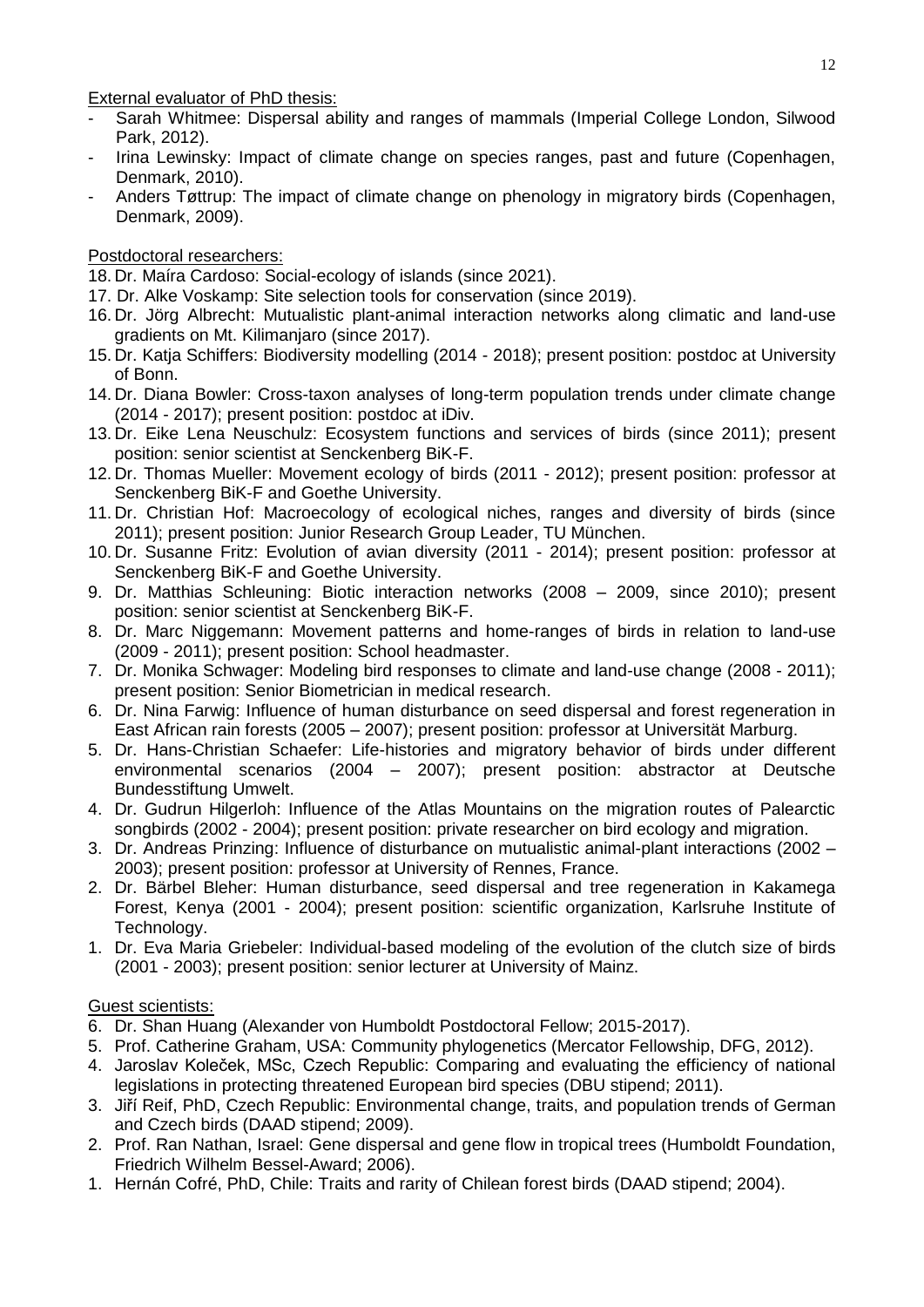# **Activities at the science-society and science-policy interface**

## **Political and societal recommendations**

- Rat für Nachhaltige Entwicklung, Nationale Akademie der Wissenschaften Leopoldina (2021) *Klimaneutralität – Optionen für eine ambitionierte Weichenstellung und Umsetzung*. **K. Böhning-Gaese** member of working group.
- Nationale Akademie der Wissenschaften Leopoldina (2021) *Den offenen Zugang zu Digitalen Sequenzinformationen erhalten - Multilateraler Vorteilsausgleich und offene Wissenschaft.* **K. Böhning-Gaese** member of working group.
- G7-Science Academies Statement (2021): *Reversing biodiversity loss – the case for urgent action*. G7 Summit, Cornwell. **K. Böhning-Gaese** member of working group.
- Nationale Akademie der Wissenschaften Leopoldina, acatech Deutsche Akademie der Technikwissenschaften, Union der deutschen Akademien der Wissenschaften (2020): *Biodiversität und Management von Agrarlandschaften – Umfassendes Handeln ist jetzt wichtig*. Halle, Saale. **K. Böhning-Gaese** spokesperson of working group*.*
- G7-Science Academies Statement (2020): *Global Insect Declines and the Potential Erosion of Vital Ecosystem Services,* G7 Summit, Washington. **K. Böhning-Gaese** member of working group.
- German National Academy of Sciences Leopoldina, acatech National Academy of Science and Engineering, Union of German Academies of Sciences and Humanities (2018): *Species decline in the agricultural landscape: What do we know and what can we do?* Halle, Saale. **K. Böhning-Gaese** spokesperson of working group.

## **Publications at the science-policy and science-society interface**

- **Böhning-Gaese, K.,** A.-M. Klein, S. Lakner, and R. Seppelt (2021): Gemeinsam Lösungen finden. Der Schutz der Biodiversität und das Management von Agrarlandschaften brauchen wissenschaftliche Evidenz und Dialog, nicht Polarisierung. Eine Entgegnung. DLG-Mitteilungen 11: 74-75.
- **Böhning-Gaese, K.** (2021): Ist die biologische Vielfalt verloren? Was wir wissen und was wir tun können. *Forschung & Lehre* 5|21, p. 352-354.
- **Böhning-Gaese, K.** (2021): Ein gesellschaftliches Umdenken ist nötig. *Ökologie & Landbau* 1: S. 42-44.
- **Katrin Böhning-Gaese** member of editorial team for "*Leitbild Leibniz-Wissenstransfer*" (2019). Leibniz Gemeinschaft.
- Kühn, I., S. Pompe, S. Trautmann, **K. Böhning-Gaese**, F. Essl, and W. Rabitsch (2013): Klimawandeleffekte morgen: Was könnte noch kommen? In: Essl, F., Rabitsch, W., (Eds.): Biodiversität und Klimawandel - Auswirkungen und Handlungsoptionen für den Naturschutz in Mitteleuropa. Springer: 86-101.
- Vohland, K., F. Badeck, **K. Böhning-Gaese**, G. Ellwanger, J. Hanspach, P. L. Ibisch, S. Klotz, S. Kreft, I. Kühn, E. Schröder, S. Trautmann, and W. Cramer (eds) (2013): Schutzgebiete Deutschlands im Klimawandel – Risiken und Handlungsoptionen. Ergebnisse eines F+E-Vorhabens (FKZ 806 82 270). *Naturschutz und Biologische Vielfalt*, Heft 129, Bundesamt für Naturschutz.
- Vohland, K., **K. Böhning-Gaese**, G. Ellwanger, J. Hanspach, P. L. Ibisch, S. Klotz, S. Kreft, I. Kühn, and E. Schröder (2013): Schutzgebiete als Inseln im Klimastress? – Einleitung und Projektbeschreibung. P. 13-30 in: *Naturschutz und Biologische Vielfalt* 129, Bundesamt für Naturschutz.
- Trautmann, S., I. Laube, M. Schwager, and **K. Böhning-Gaese** (2013): Sind Vögel vom Klimawandel gefährdet? – Modellierung des Einflusses des Klimawandels auf Vögel. P. 103 – 121 in: *Naturschutz und Biologische Vielfalt* 129, Bundesamt für Naturschutz.
- Vohland, K., S. Kreft, P. L. Ibisch, I. Kühn, F. Badeck, **K. Böhning-Gaese**, J. Hanspach, S. Klotz, S. Trautmann, W. Cramer, and G. Ellwanger (2013): Fazit und Ausblick. P. 219 - 230 in: *Naturschutz und Biologische Vielfalt* 129, Bundesamt für Naturschutz.
- Trautmann, S., S. Lötters, J. Ott, J. Buse, K. Filz, D. Rödder, N. Wagner, A. Jaeschke, U. Schulte, M. Veith, E.-M. Griebeler, and **K. Böhning-Gaese** (2012) *Auswirkungen auf*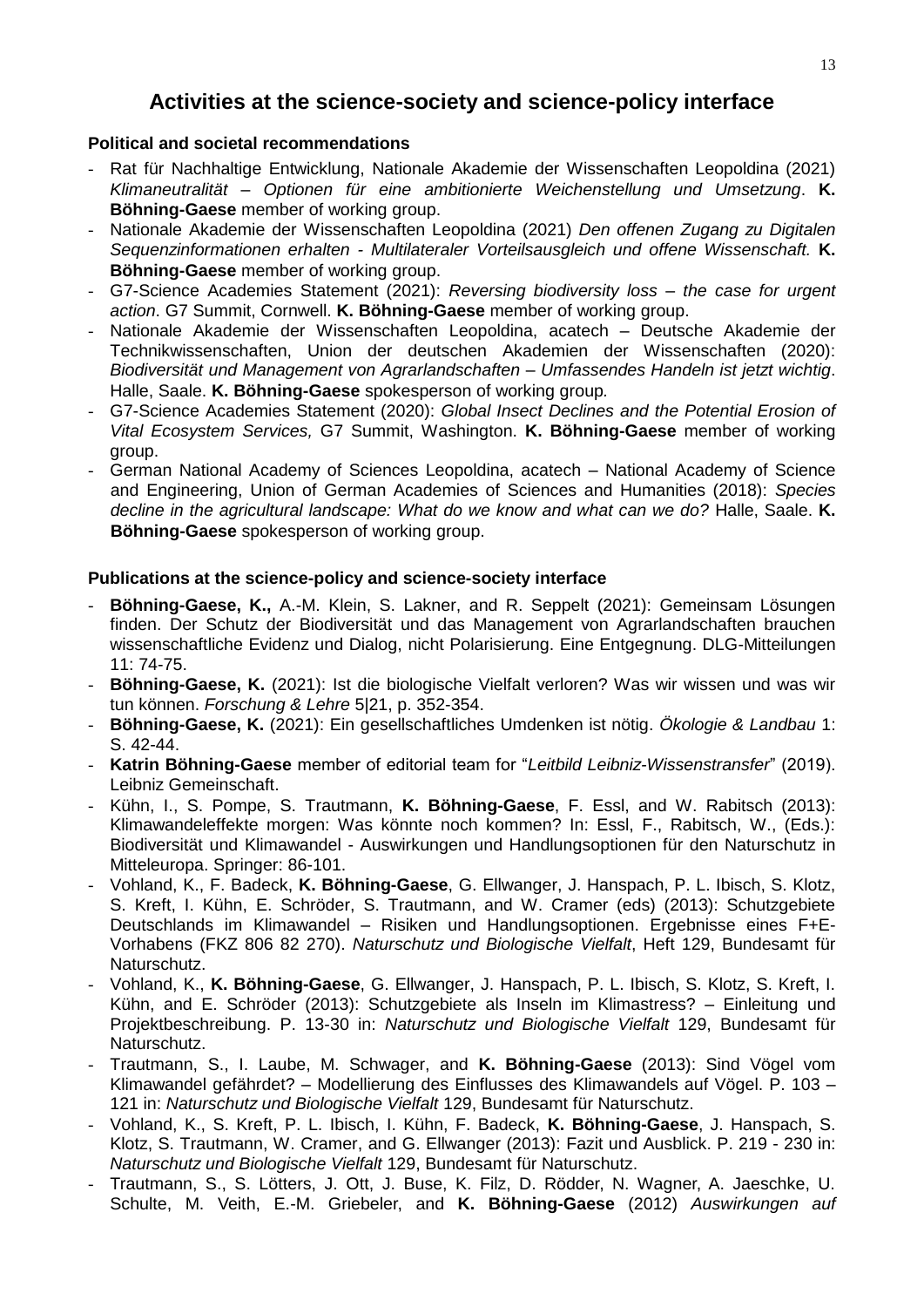*geschützte und schutzwürdige Arten.* P. 260 – 289 in: V. Mosbrugger, G. P. Brasseur, M. Schaller, and B. Stribrny (eds.) *Biodiversität und Klimawandel – Folgen für Deutschland.* Wissenschaftliche Buchgesellschaft, Darmstadt.

- Vohland, K., S. Kreft, F.-W. Badeck, **K. Böhning-Gaese**, W. Cramer, J. Hanspach, P. L. Ibisch, S. Klotz, I. Kühn, and S. Trautmann (2012) Spotlights on risks and policy options for Germany's protected areas under climate change. P. 67-68 in: H. Korn, K. Kraus, and J. Stadler (eds.) Proceedings of the European Conference on Biodiversity and Climate Change – Science, Practice and Policy. *[BfN Skripten 310](http://www.bfn.de/fileadmin/MDB/documents/service/Skript_310.pdf)*, Bundesamt für Naturschutz.
- Streit, B., **K. Böhning-Gaese**, and V. Mosbrugger (2011): Eine globale Herausforderung und ein Forschungszentrum. Biodiversität und Klima: Wandel in vollem Gange! *Biologie in unserer Zeit* 41 (4): 248-255.
- Vohland, K., F. Badeck, **K. Böhning-Gaese**, J. Hanspach, S. Klotz, I. Kühn, I. Laube, M. Schwager, S. Trautmann, and W. Cramer (2011): Schutzgebiete im Klimawandel – Risiken für Schutzgüter. *Natur und Landschaft* 85: 204-213, Bundesamt für Naturschutz.
- Vohland, K., F. Badeck, **K. Böhning-Gaese**, J. Hanspach, P. Ibisch, S. Klotz, S. Kreft, I. Kühn, S. Trautmann, and W. Cramer (2010): Schutzgebiete Deutschlands im Klimawandel – Risiken und Handlungsoptionen. P. 21-22 in C. Epple, H. Korn, K. Kraus, and J. Stadler (eds.): Biologische Vielfalt und Klimawandel. *BfN-Skripten* 274, Bundesamt für Naturschutz.
- Trautmann, S., **K. Böhning-Gaese**, I. Laube, F. Badeck, and M. Schwager (2010): Auswirkungen des Klimawandels auf Vögel. *Naturschutz und Biologische Vielfalt* 95: 149-160, Bundesamt für Naturschutz.
- **Böhning-Gaese, K.**, and S. Klimpel (2010): Wie ändert sich die Artenvielfalt? Natur und Museum 140: 232-233.
- Vohland, K., F. Badeck, **K. Böhning-Gaese**, A. Holstein, J. Hanspach, P. Ibisch, S. Klotz, S. Kreft, I. Kühn, I. Laube, A. Popp, and W. Cramer (2009): Ergebnisse aus dem Forschungsprojekt: "Schutzgebiete und Klimawandel"– ein Überblick über das Forschungsvorhaben Biodiversität und Klima - Vernetzung der Akteure in Deutschland IV, Insel Vilm, 14.-17.10.2007, *BfN-Skripten* 246, Bundesamt für Naturschutz, Bonn - Bad Godesberg, S. 9-10.
- **Böhning-Gaese, K.**, and S. Trautmann (2008): Neue Vögel aus dem Süden. Der Falke 55: 310-315.
- Farwig, N., and **K. Böhning-Gaese** (2008): Biologische Vielfalt in Ostafrika: Folgen von Landnutzung und Klimawandel. Natur & Geist: Forschungsmagazin der Johannes Gutenberg-Universität Mainz 1/2008: 70-73.
- Schaefer, H.-C., G. W. Eshiamwata, F. B. Munyekenye, and **K. Böhning-Gaese**: Tropical and temperate birds: What is the difference in raising young? Kenya Birds 11: 9-12.
- Badeck, F. W., **K. Böhning-Gaese**, W. Cramer, P. L. Ibisch, S. Klotz, S. Kreft, I. Kühn, K. Vohland, and U. Zander (2007): Schutzgebiete Deutschlands im Klimawandel – Risiken und Handlungsoptionen. *Naturschutz und Biologische Vielfalt* 46: 149-165, Bundesamt für Naturschutz.
- **Böhning-Gaese, K.** (2003): Zugvögel Tropische Gäste im Abwind. Biologenheute, Mitteilungen des Verbandes Deutscher Biologen und biowissenschaftlicher Fachgesellschaften 4\_2003: 2-9.
- Böhning-Gaese, K. (2000): What makes temperate and tropical warblers tick? Kenya Birds 8: 19-20.
- **Böhning-Gaese, K.**, and H.-G. Bauer (1998/1999): Änderungen in Häufigkeit, Verbreitung und Diversität der Brutvögel am Bodensee zwischen 1980-81 und 1990-92. In: G. Heine, H. Jacoby, H. Leuzinger, and H. Stark (eds.): Die Vögel des Bodenseegebietes. *Ornithologische Jahreshefte für Baden-Württemberg* 14/15: 33-52.
- **Böhning-Gaese, K.** (1998): Folgerungen für den Naturschutz aus langjährigen Vogelzählungen. P. 377-391 in: R. Dröschmeister and H. Gruttke (eds.): Die Bedeutung ökologischer Langzeitforschung für Naturschutz. Schriftenreihe für Landschaftspflege und Naturschutz 58, Bundesamt für Naturschutz, Bonn-Bad Godesberg, 435 S.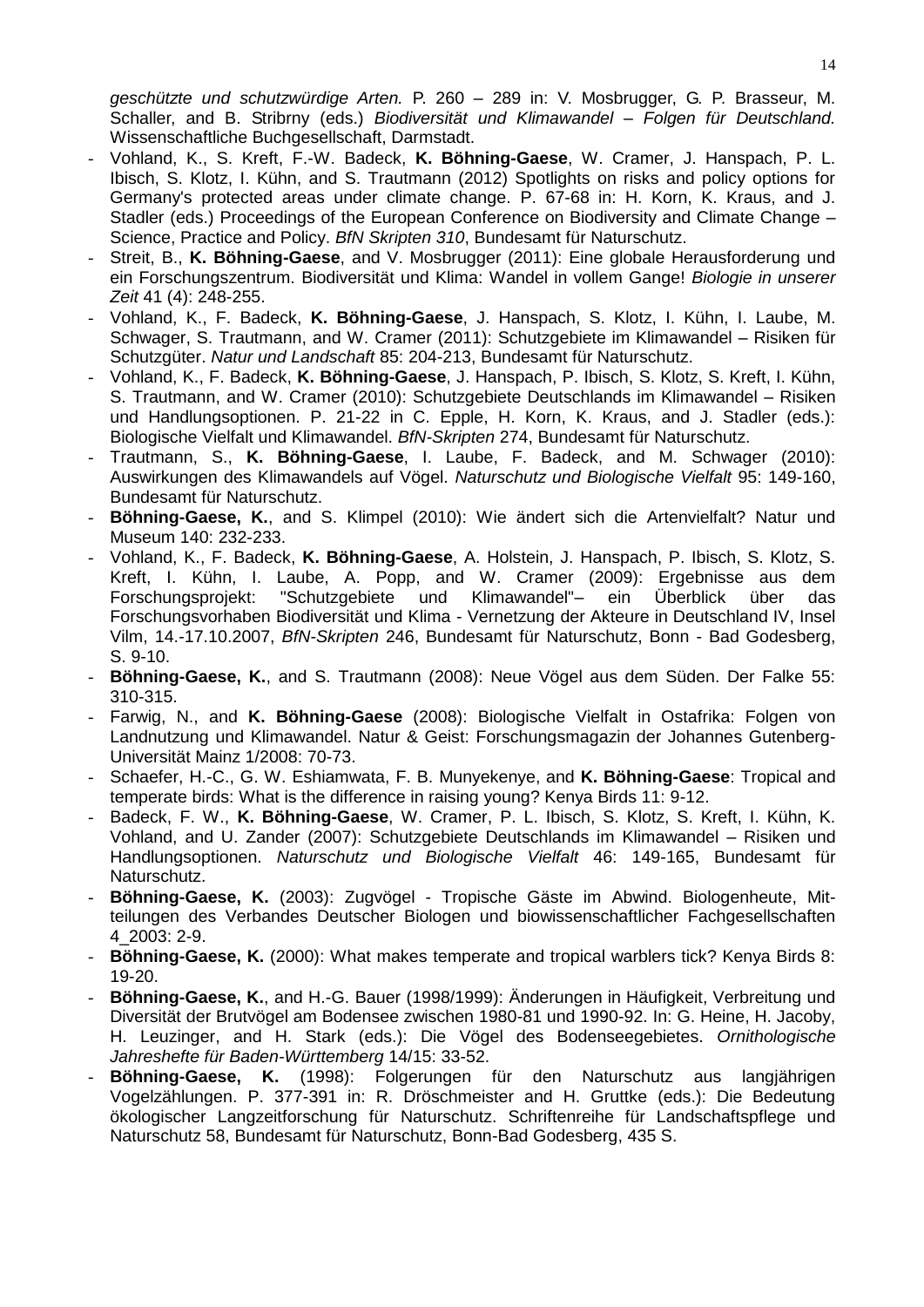### **Public lectures and contribution to public debates**

- Plenary talk at *Konrad-Adenauer Stiftung* (2021).
- Plenary talk at *Volkshochschule* Frankfurt am Main (2021).
- Plenary talk at *Ornithologische Gesellschaft in Bayern* (2021).
- Member of panel discussion on "Wie retten wir die Artenvielfalt?" *Leopoldina* (2021).
- Plenary talk at *Polytechnische Gesellschaft Frankfurt* (2021).
- Member of panel discussion, organized by *Goethe University* students, on "Klimawandel und Landnutzung" (2021).
- Member of panel discussion on "Biodiversität in der Krise?" *Leopoldina* (2021).
- Plenary talk at *Staatliches Museum für Naturkunde Karlsruhe*, Karlsruhe (2020).
- Member of a panel discussion, organized by *Goethe University* students, on "Klimawandel Sind wir noch zu retten?" (2020).
- Member of panel discussion on "Making Crises Visible Krise der Demokratie, *Goethe Bürgeruniversität* (2020).
- Keynote talk at final public debate of the "Semesterfrage: Wie schützen wir die Artenvielfalt?" *University of Vienna* (2020).
- Member of panel discussion on "Wie wir das Artensterben verhindern können" *Wissenwerte, Konferenz für Wissenschaftsjournalismus*, Bremen (2019).
- Member of panel discussion on "Auswirkungen des Klimawandels auf unserer Natur". *Heinz Sielmann Stiftung*, Frankfurt (2019).
- Member of panel discussion on "Wer beeinflusst die öffentliche Meinung? Deutungshoheit oder Definitionsmacht von Wissenschaft, Ökonomie und Kunst". *Frankfurter Kunstverein* (2019).
- Plenary talk "Biodiversität und IPBES" at "Entwicklungspolitisches Forum" der KfW (2019).
- Member of panel discussion on "Diversity: Why does it matter?". *"meConvention"*, Deutsches Filmmuseum, Frankfurt (2019).
- Plenary talk on "Artensterben: was wissen wir und was können wir tun?" *Deutsche Bischofskonferenz* (2019).
- Plenary talk on "Artensterben und Klimawandel: Was wissen wir und was können wir tun?" *Sommerempfang der Grünen*, Frankfurt (2019).
- Member of panel discussion on "Artenvielfalt, Landwirtschaft und Künstliche Intelligenz wie geht das zusammen?" (2019). *Leopoldina*, Halle.
- Member of panel discussion on nature conservation: "Warum handeln wir nicht, obwohl wir so viel wissen?" (2019). *Senckenberg*.
- Member of panel discussion on "Klimaoase Frankfurt" (2018). *City of Frankfurt.*
- Member of panel discussion on "Rolle der Wissenschaft für unsere Zukunft" (2018). *Senckenberg*.
- Speaker on March for Science Frankfurt (2018).
- Member of panel discussion on "Biodiversität: Herausforderung und Chance für Politik und Gesellschaft" (2017). *Mainzer Academy of Sciences and Literature*.
- Member of panel discussion on "Chancen und Risiken der Digitalisierung" (2017). *Senckenberg*.
- Member of panel discussion on "Artenschutz in Frankfurt" (2017). *Frankfurter Rundschau.*
- Member of panel discussion on "Rolle der Forschungsmuseen für unsere Zukunft" (2017). *Leibniz Gemeinschaft*, Berlin.
- Plenary talk at *Arbeitskreis für Vogelkunde und Vogelschutz*, Stuttgart (2013).
- Plenary talk at *Züricher Botanische Gesellschaft*, Zürich (2012).
- Plenary talk at *Polytechnische Gesellschaft Frankfurt* (2012).
- Plenary talk at *Hessische Gesellschaft für Ornithologie und Naturschutz*, Hofheim (2011).
- Plenary talk at *NABU Rheinhessen-Nahe*, Ingelheim (2008).
- Plenary talk at *Arbeitsgruppe Artenschutz in Thüringen*, Bad Blankenburg (2006).
- Plenary talk at *Schülerforum Biologie*, Mainz (2004).
- Plenary talk at *Ornithologische Gesellschaft in Bayern*, München (2003).
- Plenary talk at *Rheinische Naturforschende Gesellschaft*, Mainz (2002).
- Plenary talk at *Naturschutzbund Deutschland*, Gut Sunder, Celle (1997).
- Plenary talk at *Landesbund für Vogelschutz in Bayern*, Lindenhof, Bayreuth (1996).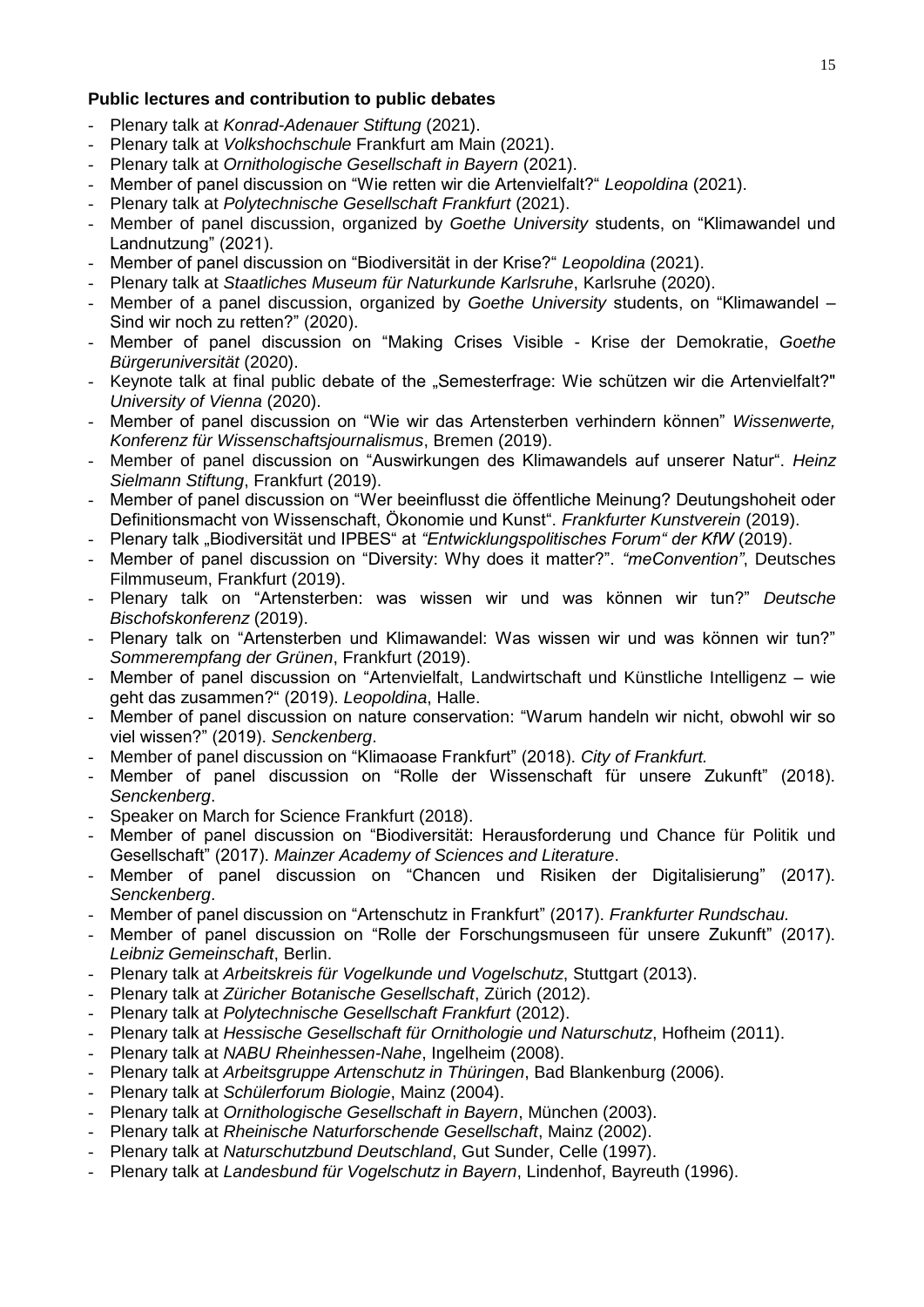## **National Media interviews (selection, past 4 years)**

- *1,5 Grad – der Klima-Podcast mit Luisa Neubauer*, "Was hat die Klimakrise mit der Pandemie zu tun?" (2021)
- *tagesschau24.de*, TV-Sendung Nachrichten,"Vogelsterben auf dem Acker" (2021)
- zeit.de. "Artenvielfalt: Wir brauchen die Natur zu unserem Glück" (2021)
- *Deutschlandfunk Nova*, Radio-Sendung Hörsaal, "Vögel machen uns glücklich" (2021)
- *DIE ZEIT Newsletter*, "3 ½ Fragen an Katrin Böhning-Gaese" (2020)
- *ZDF*, TV-Sendung heute am Mittag, "Stellungnahme zur EU-Agrarpolitik" (2020)
- *Süddeutsche Zeitung*, "Stellungnahme zu Agrarlandschaften: Überraschende Vehemenz" (2020)
- r*adioEins*, Radio-Sendung Die Profis, "Der Wert der Natur am Kilimandscharo" (2020)
- a tempo, "Im Gespräch mit Katrin Böhning-Gaese: Vielfalt ist Leben" (2019)
- *ZDF*, TV-Sendung planet e. "Artenschutz Extrem Erhalt um jeden Preis?" (2019)
- *Deutschlandfunk*, Radio-Sendung Forschung aktuell, "Leben im Jahr 2040: Vorm Kaffee noch kurz den Algenreaktor anwerfen" (2019)
- *Frankfurter Allgemeine Zeitung*, "Earth Overshoot Day: Die Ressourcen sind aufgebraucht" (2019)
- *Deutschlandfunk*, Radio-Sendung Zeitfragen, "Das Gefüge zerfällt" (2018)
- *Deutschlandradio*, Radio-Sendung Forschung Aktuell, "Artensterben und Ökosysteme: Verlust der Artenvielfalt wie seit Jahrzehnten nicht mehr" (2018)
- *hrinfo*, Radio-Sendung hr Funkkolleg, "Wem gehört die Natur?" (2018)

## **Responsibility for Senckenberg exhibitions/galleries**

- Exhibition "Korallenriffe" (2021), in collaboration with Philipe Havlik, Stefanie Raddatz
- Exhibition "**Flüsse**" (2021), in collaboration with Stefanie Klein, Martin Cepek
- Exhibition "**Tiefsee und Meeresforschung**" (2020), in collaboration with Thorolf Müller, Martin Cepek
- Exhibition "**BioKompass**" (2019), in collaboration with Christina Höfling, Eva Roßmanith
- Exhibition **"Faszination Vielfalt"** (2017), in collaboration with Thorolf Müller, Martin Cepek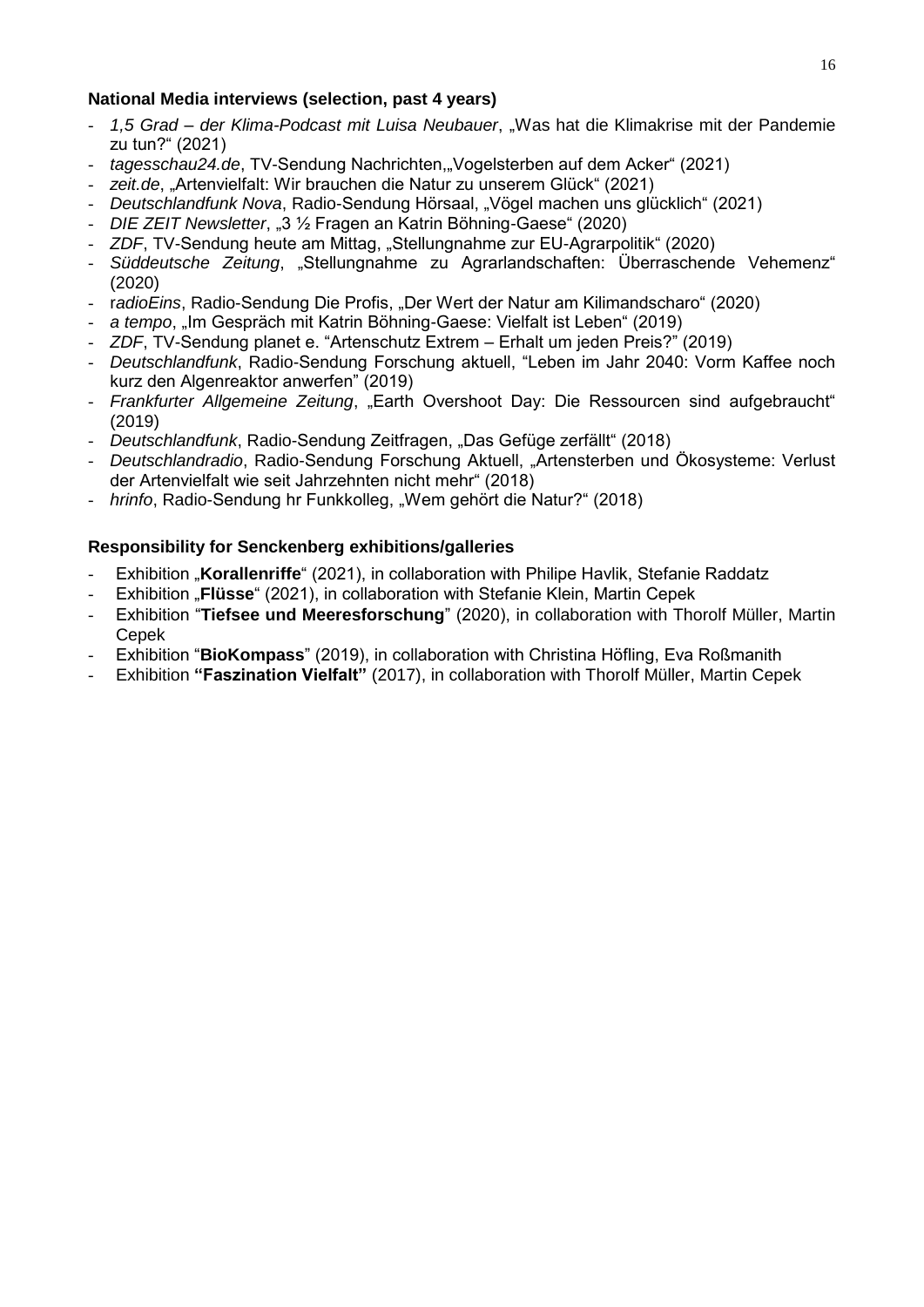# **Publications**

**h Factor 54 (Web of ScienceTM Core Collection), 9,313 citations, h Factor 71 (Google Scholar), 14,501 citations, both 05.01.2022** ORCID identifier: 0000-0003-0477-5586; ResearcherID W-2601-2019

#### **Publications and book chapters with peer-review:**

- 221. Vogeler, A. V. B., I. Otte, S. Ferger, M. Helbig-Bonitz, A. Hemp, T. Nauss, **K. Böhning-Gaese**, M. Schleuning, M. Tschapka, and J. Albrecht (2021): Associations of bird and bat species richness with temperature and remote sensing-based vegetation structure on a tropical mountain. *Biotropica* DOI10.1111/btp.13037, *early access*. **[Impact factor 2020: 2.5]**
- 220. Mupepele, A. C., H. Bruelheide, C. Brühl, J. Dauber, M. Fenske, A. Freibauer, B. Gerowitt, A. Krüß, S. Lakner, T. Plieninger, T. Potthast, S. Schlacke, R. Seppelt, H. Stützel, W. Weisser, W. Wägele\*, **K. Böhning-Gaese\***, and A. M. Klein\* (2021): Biodiversity in European agricultural landscapes: transformative societal changes needed. *Trends in Ecology & Evolution* 36: 1067-1070. \*Shared last authorship of the three spokespersons of the working group. **[17.7]**
- 219. Albrecht, J., Peters, M., Becker, J. N., Behler, C., Classen, A., Ensslin, A., Ferger, S. W., Gebert, F., Gerschlauer, F., Helbig-Bonitz, M., Kindeketa, W. J., Kuehnel, A., Mayr, A. V., Njovu, H. K., Pabst, H., Pommer, U., Roeder, J., Rutten, G., Schellenberger Costa, D., Sierra-Cornejo, N., Vogeler, A., Vollstaedt, M. G. R., Dulle, H., Eardley, C. D., Howell, K. M., Keller, A., Peters, R. S., Kakengi, V., Hemp, C., Zhang, J., Manning, P., Mueller, T., Bogner, C., **Böhning-Gaese, K.**, Brandl, R., Hertel, D., Huwe, B., Kiese, R., Kleyer, M., Leuschner, C., Kuzyakov, Y., Nauss, T., Tschapka, M., Fischer, M., Hemp, A., Steffan-Dewenter, I., and M. Schleuning (2021): Species richness is more important for ecosystem functioning than species turnover along an elevational gradient. *Nature Ecology & Evolution*; *early access* DOI: 10.1038/s41559-021-01550-9. **[15.5]**
- 218. Langer, L., Burghardt, M., Borgards, R., **Böhning-Gaese, K.**, Seppelt, R., and C. Wirth, Christian (2021): The rise and fall of biodiversity in literature: A comprehensive quantification of historical changes in the use of vernacular labels for biological taxa in Western creative literature. *People and Nature* 3: 1093-1109. **[Impact factor 2020: n.a.]**
- 217. Byamungu, R. M., Schleuning, M., Ferger, Stefan W., Helbig-Bonitz, M., Hemp, A., Neu, A. Vogeler, A., **Böhning-Gaese, K.**, Tschapka, M., and J. Albrecht (2021): Abiotic and biotic drivers of functional diversity and functional composition of bird and bat assemblages along a tropical elevation gradient. *Diversity and Distributions*, *early access*, DOI: 10.1111/ddi.13403. **[5.1]**
- 216. Methorst, J., A. Bonn, M. Marselle, **K. Böhning-Gaese**, and K. Rehdanz (2021): Species richness is positively related to mental health – A study for Germany. *Landscape and Urban Planning* 211: 104084. **[6.1]**
- 216. [Dehling, D. M.](http://apps.webofknowledge.com.proxy.ub.uni-frankfurt.de/OutboundService.do?SID=D6WqcOtsfJ1vg2hzpo2&mode=rrcAuthorRecordService&action=go&product=WOS&lang=en_US&daisIds=44513418), [Bender, I. M. A.](http://apps.webofknowledge.com.proxy.ub.uni-frankfurt.de/OutboundService.do?SID=D6WqcOtsfJ1vg2hzpo2&mode=rrcAuthorRecordService&action=go&product=WOS&lang=en_US&daisIds=13618529), [Blendinger, P. G.](http://apps.webofknowledge.com.proxy.ub.uni-frankfurt.de/OutboundService.do?SID=D6WqcOtsfJ1vg2hzpo2&mode=rrcAuthorRecordService&action=go&product=WOS&lang=en_US&daisIds=1268209), **[Böhning-Gaese, K.](http://apps.webofknowledge.com.proxy.ub.uni-frankfurt.de/OutboundService.do?SID=D6WqcOtsfJ1vg2hzpo2&mode=rrcAuthorRecordService&action=go&product=WOS&lang=en_US&daisIds=199881)**, Muñoz, M. C., [Neuschulz, E. L.](http://apps.webofknowledge.com.proxy.ub.uni-frankfurt.de/OutboundService.do?SID=D6WqcOtsfJ1vg2hzpo2&mode=rrcAuthorRecordService&action=go&product=WOS&lang=en_US&daisIds=2871696), Quitián, M., [Saavedra, F.](http://apps.webofknowledge.com.proxy.ub.uni-frankfurt.de/OutboundService.do?SID=D6WqcOtsfJ1vg2hzpo2&mode=rrcAuthorRecordService&action=go&product=WOS&lang=en_US&daisIds=28172790), Santillán, V., [Schleuning, M.](http://apps.webofknowledge.com.proxy.ub.uni-frankfurt.de/OutboundService.do?SID=D6WqcOtsfJ1vg2hzpo2&mode=rrcAuthorRecordService&action=go&product=WOS&lang=en_US&daisIds=35373157), and D. B. [Stouffer](http://apps.webofknowledge.com.proxy.ub.uni-frankfurt.de/OutboundService.do?SID=D6WqcOtsfJ1vg2hzpo2&mode=rrcAuthorRecordService&action=go&product=WOS&lang=en_US&daisIds=853716)  [\(2021\): S](http://apps.webofknowledge.com.proxy.ub.uni-frankfurt.de/OutboundService.do?SID=D6WqcOtsfJ1vg2hzpo2&mode=rrcAuthorRecordService&action=go&product=WOS&lang=en_US&daisIds=853716)pecialists and generalists fulfil important and complementary functional roles in ecological processes. *Functional Ecology* 35: 1810-1821. **[5.6]**
- 214. Marselle, M. R., T. Hartig, D. T. C. Cox, S. de Bell, S. Knapp, S. Lindley, M. Triguero-Mas, **K. Böhning-Gaese**, M. Braubach, P. A. Cook, S. de Vries, A. Heintz-Buschart, M. Hofmann, K. N. Irvine, N. Kabisch, F. Kolek, R. Kraemer, I. Markevych, D. Martens, R. Mueller, M. Nieuwenhuijsen, J. M. Potts, J. Stadler, S. Walton, S. Warber, and A. Bonn (2021): Pathways linking biodiversity to human health: A conceptual framework. *Environment International*: 150, 106420. **[9.6]**
- 213. Eyres, A., J. T. Eronen, O. Hagen, **K. Böhning-Gaese**, and S. A. Fritz (2021) Climatic effects on niche evolution in a passerine bird clade depend on paleoclimate reconstruction method. *Evolution* DOI: 10.1111/evo.14209. **[3.7]**
- 212. Methorst, J., K. Rehdanz, T. Müller, B. Hansjürgens, A. Bonn, and **K. Böhning-Gaese** (2021): The importance of species diversity for human well-being in Europe. *Ecological*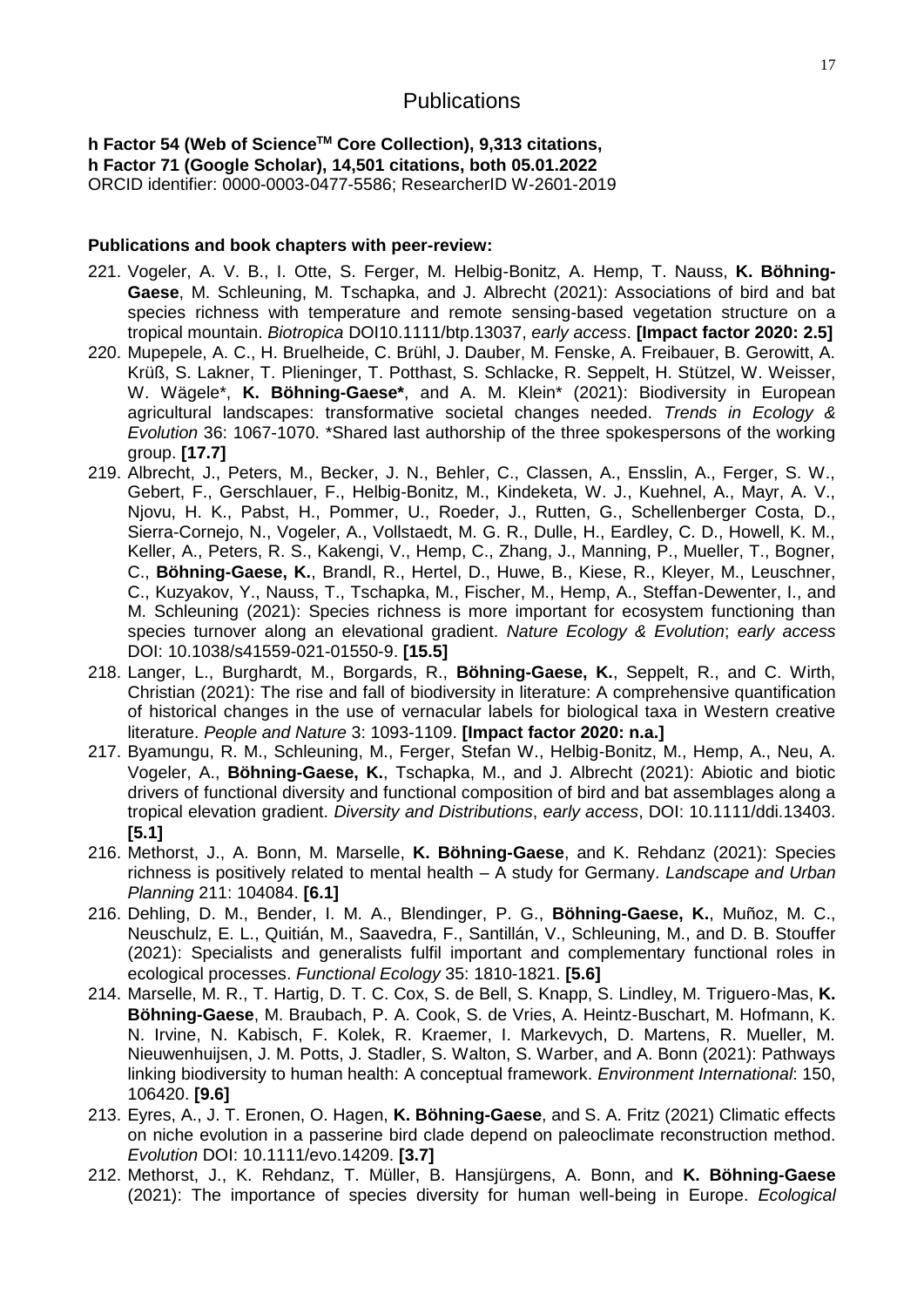*Economics* 181: 106917. **[5.4]**

- 211. Bendix, J., N. Aguire, E. Beck, A. Brauning, R. Brandl, L. Breuer, **K. Böhning-Gaese**, M. D. de Paula, T. Hickler, J. Homeier, D. Inclan, C. Leuschner, E. L. Neuschulz, M. Schleuning, J. P. Suarez, K. Trachte, W. Wilcke, D. Windhorst, and N. Farwig (2021): A research framework for projecting ecosystem change in highly diverse tropical mountain ecosystems. *Oecologia*: DOI 10.1007/s00442-021-04852-8. **[3.2]**
- 210. Mallon, J. M., …, **K. Böhning-Gaese**, …and W. F. Fagan (2020): Diurnal timing of nonmigratory movements by birds: the importance of foraging spatial scales. *Journal of Avian Biology* 51: e02612. **[2.3]**
- 209. Vollstädt, M. G. R., J. Albrecht, **K. Böhning-Gaese**, A. Hemp, K. M. Howell, L. Kettering, A. Neu, E. L. Neuschulz, M. Quitián, V. E. Santillán, T. Töpfer, M. Schleuning, and S. A. Fritz (2020): Direct and plant-mediated effects of climate on bird diversity in tropical mountains. *Ecology and Evolution*: DOI 10.1002/ece3.7014. **[2.9]**
- 208. Eyres, A., **K. Böhning-Gaese**, C. D. L. Orme, C. Rahbek, and S. A. Fritz (2020): A tale of two seasons: The link between seasonal migration and climatic niches in passerine birds. *Ecology and Evolution*: DOI: 10.1002/ece3.6729. **[2.9]**
- 207. Methorst, J., U. Arbieu, A. Bonn, **K. Böhning-Gaese**, and T. Mueller (2020): Non-material contributions of wildlife to human well-being: a systematic review. *Environmental Research Letters* 15: 093005. **[6.8]**
- 206. Muscarella, R., …, **K. Böhning-Gaese**, …, H. Balslev (2020): The global abundance of tree palms. *Global Ecology and Biogeography* 29: 1495-1514. **[7.1]**
- 205. Merges, D., J. Albrecht, **K. Böhning-Gaese**, M. Schleuning, and E.-L. Neuschulz (2020): Environmental context determines the limiting demographic process for plant recruitment across a species' elevational range. *Nature Scientific Reports* 10, DOI: 10.1038/s41598-020- 67602-5. **[4.4]**
- 204. Bowler, D. E., Bjorkman, A. D., Dornelas, M., Myers-Smith, I. H., Navarro, L., Niamir, A., Supp, S. R., Waldock, C., Winter, M., Vellend, M., Blowes, S. A., **Böhning-Gaese, K.**, Bruelheide, H., Elahi, R., Antao, L. H., Hines, J., Isbell, F., Jones, H. P., Magurran, A. E., Cabral, J. S. Bates, and E. Amanda (2020): Mapping human pressures on biodiversity across the planet uncovers anthropogenic threat complexes. *People and Nature* 2: 380-394. **[n.a.]**
- 203. Dehling, D. M., G. Peralta, I. M. A. Bender, P. G. Blendinger, **K. Böhning-Gaese**, M. C. Muñoz, E.-L. Neuschulz, M. Quitián, F. Saavedra, V. Santillán, M. Schleuning, D. B. Stouffer (2020): Similar composition of functional roles in Andean seed-dispersal networks, despite high species and interaction turnover. *Ecology*: e03028. **[5.5]**
- 202. Schleuning, M., E.-L. Neuschulz, J. Albrecht, I. M. A. Bender, D. E. Bowler, D. M. Dehling, S. A. Fritz, C. Hof, T. Müller, L. Nowak, M. C. Sorensen, **K. Böhning-Gaese**, and W. D. Kissling (2020): Trait-based assessments of climate-change impacts on interacting species. *Trends in Ecology & Evolution* 35: 319-328. **[17.7]**
- 201. Phillips, A. G., T. Töpfer, **K. Böhning-Gaese**, and S. A. Fritz (2020): Rates of ecomorphological trait evolution in passerine bird clades are independent of age. *Biological Journal of the Linnean Society* 129: 543-557. **[2.1]**
- 200. Santillán, V., M. Quitián, B. A. Tinoco, E. Zárate, M. Schleuning, **K. Böhning-Gaese**, and E. L. Neuschulz (2020): Direct and indirect effects of elevation, climate and vegetation structure on bird communities on a tropical mountain. *Acta Oecologica* 102: 103500. **[1.7]**
- 199. Kattge, J., …, **K. Böhning-Gaese**, …, and C. Wirth (2020): TRY plant trait database enhanced coverage and open access. *Global Change Biology* 26: 119-188. **[10.9]**.
- 198. Bender, I. M. A., W. D. Kissling, **K. Böhning-Gaese**, I. Hensen, I. Kühn, L. Nowak, T. Töpfer, T. Wiegand, D. M. Dehling, and M. Schleuning (2019): Projected impacts of climate change on functional diversity of frugivorous birds along a tropical elevational gradient. *Nature Scientific Reports* 9: 17708. **[4.4]**
- 197. Bowler, D. E., H. Heldbjerg, A. D. de Jong, and **K. Böhning-Gaese** (2019): Long-term declines of European insectivorous bird populations and potential causes. *Conservation Biology* 33: 1120-1130. **[6.6]**
- 196. Nowak, L., W. D. Kissling, I. M. A. Bender, D. M. Dehling, T. Töpfer, **K. Böhning-Gaese**, and M. Schleuning (2019): Projecting consequences of global warming for the functional diversity of fleshy-fruited plants and frugivorous birds along a tropical elevational gradient. *Diversity*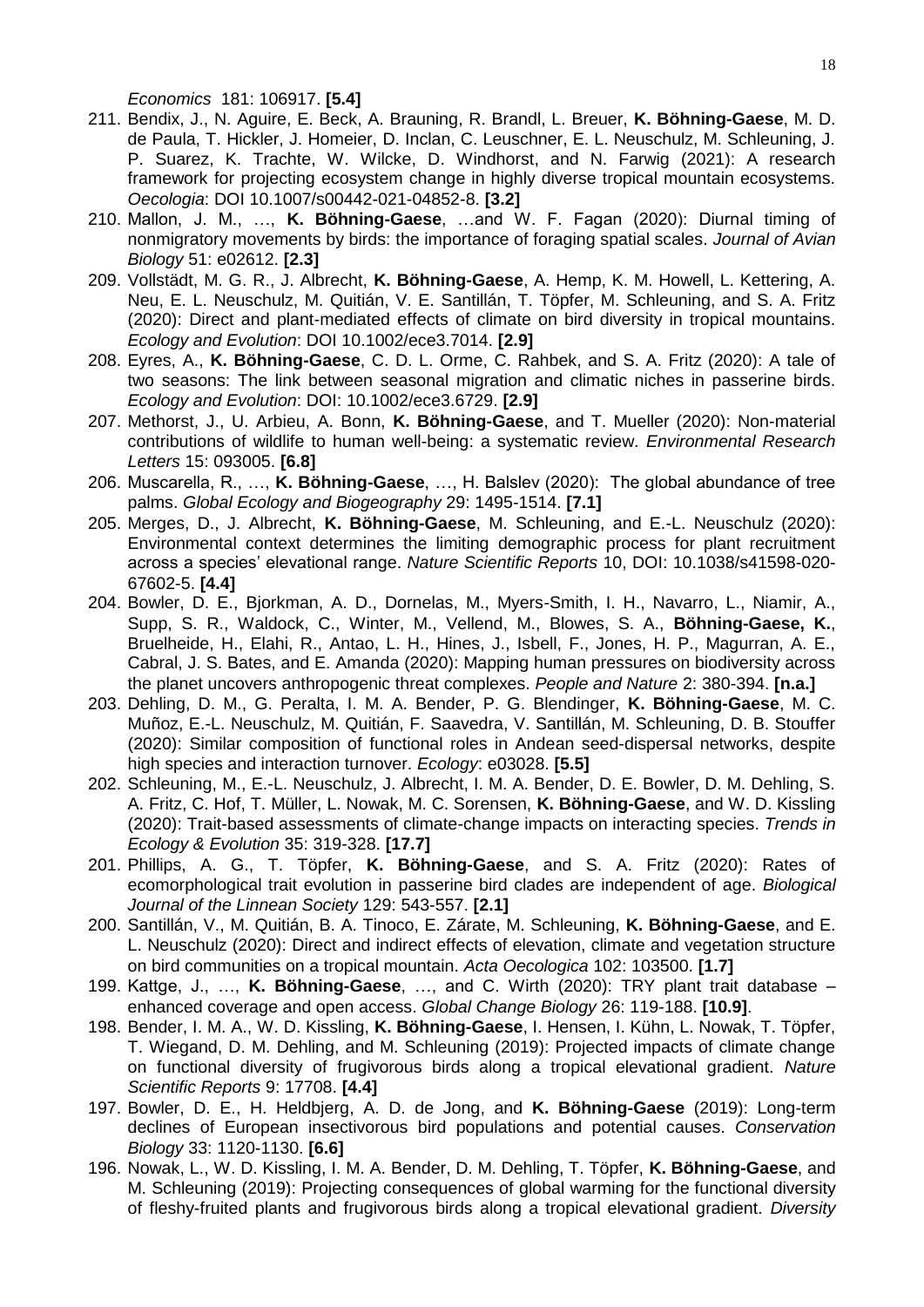*and Distributions* 25: 1362-1374. **[5.1]**

- 195. Nandintsetseg, D., C. Bracis, K. A. Olson, **K. Böhning-Gaese**, J. M. Calabrese, B. Chimeddorj, W. F. Fagan, C. H. Fleming, M. Heiner, P. Kaczensky, P. Leimgruber, D. Munkhnast, T. Stratmann, and T. Mueller (2019): Challenges in the conservation of wideranging nomadic species. *Journal of Applied Ecology* 56: 1916-1926. **[6.5]**
- 194. Arbieu, U., M. Mehring, N. Bunnefeld, P. Kaczensky, I. Reinhardt, H. Ansorge, **K. Böhning-Gaese**, J. A. Glikman, G. Kluth, C. Nowak and T. Müller (2019): Attitudes towards returning wolves (*Canis lupus*) in Germany: Exposure, information sources and trust matter. *Biological Conservation* 234: 202-210. **[6.0]**
- 193. Noonan, M. J., …., **K. Böhning-Gaese**, …, and J. M. Calabrese (2019): A comprehensive analysis of autocorrelation and bias in home range estimation. *Ecological Monographs* 89: UNSP e01344. **[10.3]**
- 192. Tucker, M.A., …, **K. Böhning-Gaese**, …and T. Mueller (2019): Large birds travel farther in homogeneous environments. *Global Ecology and Biogeography* 28: 576-687. **[7.1]**
- 191. Peters, M. K., A. Andreas Hemp, T. Appelhans, J. N. Becker, C. Behler, A. Classen, F. Detsch, A. Ensslin, S. W. Ferger, S. B. Frederiksen, F. Gebert, F. Gerschlauer, A. Gütlein, M. Helbig-Bonitz, C. Hemp, W. J. Kindeketa, A. Kühnel, A. V. Mayr, E. Mwangomo, C. Ngereza, H. K. Njovu1, I. Otte, H. Pabst, M. Renner, J. Röder, G. Rutten, D. Schellenberger Costa, Natalia Sierra-Cornejo, M. G. R. Vollstädt, H. I. Dulle, C. D. Eardley, K. M. Howell, A. Keller, R. S. Peters, A. Ssymank, V. Kakengi, J. Zhang, C. Bogner, **K. Böhning-Gaese**, R. Brandl, D. Hertel, B. Huwe, R. Kiese, M. Kleyer, Y. Kuzyakov, T. Nauss, M. Schleuning, M. Tschapka, M. Fischer, and I. Steffan-Dewenter (2019): Climate-land use interactions shape tropical mountain biodiversity and ecosystem functions. *Nature* 568: 88-92 **[50.0]**.
- 190. Santillán, V., M. Quitián, B. A. Tinoco, E. Zárate, M. Schleuning, **K. Böhning-Gaese**, and E. L. Neuschulz (2019): Different responses of taxonomic and functional bird diversity to forest fragmentation across an elevational gradient. *Oecologia* 189: 863-873. **[3.2]**
- 189. Quitián, M., V. Santillán, I. M. A. Bender, C. I. Espinosa, J. Homeier, **K. Böhning-Gaese**, M. Schleuning, and E.-L. Neuschulz (2019): Functional responses of avian frugivores to variation in fruit resources between natural and fragmented forests. *Functional Ecology* 33: 399-410. **[5.6]**
- 188. Quitián, M., V. Santillán, C. I. Espinosa, J. Homeier, **K. Böhning-Gaese**, M. Schleuning, and E.-L. Neuschulz (2019): Direct and indirect effects of plant and frugivore diversity on structural and functional components of fruit removal by birds. *Oecologica* 189: 435-445. **[3.2]**
- 187. Hanz, D. M., **K. Böhning-Gaese**, S. W. Ferger, S. A. Fritz, E. L. Neuschulz, M. Quitián, V. Santillán, T. Töpfer, and M. Schleuning (2019): Functional and phylogenetic diversity of bird assemblages are filtered by different biotic factors on tropical mountains. *Journal of Biogeography* 46: 291-303. **[4.3]**
- 186. Mupepele, A. C., **K. Böhning-Gaese**, S. Lakner, T. Plieninger, N. Schoof, and A. M. Klein (2019): Insect conservation in agricultural landscapes: An outlook for policy-relevant research. *Gaia* 28: 342-247. **[2.5]**
- 185. Dugger, P. J., P. G. Blendinger, **K. Böhning-Gaese**, L. Chama, M. Correia, D. M. Dehling, C. Emer, N. Farwig, E. C. Fricke, M. Galetti, D. García, I. Grass, R. Heleno, F. A. F. Jacomassa, S. Moraes, C. Moran, M. C. Munoz, E. L. Neuschulz, L. Nowak, A. Piratelli, M. A. Pizo, M. Quitían, H. S. Rogers, R. A. Ruggera, F. Saavedra, M. S. Sanchez, R. Sánchez, V. Santillán, D. G. Schabo, F. R. da Silva, S. Timóteo, A. Traveset, M. G. R. Vollstädt, and M. Schleuning (2019): Seed-dispersal networks are more specialized in the Neotropics than in the Afrotropics. *Global Ecology and Biogeography* 28: 248-261. **[7.1]**
- 184. Hof, C., A. Voskamp, M. F. Biber, **K. Böhning-Gaese**, E. K. Engelhardt, A. Niamir, S. G. Willis, and T. Hickler (2018): Bioenergy cropland expansion may offset positive effects of climate change mitigation for global vertebrate diversity. *PNAS* 115: 13294-13299. **[11.2]**
- 183. Bender, I. M. A., W. D. Kissling, P. G. Blendinger, **K. Böhning-Gaese**, I. Hensen, I. Kühn, M. C. Muñoz, E. L. Neuschulz, L. Nowak, M. Quitián, F. Saavedra, V. Santillán, T. Töpfer, T. Wiegand, D. M. Dehling, and M. Schleuning (2018): Morphological trait matching shapes plant-frugivore networks across the Andes. *Ecography* 41: 1910-1919. **[6.0]**
- 182. Bastin, J. F., …, **K. Böhning-Gaese**, …, D. Zebaze (2018): Pan-tropical prediction of forest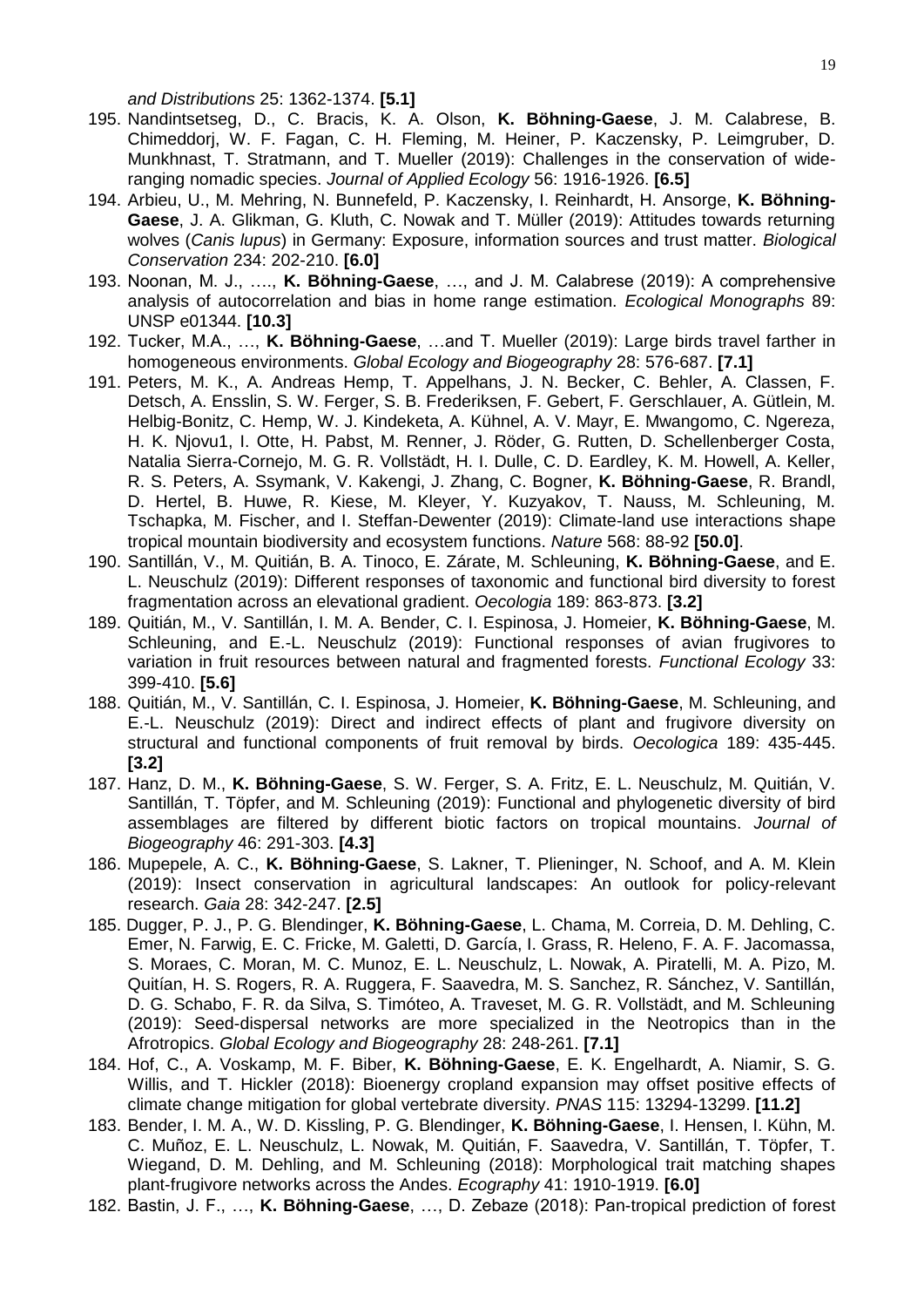structure from the largest trees. *Global Ecology and Biogeography* 27: 1366-1383. **[7.1]**

- 181. Isaac, N. J. B., P. N. M. Brotherton, J. M. Bullock, R. D. Gregory, **K. Böhning-Gaese**, B. Connor, H. Q. P. Crick, R. P. Freckleton, J. A. Gilll, R. S. Hails, M. Hartikainen, A. J. Hester, E. J. Milner-Gulland, T. H. Oliver, R. G. Pearson, W. J. Sutherland, C. D. Thomas, J. M. J. Travis, L. A. Turnbull, K. Willis, G. Woodward, and G. M. Mace (2018): Defining and delivering resilient ecological networks: Nature conservation in England. *Journal of Applied Ecology* 55: 2537-2543. **[6.5]**
- 180. Quitián, M., V. Santillán, C. I. Espinosa, J. Homeier, **K. Böhning-Gaese**, M. Schleuning, and E. L. Neuschulz (2018): Elevation-dependent effects of forest fragmentation on plant-bird interaction networks in the tropical Andes. *Ecography* 41: 1497-1506. **[6.0]**
- 179. Phillips, A., T. Töpfer, **K. Böhning-Gaese**, and S. Fritz: Effects of phylogeny and geography on ecomorphological traits in passerine bird clades (2018). *Journal of Biogeography* 45: 2337-2347. **[4.3]**
- 178. Phillips, A. G., T. Töpfer, **K. Böhning-Gaese**, and S. A. Fritz (2018): Evidence for distinct evolutionary optima in the morphology of migratory and resident birds. *Journal of Avian Biology* 49: e01807. **[2.3]**
- 177. Hof, C., I. Khaliq, R. Prinzinger, **K. Böhning-Gaese**, and M. Pfenninger (2018): Global patterns of thermal tolerances and vulnerability of endotherms to climate change remain robust irrespective of varying data suitability criteria. *Proceedings of the Royal Society B* 284: 20170232. **[5.3]**
- 176. Albrecht, J., A. Classen, M. G. R. Vollstädt, A. Mayr, N. P. Mollel, D. Schellenberger Costa, H. I. Dulle, M. Fischer, A. Hemp, K. M. Howell, M. Kleyer, T. Nauss, M. K. Peters, M. Tschapka, I. Steffan-Dewenter, **K. Böhning-Gaese**, and M. Schleuning (2018): Plant and animal functional diversity drive mutualistic network assembly across an elevational gradient. *Nature Communications* 9: 3177. **[14.9]**
- 175. Bowler, D. E., H. Heldbjerg, A. D. Fox, R. B. O'Hara and **K. Böhning-Gaese** (2018): Disentangling the effects of multiple environmental drivers on population changes within communities. *Journal of Animal Ecology* 87: 1034-1045. **[5.1]**
- 174. Merges, D., M. Bálint, I. Schmitt, **K. Böhning-Gaese**, and E. L. Neuschulz (2018): Spatial patterns of pathogenic and mutualistic fungi across the elevational range of a host plant. *Journal of Ecology* 106: 1545-1557. **[6.3]**
- 173. Arbieu, U., C. Grünewald, B. Martín-López, M. Schleuning, and **K. Böhning-Gaese** (2018): Large mammal diversity matters for wildlife tourism in Southern African protected areas: insights for management. *Ecosystem Services* 31, Special Issue: 481-490. **[5.5]**
- 172. Vollstädt, M. G. R., S. W. Ferger, A. Hemp, K. M. Howell, **K. Böhning-Gaese**, and M. Schleuning (2018): Seed-dispersal networks respond differently to resource effects in open and forest habitats. *Oikos* 127: 847-854. **[3.9]**
- 171. Santillán, V., M. Quitián, B. A. Tinoco, E. Zárate, M. Schleuning, **K. Böhning-Gaese**, and E. L. Neuschulz (2018): Spatio-temporal variation in bird assemblages is associated with fluctuations in temperature and precipitation along a tropical elevational gradient. *Plos One:*  e0196179 **[3.2]**
- 170. Neuschulz, E. L., D. Merges, K. Bollmann, F. Gugerli, and **K. Böhning-Gaese** (2018): Biotic interactions and seed deposition rather than abiotic factors determine recruitment at elevational range limits of an alpine tree. *Journal of Ecology* 106: 948-959. **[6.3]**
- 169. Rieb, J. T., R. Chaplin-Kramer, G. C. Daily, P. R. Armsworth, **K. Böhning-Gaese**, A. Bonn, G. S. Cumming, F. Eigenbrod, V. Grimm, B. M. Jackson, A. Marques, S. K. Pattanayak, H. Pereira, G. D. Peterson, T. H. Ricketts, B. E. Robinson, M. Schröter, L. A. Schulte, R. Seppelt, M. G. Turner, and E. M. Bennett (2018): Response to Kabisch and Colleagues. BioScience 68: 167-168. **[8.6]**
- 168. Slik, J. W. F., …, **K. Böhning-Gaese**, …, and J. Van Valkenburg (2018): Phylogenetic classification of the world's tropical forests. *PNAS* 115: 1837-1842. **[11.2]**
- 167. Tucker, M. A., **K. Böhning-Gaese**, …, T. Mueller (2018): Moving in the Anthropocene: Global reductions in terrestrial mammalian movements. *Science* 359: 466-469. **[47.7]**
- 166. Muñoz, M. C., H. M. Schaefer, **K. Böhning-Gaese**, and M. Schleuning (2017): Positive relationship between fruit removal by animals and seedling recruitment in a tropical forest. *Basic and Applied Ecology* 20: 31-39. **[3.4]**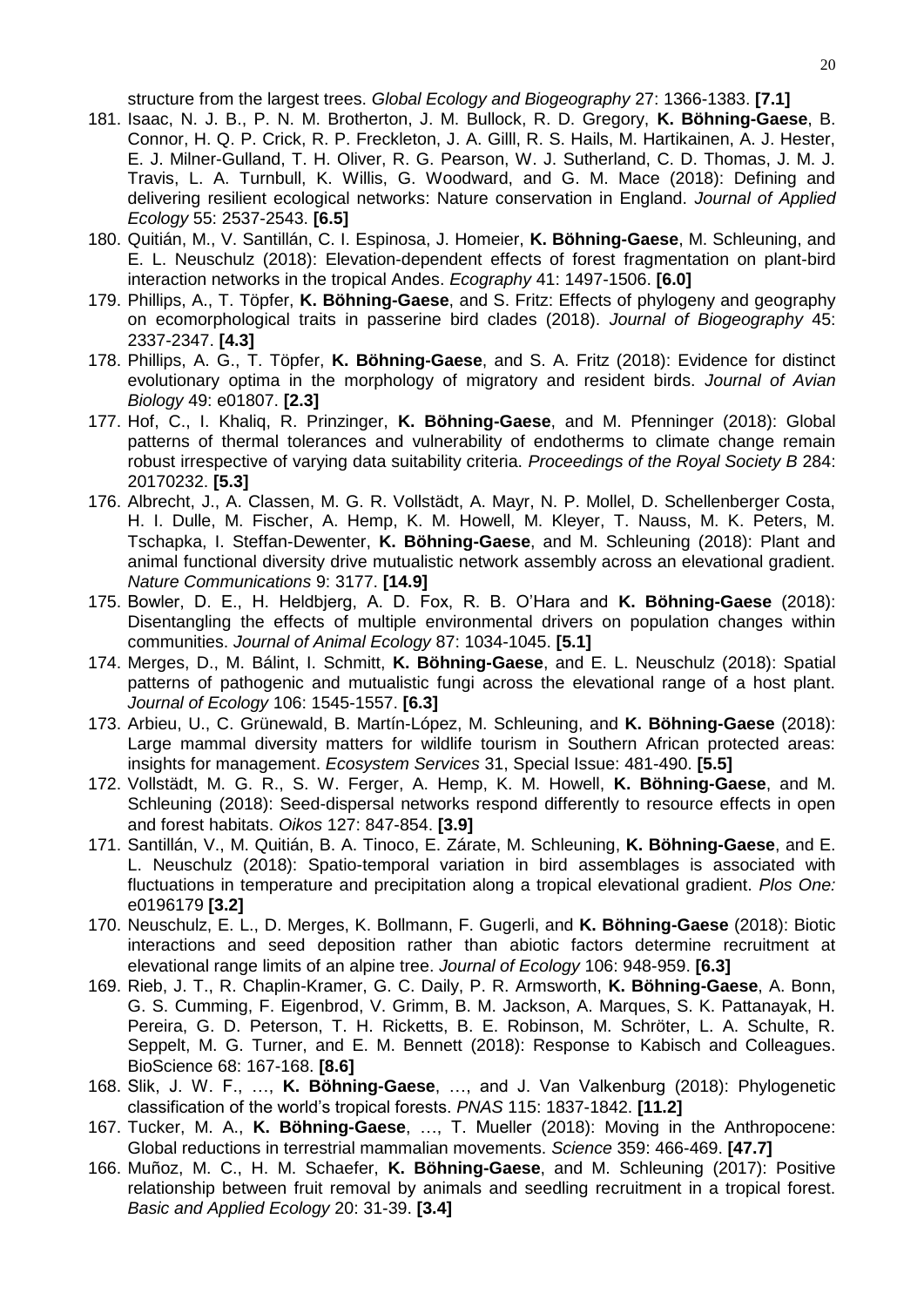- 165. Muñoz, M. C., H. M. Schaefer, **K. Böhning-Gaese**, E.-L. Neuschulz, and M. Schleuning (2017): Phylogenetic and fuctional diversity of fleshy-fruited plants are positively associated with seedling diversity in a tropical montane forest. *Frontiers in Ecology and Evolution*. doi:10.3389/fevo2017.00093. **[4.2]**
- 164. Eyres, A., **K. Böhning-Gaese**, and S. A. Fritz (2017): Quantification of climatic niches in birds: adding the temporal dimension. *Journal of Avian Biology* 48: 1517-1531. **[2.3]**
- 163. Methorst, J., **K. Böhning-Gaese**, I. Khaliq, and C. Hof (2017): A framework integrating physiology, dispersal and land-use to project species ranges under climate change. *Journal of Avian Biology* 48: 1532-1548. **[2.3**
- 162. Dalsgaard, B.\*, M. Schleuning\*, P. K. Maruyama, D. M. Dehling, J. Sonne, J. Vizentin-Bugoni, T. B. Zanata, J. Fjeldsa, **K. Böhning-Gaese**, and C. Rahbek (2017): Opposed latitudinal patterns of network-derived and assemblage-level specialization in avian plantfrugivore interactions. *Ecography* 40: 1395-1401. \* joint first authorship. **[6.0]**
- 161. Ferger, S. W., M. K. Peters, T. Appelhans, F. Detsch, A. Hemp, T. Nauss, I. Otte, **K. Böhning-Gaese**, and M. Schleuning (2017): Synergistic effects of climate and land use on avian beta diversity. *Diversity and Distributions* 23: 1246-1255. **[5.1]**
- 160. Arbieu, U., C. Grünewald, M. Schleuning, and **K. Böhning-Gaese** (2017): The importance of vegetation density for tourists' wildlife viewing experience and satisfaction in African savannah ecosystems. *Plos One* 12: e0185793. **[3.2]**
- 159. Hof, C., S. A. Fritz, R. Prinzinger, M. Pfenninger, **K. Böhning-Gaese**, and I. Khaliq (2017): Phylogenetic signals in thermal traits remain stronger in the tropics if we can believe published physiological data. A reply to McKechnie et al., "Data quality problems undermine analyses of endotherm upper critical temperatures". *Journal of Biogeography* 44: 2427-2431. **[4.3]**
- 158. Bowler, D. E., P. Haase, C. Hof, I. Kröncke, L. Baert, S. Domisch, W. Dekoninck, F. Hendrickx, T. Hickler, H. Neumann, R. O'Hara, A. Sell, M. Sonnewald, S. Stoll, M. Türkay, R. van Klink, O. Schweiger, R. Vermeulen, and **K. Böhning-Gaese** (2017): Cross-taxa generalities in the relationship between population abundance and ambient temperatures. *Proceedings of the Royal Society London B* 284: 20170870. **[5.3]**
- 157. Bowler, D. E., and **K. Böhning-Gaese** (2017): Improving the Community-Temperature Index as a climate change indicator. *Plos One* e0184275. **[3.2]**
- 156. Rieb, J. T., R. Chaplin-Kramer, G. C. Daily, P. R. Armsworth, **K. Böhning-Gaese**, A. Bonn, G. S. Cumming, F. Eigenbrod, V. Grimm, B. M. Jackson, A. Marques, S. K. Pattanayak, H. Pereira, G. D. Peterson, T. H. Ricketts, B. E. Robinson, M. Schröter, L. A. Schulte, R. Seppelt, M. G. Turner, and E. M. Bennett (2017): When, where, and how nature matters for ecosystem services: Challenges for the next generation of ecosystem service models. *BioScience* 67: 820-833 **[8.6]**
- 155. Nottebrock, H., B. Schmid, K. Mayer, K. J. Esler, **K. Böhning-Gaese**, M. Schleuning, J. Pagel, and F. M. Schurr (2017): Sugar landscapes and pollinator-mediated interactions in plant communities. *Ecography* 40: 1129-1138. **[6.0]**
- 154. Zanata, T. B., …, **K. Böhning-Gaese**, …, and I. G. Varassin (2017): Global patterns of interaction specialization in bird-flower networks. *Journal of Biogeography* 44: 1891-1910. **[4.3]**
- 153. Vollstädt, M. G. R., S. Ferger, A. Hemp, K. M. Howell, T. Töpfer, **K. Böhning-Gaese**, and M. Schleuning (2017): Direct and indirect effects of climate, human disturbance and plant traits on avian functional diversity. *Global Ecology and Biogeography* 26: 963-972. **[7.1]**
- 152. Bender, I. M. A., W. D. Kissling, **K. Böhning-Gaese**, I. Hensen, I. Kühn, T. Wiegand, D. M. Dehling, and M. Schleuning (2017): Functionally specialised birds respond flexibly to seasonal changes in fruit availability. *Journal of Animal Ecology* 86: 800-811. **[5.1]**
- 151. Arbieu, U., C. Grünewald, B. Martín-López, M. Schleuning, and **K. Böhning-Gaese** (2017): Mismatches between supply and demand in wildlife tourism: insights for assessing cultural ecosystem services. *Ecological Indicators* 78: 282-291. **[5.0]**
- 150. Muñoz, M. C., H. Martin Schaefer, **K. Böhning-Gaese**, and Matthias Schleuning (2017): Importance of animal and plant traits for fruit removal and seedling establishment in a tropical forest. *Oikos* 126: 823-832. **[3.9]**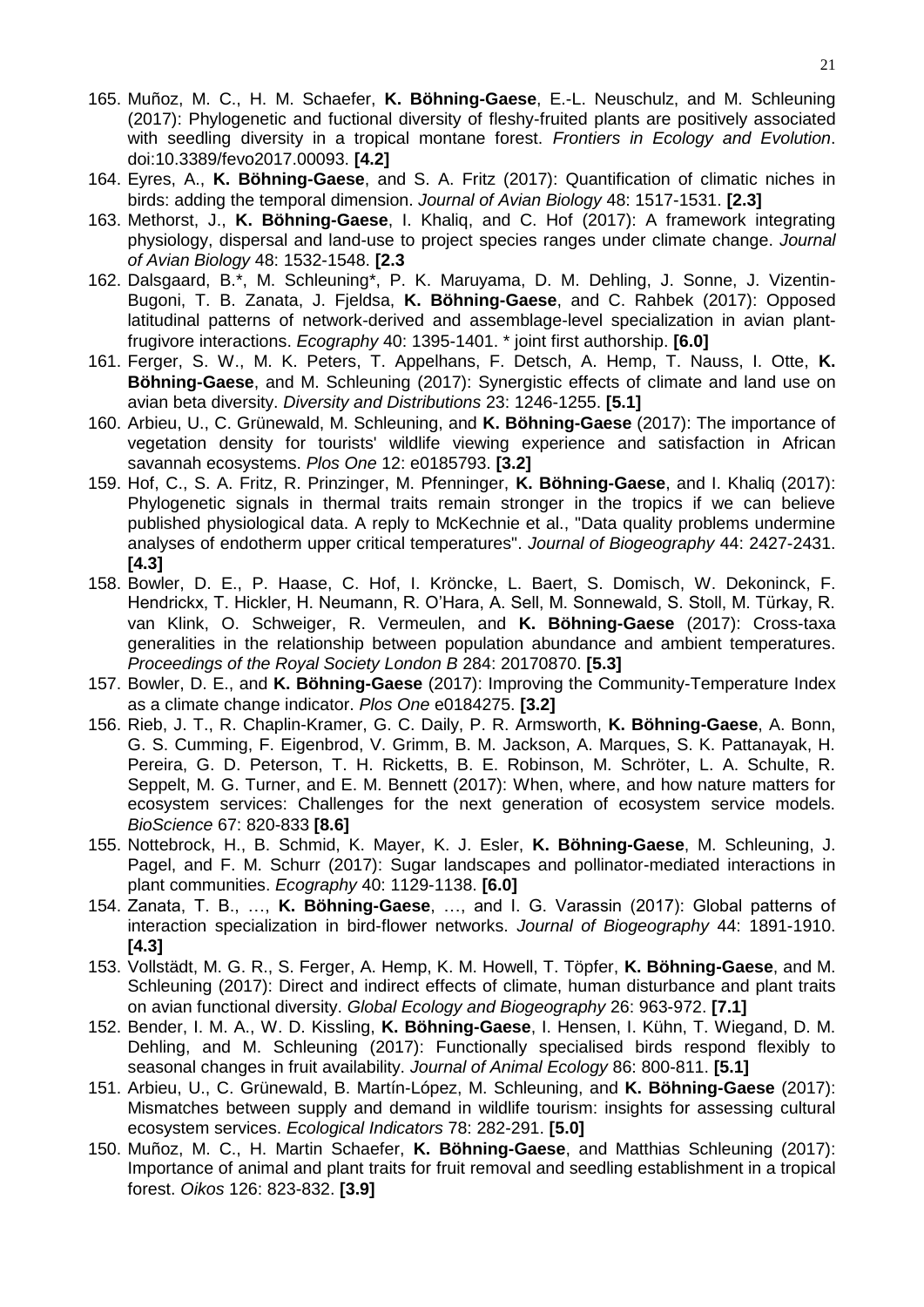- 149. Khaliq, I., **K. Böhning-Gaese**, R. Prinzinger, M. Pfenninger, and C. Hof (2017): The influence of thermal tolerances on geographical ranges of endotherms. *Global Ecology and Biogeography* 26: 650-668. **[7.1]**
- 148. Schellenberger Costa, D., A. Classen, S. Ferger, M. Helbig-Bonitz, M. Peters, **K. Böhning-Gaese**, I. Steffan-Dewenter, and M. Kleyer (2017): Relationships between abiotic environment, plant functional traits, and animal body size at Mount Kilimanjaro, Tanzania. *PLOS One* 12: e0174157. **[3.2]**
- 147. Nottebrock, H., B. Schmid, M. Treurnicht, J. Pagel, K. J. Esler, **K. Böhning-Gaese**, M. Schleuning, and F. M. Schurr (2017): Coexistence of plant species in a biodiversity hotspot is stabilized by competition but not by seed predation. *Oikos* 126: 276-284. **[3.9]**
- 146. Hudson, L. N., …, **K. Böhning-Gaese**, …, and A. Purvis (2017): The database of the PREDICTS (Projecting Responses of Ecological Diversity in Changing Terrestrial Systems) project. *Ecology and Evolution* 7: 145-188. **[2.9]**
- 145. Bowler, D. E., C. Hof, P. Haase, I. Kröncke, O. Schweiger, R. Adrian, L. Baert, H.-G. Bauer, T. Blick, R. W. Brooker, W. Dekoninck, S. Domisch, R. Eckmann, F. Hendrickx, T. Hickler, S. Klotz, A. Kraberg, I. Kühn, S. Matesanz, A. Meschede, H. Neumann, B. O'Hara, D. J. Russell, A. F. Sell, M. Sonnewald, S. Stoll, A. Sundermann, O. Tackenberg, M. Türkay, F. Valladares, K. van Herk, R. van Klink, R. Vermeulen, K. Voigtländer, R. Wagner, E. Welk, M. Wiemers, K. H. Wiltshire, and **K. Böhning-Gaese** (2017): Cross-realm assessment of climate change impacts on species' abundance trends. *Nature Ecology & Evolution* 1: 0067. **[15.5]**
- 144. Peters, M. K., A. Hemp, T. Appelhans, C. Behler, A. Classen, F. Detsch, A. Ensslin, S. W. Ferger, S. B. Frederiksen, F. Gebert, M. Haas, M. Helbig-Bonitz, C. Hemp, W. J. Kindeketa, E. Mwangomo, C. Ngereza, I. Otte, J. Röder, G. Rutten, D. Schellenberger Costa, J. Tardanico, G. Zancolli, J. Deckert, C. D. Eardley, R. S. Peters, M.-O. Rödel, M. Schleuning, A. Ssymank, V. Kakengi, J. Zhang, **K. Böhning-Gaese**, R. Brandl, E. K. V. Kalko, M. Kleyer, T. Nauss, M. Tschapka, M. Fischer, I. Steffan-Dewenter (2016): Predictors of elevational biodiversity gradients change from single taxa to the multi-taxa community level. *Nature Communications* 7: 13736. **[14.9]**
- 143. Schleuning, M., J. Fründ, O. Schweiger, E. Welk, J. Albrecht, M. Albrecht, M. Beil, G. Benadi, N. Blüthgen, H. Bruelheide, **K. Böhning-Gaese**, D. M. Dehling, C. F. Dormann, N. Exeler, N. Farwig, A. Harpke, T. Hickler, A. Kratochwil, M. Kuhlmann, I. Kühn, D. Michez, S. Mudri-Stojnić, M. Plein, P. Rasmont, A. Schwabe, J. Settele, A. Vujić, C. Weiner, M. Wiemers, and C. Hof (2016): Ecological networks are more sensitive to plant than to animal extinction under climate change. *Nature Communications* 7: 13965. **[14.9]**
- 142. Schipper, A. M., J. Belmaker, M. D. de Miranda, L. M. Navarro, **K. Böhning-Gaese**, M. J. Costello, M. Dornelas, R. Foppen, J. Hortal, M. A. J. Huijbregts, B. Martín-López, N. Pettorelli, C. Queiroz, A. G. Rossberg, L. Santini, K. Schiffers, Z. J. N. Steinmann, P. Visconti, C. Rondinini, and H. M. Pereira (2016): Contrasting changes in the abundance and diversity of North American bird assemblages from 1971 to 2010. *Global Change Biology* 22: 3948-3959 **[10.9]**.
- 141. Fritz, S. A., J. T. Eronen, J. Schnitzler, C. Hof, C. M. Janis, A. Mulch, **K. Böhning-Gaese**, and C. H. Graham (2016): Twenty-million-year relationship between mammalian diversity and primary productivity. *PNAS* 113: 10908-10913. **[11.2]**
- 140. Schmid, B., H. Nottebrock, K. J. Esler, J. Pagel, **K. Böhning-Gaese**, F. M. Schurr, T. Mueller, and M. Schleuning (2016): A bird pollinator shows positive frequency-dependence and constancy of species choice in natural plant communities. *Ecology* 97: 3110-3118. **[5.5]**
- 139. Grünewald, C., M. Schleuning, and **K. Böhning-Gaese** (2016): Biodiversity, scenery and infrastructure: factors driving wildlife tourism in an African savannah national park. *Biological Conservation* 201: 60-68. **[6.0]**
- 138. Teitelbaum, C. S., S. J. Converse, W. F. Fagan, **K. Böhning-Gaese**, R. B. O'Hara, A. E. Lacy, and T. Mueller (2016): Experience drives innovation of new migration patterns in reponse to global change. *Nature Communications* 7:12793. **[14.9]**
- 137. Neuschulz, E. L., T. Mueller, M. Schleuning, and **K. Böhning-Gaese** (2016): Pollination and seed dispersal are the most threatened processes of plant regeneration. *Nature Scientific Reports*: 29839. **[4.4]**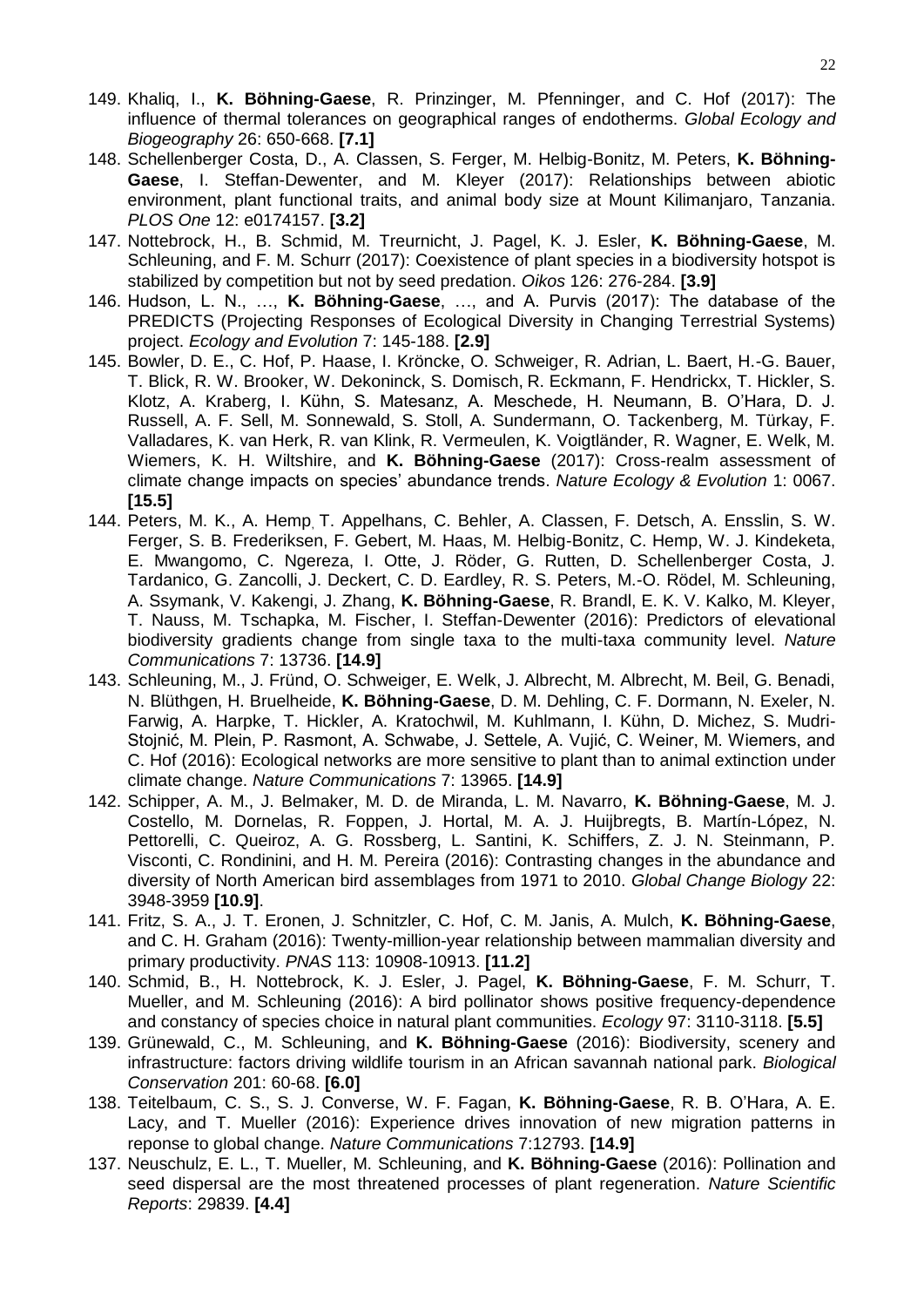- 136. Schmid, B., H. Nottebrock, K. J. Esler, J. Pagel, A. Pauw, **K. Böhning-Gaese**, F. M. Schurr, and M. Schleuning (2016): Responses of nectar-feeding birds to floral resources at multiple spatial scales. *Ecography* 39: 619-629. **[6.0]**
- 135. Dehling, D. M., P. Jordano, H. M. Schaefer, **K. Böhning-Gaese**, and M. Schleuning (2016): Morphology predicts species' functional roles and their degree of specialization in plantfrugivore interactions. *Proceedings of the Royal Society B* 283: 20152444. **[5.3]**
- 134. Dulle, H. I., S. Ferger, N. Cordeiro, K. M. Howell, M. Schleuning, **K. Böhning-Gaese**, and C. Hof (2016): Changes in abundances of forest understorey birds on Africa's highest mountain suggest subtle effects of climate change. *Diversity and Distributions* 22: 288-299. **[5.1]**
- 133. Ferger, S. W., H. I. Dulle, M. Schleuning, and **K. Böhning-Gaese** (2016): Frugivore diversity increases frugivory rates along a large elevational gradient. *Oikos* 125: 245-253. **[3.9]**
- 132. Jørgensen, P. S., **K. Böhning-Gaese**, K. Thorup, A. P. Tøttrup, P. Chylarecki, F. Jiguet, A. Lehikoinen, D. G. Noble, J. Reif, H. Schmid, C. van Turnhout, I. J. Burfield, R. Foppen, P. Vorisek, A. van Strien, R. D. Gregory, and C. Rahbek (2016): Continental-scale global change attribution in European birds combining annual and decadal time scales. *Global Change Biology* 22: 530-543. **[10.9]**
- 131. Hof, C., D. M. Dehling, A. Bonn, N. D. Burgess, F. Eigenbrod, M. B. J. Harfoot, T. Hickler, W. Jetz, E. Marquard, H. M. Pereira, and **K. Böhning-Gaese** (2015): Macroecology meets IPBES. *Frontiers of Biogeography* 7: 155-167. **[Impact factor 2019: n.a.]**
- 130. Maglianesi, M. A., N. Blüthgen, **K. Böhning-Gaese**, and M. Schleuning (2015): Functional structure and specialization in three tropical plant–hummingbird interaction networks across an elevational gradient in Costa Rica. *Ecography* 38: 1119-1128. **[6.0]**
- 129. Mammides, C., M. Schleuning, **K. Böhning-Gaese**, G. Schaab, N. Farwig, C. Kadis, and T. Coulson (2015): The indirect effects of habitat disturbance on the bird communities in a tropical African forest. *Biodiversity and Conservation* 24: 3083-3107. **[3.6]**
- 128. Khaliq, I., S. A. Fritz, R. Prinzinger, M. Pfenninger, **K. Böhning-Gaese**, and C. Hof (2015): Global variation in thermal physiology of birds and mammals: evidence for phylogenetic niche conservatism only in the tropics. *Journal of Biogeography* 11: 2187-2196. **[4.3]**
- 127. Laube, I., C. H. Graham, and **K. Böhning-Gaese** (2015): Niche availability in space and time: migration in *Sylvia* warblers. *Journal of Biogeography* 42: 1896-1906. **[4.3]**
- 126. Helbig-Bonitz, M., S. W. Ferger, **K. Böhning-Gaese**, M. Tschapka, K. Howell, and E. K. V. Kalko (2015): Bats are not birds – different reponses to human land-use on a tropical mountain. *Biotropica* 47: 497-508. **[2.5]**
- 125. Bowler, D. E., P. Haase, I. Kröncke, O. Tackenberg, H.-G. Bauer, C. Brendel, R. W. Brooker, M. Gerisch, K. Henle, T. Hickler, C. Hof, S. Klotz, I. Kühn, S. Matesanz, R. O'Hara, D. Russell, O. Schweiger, F. Valladares, E. Welk, M. Wiemers, and **K. Böhning-Gaese** (2015): A cross-taxon analysis of the impact of climate change on abundance trends in central Europe. *Biological Conservation* 187: 41-50. **[6.0] Editor's Choice.**
- 124. Schmid, B., H. Nottebrock, K. J. Esler, J. Pagel, A. Pauw, **K. Böhning-Gaese**, F. M. Schurr, and M. Schleuning (2015): Reward quality predicts effects of bird-pollinators on the reproduction of African Protea shrubs. *Perspectives in Plant Ecology, Evolution and Systematics* 17: 209-217. **[3.6]**
- 123. Slik, J. W. F., …, **K. Böhning-Gaese**, …, E. M. Venticinque*.* (2015): An estimate of the number of tropical tree species. *PNAS* 112: 7472-7477. **[11.2]**
- 122. Maglianesi, M. A., **K. Böhning-Gaese**, and M. Schleuning (2015): Different foraging preferences of hummingbirds on artificial and natural flowers reveal mechanisms structuring plant-pollinator interactions. *Journal of Animal Ecology* 84: 655-664. **[5.1]**
- 121. Lenz, J., **K. Böhning-Gaese**, W. Fiedler, and T. Mueller (2015): Nomadism and seasonal range expansion in a large frugivorous bird. *Ecography* 38: 54-62. **[6.0]**
- 120. Neuschulz, E. L., T. Mueller, K. Bollmann, F. Gugerli, and **K. Böhning-Gaese** (2015): Seed perishability determines the caching behaviour of a food-hoarding bird. *Journal of Animal Ecology* 84: 71-78. **[5.1]**
- 119. Hudson, L. N. *et al.* (2014): The PREDICTS data base: a global database of how local terrestrial biodiversity responds to human impacts. *Ecology and Evolution* 4: 4701-4735. **[2.9]**
- 118. Maglianesi, M. A., N. Blüthgen, **K. Böhning-Gaese**, and M. Schleuning (2014):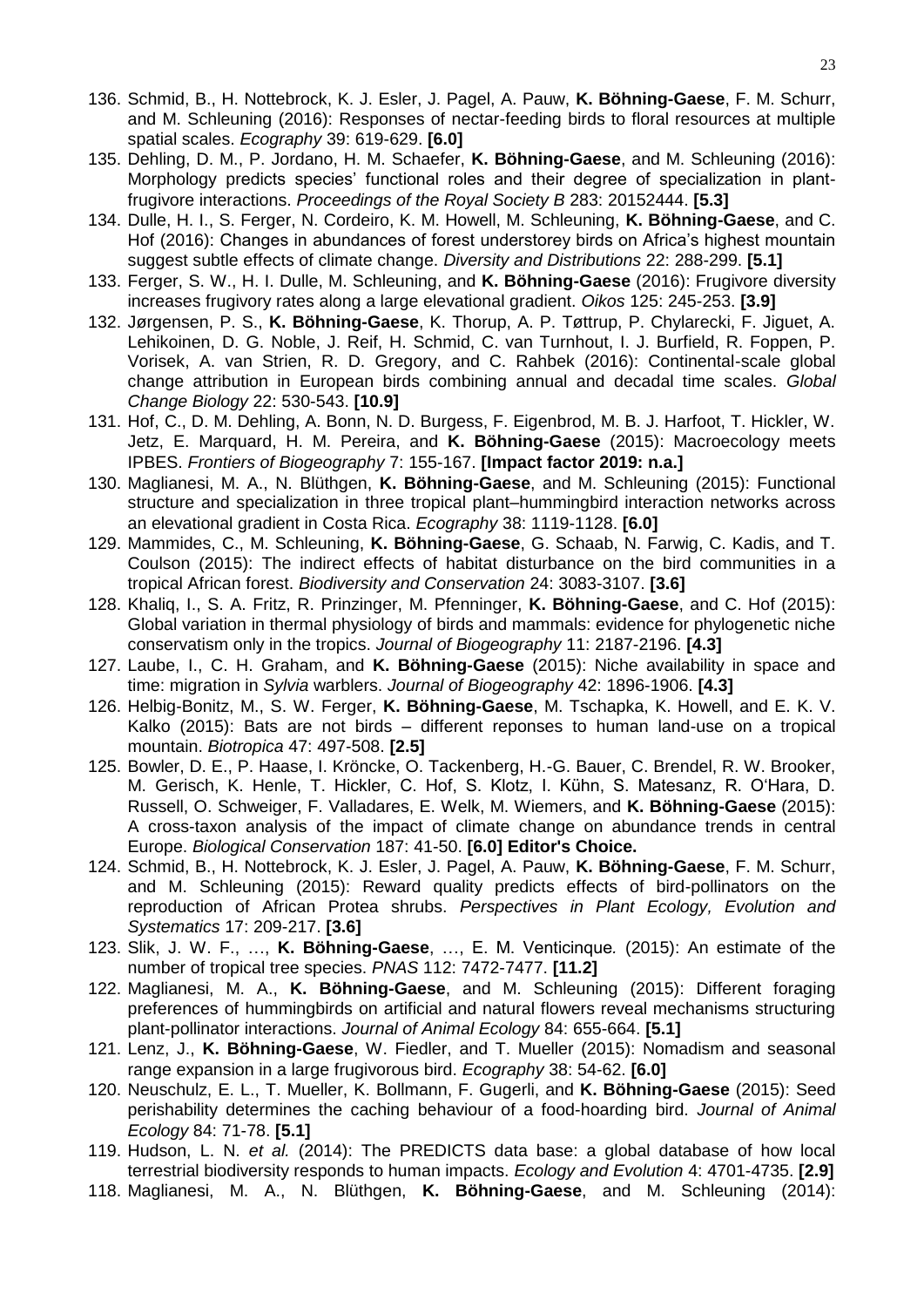Morphological traits determine specialization and resource use in plant–hummingbird networks in the Neotropics. *Ecology* 95: 3325–3334 **[5.5]** 

- 117. Saavedra, F., I. Hensen, S. G. Beck, **K. Böhning-Gaese**, D. Lippok, T. Töpfer, and M. Schleuning (2014): Functional importance of avian seed dispersers changes in response to human-induced forest edges in tropical seed-dispersal networks. *Oecologia* 176: 837-848. **[3.2]**
- 116. Berens, D. G., C. Braun, S. C. González-Martínez, E. M. Griebeler, R. Nathan, and **K. Böhning-Gaese** (2014): Fine-scale spatial genetic dynamics over the life cycle of the tropical tree *Prunus africana. Heredity* 113: 401-407. **[3.8]**
- 115. Dehling, D. M., S. A. Fritz, T. Töpfer, M. Päckert, P. Estler, **K. Böhning-Gaese**, and M. Schleuning (2014): Functional and phylogenetic diversity and assemblage structure of frugivorous birds along an elevational gradient in the tropical Andes. *Ecography* 37: 1047– 1055. **[6.0]**
- 114. Dehling, D. M., T. Töpfer, H. M. Schaefer, P. Jordano, **K. Böhning-Gaese**, and M. Schleuning (2014): Functional relationships beyond species richness patterns: trait matching in plant-bird mutualisms across scales. *Global Ecology and Biogeography* 23: 1085–1093 **[7.1]**
- 113. Khaliq, I.\*, C. Hof\*, R. Prinzinger, **K. Böhning-Gaese**, and M. Pfenninger (2014): Global variation in thermal tolerances and vulnerability of endotherms to climate change. *Proceedings of the Royal Society B* 281: 20141097. \* joint first authorship **[5.3]**
- 112. Stevens, V. M., S. Whitmee, J.-F. Le Galliard, J. Clobert, **K. Böhning-Gaese**, D. Bonte, M. Brändle, D. M. Dehling, C. Hof, A. Trochet, and M. Baguette (2014): A comparative analysis of dispersal syndromes in terrestrial and semi-terrestrial animals. *Ecology Letters* 8: 1039- 1052. **[9.5]**
- 111. La Sorte, F. A., S. H. M. Butchart, W. Jetz, and **K. Böhning-Gaese** (2014): Range-wide latitudinal and elevational temperature gradients for the Worlds' terrestrial birds: Implications under global climate change. *PLOS One* 9: e98361. **[3.2]**
- 110. Mueller, T., G. Dressler, C. T. Tucker, J. E. Pinzon, P. Leimgruber, R. O. Dubayah, G. C. Hurtt, **K. Böhning-Gaese**, and W. F. Fagan (2014): Human land-use practices lead to global long-term increases in photosynthetic capacity. *Remote Sensing* 6: 5717-5731. **[4.8]**
- 109. Mueller, T., J. Lenz, T. Caprano, W. Fiedler, and **K. Böhning-Gaese** (2014): Large frugivorous birds facilitate functional connectivity of fragmented landscapes. *Journal of Applied Ecology* 51: 684-692. **[6.5] Recommended by Faculty of 1000.**
- 108. Koleček, J., M. Schleuning, I. J. Burfield, A. Báldi, **K. Böhning-Gaese**, V. Devictor, J. M. Fernández-García, D. Hořák, C. A. M. Van Turnhout, O. Hnatyna, and J. Reif (2014): Species protected by national legislation show improved population trends in Eastern Europe. *Biological Conservation* 172: 109-116. **[6.0] Editor's Choice.**
- 107. Farwig, N., T. Lung, G. Schaab, and **K. Böhning-Gaese** (2014): Linking land-use scenarios, remote sensing and monitoring to project impact of management decisions. *Biotropica* 46: 357-366. **[2.5] Editor's Choice and ATBC award for excellence in tropical biology conservation.**
- 106. Classen, A., M. K. Peters, S. W. Ferger, M. Helbig-Bonitz, J. M. Schmack, G. Maassen, M. Schleuning, E. K. V. Kalko, **K. Böhning-Gaese**, and I. Steffan-Dewenter (2014): Complementary ecosystem services provided by pest predators and pollinators increase quantity and quality of coffee yields. *Proceedings of the Royal Society B* 281: 20133148. **[5.3]**
- 105. Ferger, S., M. Schleuning, A. Hemp, K. M. Howell, and **K. Böhning-Gaese** (2014): Food resources and vegetation structure mediate climatic effects on species richness of birds. *Global Ecology and Biogeography* 23: 541-549. **[7.1]**
- 104. Schleuning, M., **K. Böhning-Gaese**, D. M. Dehling, and K. C. Burns (2014): At a loss for birds: insularity increases asymmetry in seed-dispersal networks. *Global Ecology and Biogeography* 23: 385-394. **[7.1]**
- 103. Schleuning, M., L. Ingmann, R. Strauß, S. Fritz, B. Dalsgaard, D. M. Dehling, M. Plein, F. V. Saavedra, B. Sandel, J. C. Svenning, **K. Böhning-Gaese**, and C. F. Dormann (2014): Ecological, historical and evolutionary determinants of modularity in weighted seed-dispersal networks. *Ecology Letters* 17: 454–463. **[9.5]**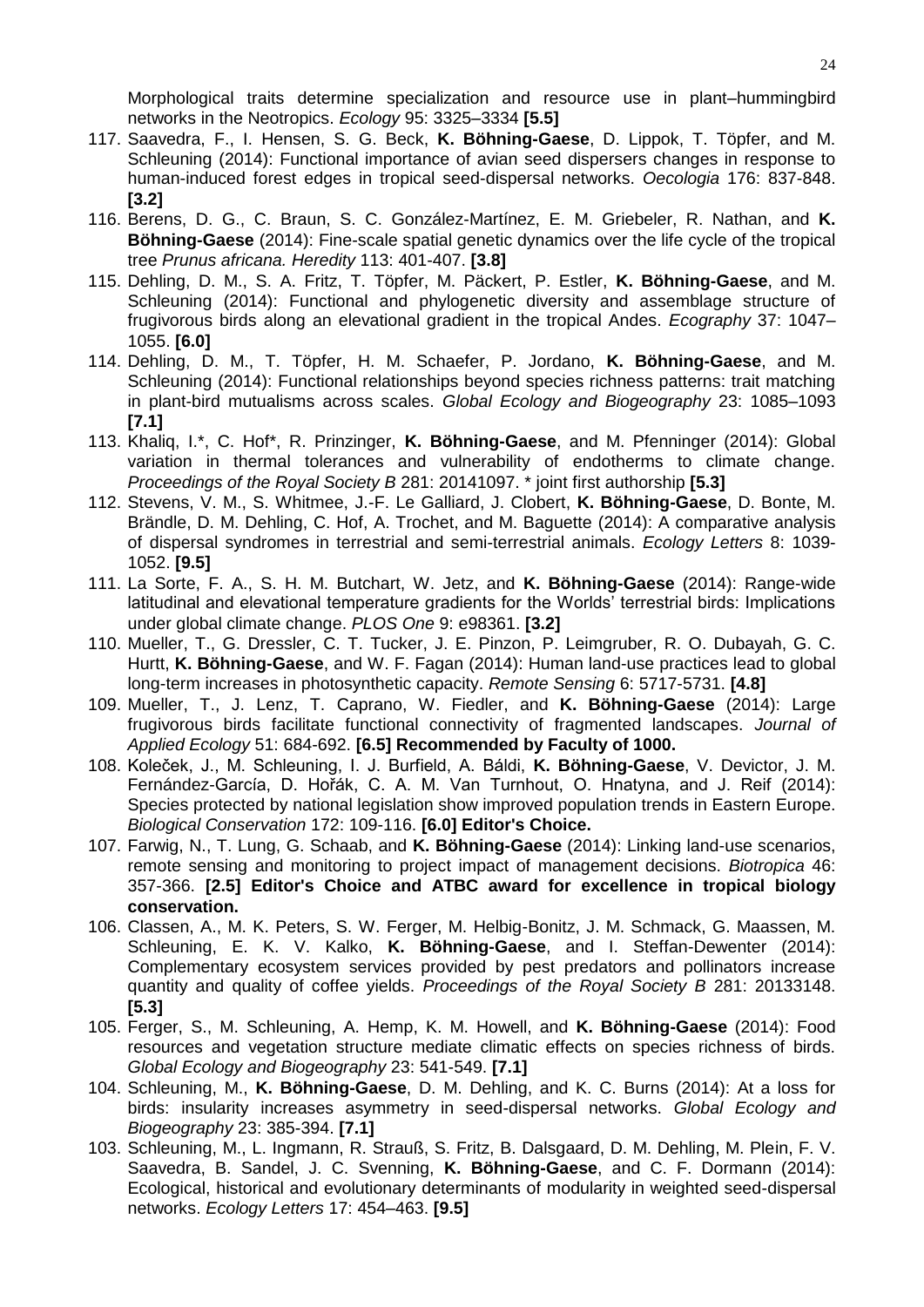- 102. Jeltsch, F., D. Bonte, G. Pe'er, B. Reineking, P. Leimgruber, N. Balkenhohl, B. Schröder, C. M. Buchmann, T. Mueller, N. Blaum, D. Zurell, **K. Böhning-Gaese**, T. Wiegand, J. A. Eccard, H. Hofer, J. Reeg, U. Eggers, and S. Bauer (2013): Integrating movement ecology with biodiversity research - exploring new avenues to address spatiotemporal biodiversity dynamics. *Movement Ecology* 1: 6. **[3.6]**
- 101. Berens, D. G., E. M. Griebeler, C. Braun, B. B. Chituyi, R. Nathan, and **K. Böhning-Gaese** (2013): Changes of effective gene dispersal distances by pollen and seeds across successive life stages in a tropical tree. *Oikos* 122: 1616-1625. **[3.9]**
- 100. Fritz, S. A., J. Schnitzler, J. T. Eronen, C. Hof, **K. Böhning-Gaese**, and C. H. Graham (2013): Diversity in time and space: wanted dead and alive. *Trends in Ecology & Evolution* 28: 509-516. **[17.7]**
- 99. Plein, M.\*, L. Längsfeld\*, E. L. Neuschulz, C. Schultheiß, L. Ingmann, T. Töpfer, **K. Böhning-Gaese**, and M. Schleuning (2013): Constant properties of plant-frugivore networks despite fluctuations in fruit and bird communities in space and time. *Ecology* 94: 1296-1306. \* joint first authorship **[5.5]**
- 98. Stournaras, K. E., E. Lo, **K. Böhning-Gaese**, E. Cazetta, D. M. Dehling, M. Schleuning, M. C. Stoddard, M. J. Donoghue, R. O. Prum, and H. M. Schaefer (2013): How colorful are fruits? Limited color diversity in fleshy fruits on a regional and global scale. *New Phytologist* 198: 617-629. **[10.2] Recommended by Faculty of 1000.**
- 97. Mulwa, R. K., E. L. Neuschulz, **K. Böhning-Gaese**, and M. Schleuning (2013): Seasonal fluctuations of resource abundance and avian feeding guilds across habitat boundaries in tropical Africa. *Oikos* 122: 524-532. **[3.9]**
- 96. Laube, I., C. H. Graham, and **K. Böhning-Gaese** (2013a): Intra-generic species richness and dispersal ability interact to determine geographic ranges of birds. *Global Ecology and Biogeography* 22: 223-232. **[7.1]**
- 95. Laube, I., H. Korntheuer, M. Schwager, S. Trautmann, C. Rahbek, and **K. Böhning-Gaese**  (2013b): Towards a more mechanistic understanding of traits and range sizes. *Global Ecology and Biogeography* 22: 233-241. **[7.1]**
- 94. Ferger, S. W., **K. Böhning-Gaese**, W. Wilcke, Y. Oehlmann, and M. Schleuning (2013): Distinct carbon sources indicate strong differentiation between tropical forest and farmland bird communities. *Oecologia* 171: 473-486. **[3.2]**
- 93. Wells, K., R. B. O'Hara, S. M. Böhm, S. Gockel, A. Hemp, S. C Renner, S. Pfeiffer, **K. Böhning-Gaese**, E. K. V. Kalko (2012): Trait-dependent occupancy dynamics of birds in temperate forest landscapes: fine-scale observations in a hierarchical multi-species framework. *Animal Conservation* 15: 626-637. **[3.7]**
- 92. Schleuning, M.\*, J. Fründ\*, A. M. Klein, S. Abrahamczyk, R. Alarcón, M. Albrecht, G. K. S. Andersson, S. Bazarian, **K. Böhning-Gaese,** R. Bommarco, B. Dalsgaard, D. M. Dehling, A. Gotlieb, M. Hagen, T. Hickler, A. Holzschuh, C. N. Kaiser-Bunbury, H. Kreft, R. J. Morris, B. Sandel, W. J. Sutherland, J.-C. Svenning, T. Tscharntke, S. Watts, C. N. Weiner, M. Werner, N. M. Williams, C. Winqvist, C. F. Dormann, and N. Blüthgen (2012): Specialization of mutualistic interaction networks decreases towards tropical latitudes. *Current Biology* 22: 1925-1931. \* joint first authorship **[10.8]**
- 91. Mulwa, R. K., **K. Böhning-Gaese**, and M. Schleuning (2012): High bird species diversity in structurally heterogeneous farmland in western Kenya. *Biotropica* 44: 801-809. **[2.5]**
- 90. Keith, S. A., T. J. Webb, **K. Böhning-Gaese**, S. R. Connolly, N. K. Dulvy, F. Eigenbrod, K. E. Jones, T. Price, D. W. Redding, I. P. F. Owens and N. J. B. Isaac (2012): What is macroecology? *Biology Letters* 8: 904-906. **[3.7]**
- 89. Markl, J. S.\*, M. Schleuning\*, P. M. Forget, P. Jordano, J. E. Lambert, A. Traveset, S. J. Wright, and **K. Böhning-Gaese** (2012): Meta-analysis of the effects of human disturbance on seed dispersal by animals. *Conservation Biology* 26: 1072-1081. \* joint first authorship. **[6.6]**
- 88. Breitbach, N., **K. Böhning-Gaese**, I. Laube, and M. Schleuning (2012): Short seed-dispersal distances and low seedling recruitment in farmland populations of bird-dispersed cherry trees. *Journal of Ecology* 100: 1349-1358. **[6.3]**
- 87. Menke, S., **K. Böhning-Gaese**, and M. Schleuning (2012): Plant-frugivore networks are less specialized and more robust at forest-farmland edges than in the interior of a tropical forest.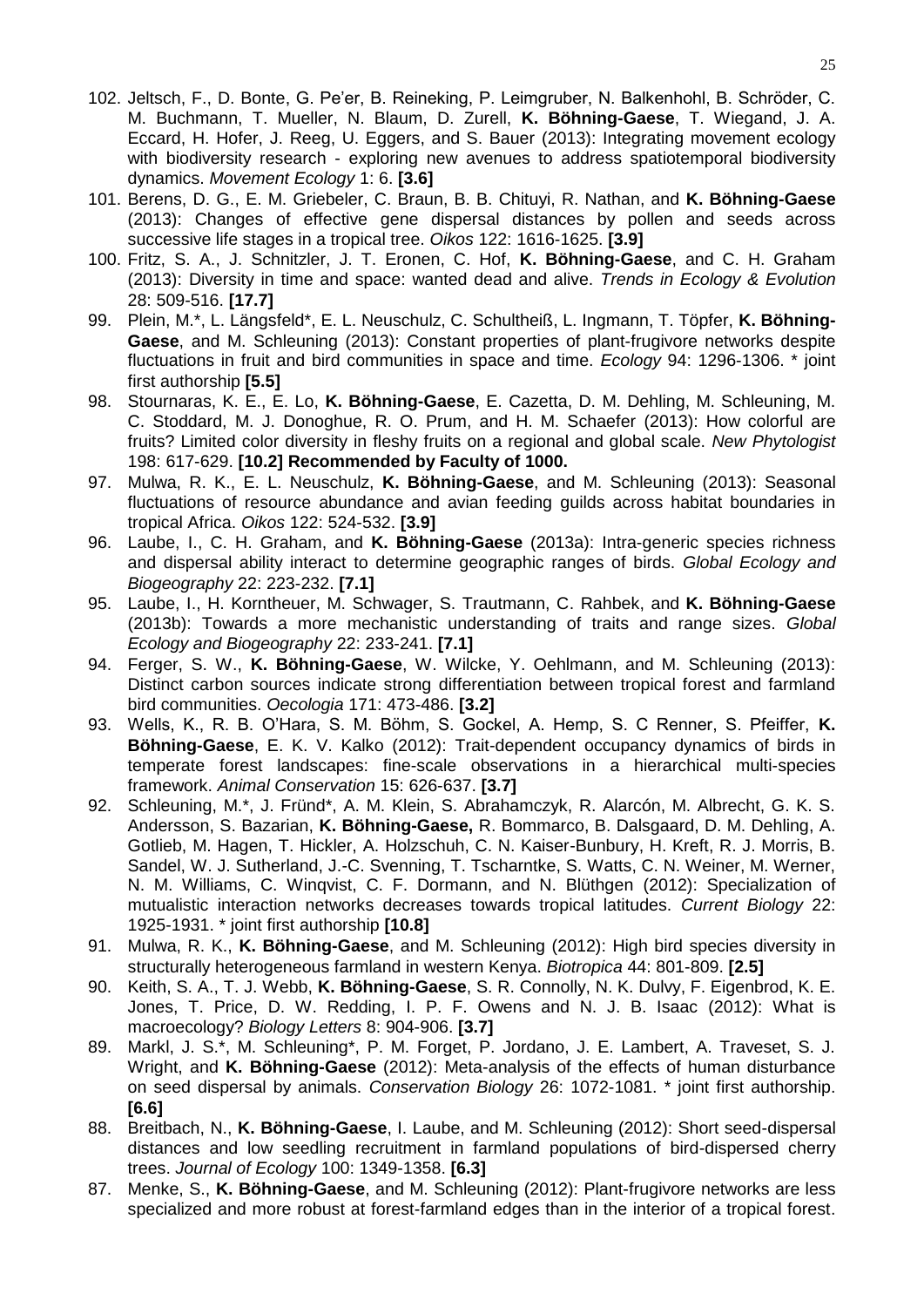*Oikos* 10: 1553-1566. **[3.9]**

- 86. Breitbach, N., S. Tillmann, M. Schleuning, C. Grünewald, I. Laube, I. Steffan-Dewenter, and **K. Böhning-Gaese** (2012): Influence of habitat complexity and landscape configuration on pollination and seed-dispersal interactions of wild cherry trees. *Oecologia* 168: 425-437. **[3.2]**
- 85. Lung, T., M. K. Peters, N. Farwig, **K. Böhning-Gaese**, and G. Schaab (2012): Combining long-term land cover time series and field observations for spatially explicit predictions on changes in tropical forest biodiversity. *International Journal of Remote Sensing* 33: 13-40. **[3.2]**
- 84. Forget, P.-M., **K. Böhning-Gaese**, P. Jordano, J. E. Lambert, A. Traveset, and J. S. Wright (editors) (2011): Frugivores and seed dispersal: Consequences of a key interaction for biodiversity. *Acta Oecologica*, Special Issue Vol 37, No. 6. **[1.7]**
- 83. Schleuning, M., N. Farwig, M. K. Peters, T. Bergsdorf, B. Bleher, R. Brandl, H. Dalitz, G. Fischer, W. Freund, M. W. Gikungu, M. Hagen, F. Hita Garcia, G. H. Kagezi, M. Kaib, M. Kraemer, T. Lung, C. M. Naumann, G. Schaab, M. Templin, D. Uster, J. W. Wägele, and **K. Böhning-Gaese** (2011): Forest fragmentation and selective logging have inconsistent effects on multiple animal-mediated ecosystem processes in a tropical forest. *PLoS ONE* 6: e27785. doi:10.1371/journal.pone.0027785). **[3.2]**
- 82. Forget, P.-M., P. Jordano, J. E. Lambert, **K. Böhning-Gaese**, A. Traveset, and S. J. Wright (2011): Frugivores and seed dispersal (1985-2010); the "seeds" dispersed, established and matured. *Acta Oecologica* 37: 517-520. **[1.7]**
- 81. Reif, J., **K. Böhning-Gaese**, M. Flade, J. Schwarz, and M. Schwager (2011): Population trends of birds across the iron curtain: brain matters. *Biological Conservation* 144: 2524- 2533. **[6.0]**
- 80. Lenz, J., W. Fiedler, T. Caprano, W. Friedrichs, B. H. Gaese, M. Wikelski, and **K. Böhning-Gaese** (2011): Seed dispersal distributions by trumpeter hornbills in fragmented landscapes. *Proceedings of the Royal Society B* 278: 2257-2264. **[5.3]**
- 79. Jordano, P., P. M. Forget, J. E. Lambert, **K. Böhning-Gaese**, A. Traveset, and J. Wright (2011): Frugivores and seed dispersal: mechanisms and consequences for biodiversity of a key ecological interaction. *Biology Letters* 7: 321-323. **[3.7]**
- 78. Pautasso, M., **K. Böhning-Gaese**, P. Clergeau, V. R. Cueto, M. Dinetti, E. Fernández-Juricic, M.-L. Kaisanlahti-Jokimäki, J. Jokimäki, M. L. McKinney, N. S. Sodhi, D. Storch, L. Tomialojc, P. J. Weisberg, J. Woinarski, R. A. Fuller, and E. Cantarello (2011): Global macroecology of bird assemblages in urbanized and semi-natural ecosystems. *Global Ecology and Biogeography* 20: 426-436. **[7.1]**
- 77. Schleuning, M., N. Blüthgen, M. Flörchinger, J. Braun, H. M. Schaefer, and **K. Böhning-Gaese** (2011): Specialization and interaction strength in a tropical plant-frugivore network differ by forest stratum. *Ecology* 92: 26-36. **[5.5]** Selected on Interaction Web Database as "week's highlight".
- 76. Grünewald, C., N. Breitbach, and **K. Böhning-Gaese** (2010): Tree visitation and seed dispersal of wild cherries by terrestrial mammals along a human land-use gradient. *Basic and Applied Ecology* 11: 532-541. **[3.4]**
- 75. Kirika, J. M., **K. Böhning-Gaese**, B. Dumbo, and N. Farwig (2010): Reduced abundance of late-successional trees but not of seedlings in heavily compared with lightly logged sites of three East African tropical forests. *Journal of Tropical Ecology* 26:533–546. **[1.4]**
- 74. Flörchinger, M., J. Braun, **K. Böhning-Gaese**, and H. M. Schaefer (2010): Fruit size, crop mass, and plant height explain differential fruit choice of primates and birds. *Oecologia* 164: 151-161. **[3.2]**
- 73. Kissling, W. D., R. Field, H. Korntheuer, U. Heyder, and **K. Böhning-Gaese** (2010): Woody plants and the prediction of climate-change impacts on bird diversity. *Philosophical Transactions of the Royal Society B* 365: 2035-2045. **[6.2]**
- 72. Griebeler, E. M., T. Caprano, and **K. Böhning-Gaese** (2010): Evolution of avian clutch size along latitudinal gradients: do seasonality, nest predation or breeding season length matter? *Journal of Evolutionary Biology* 23: 888-901. **[2.4]**
- 71. Breitbach, N., I. Laube, I. Steffan-Dewenter, and **K. Böhning-Gaese** (2010): Bird diversity and seed dispersal along a human land-use gradient: high seed removal in structurally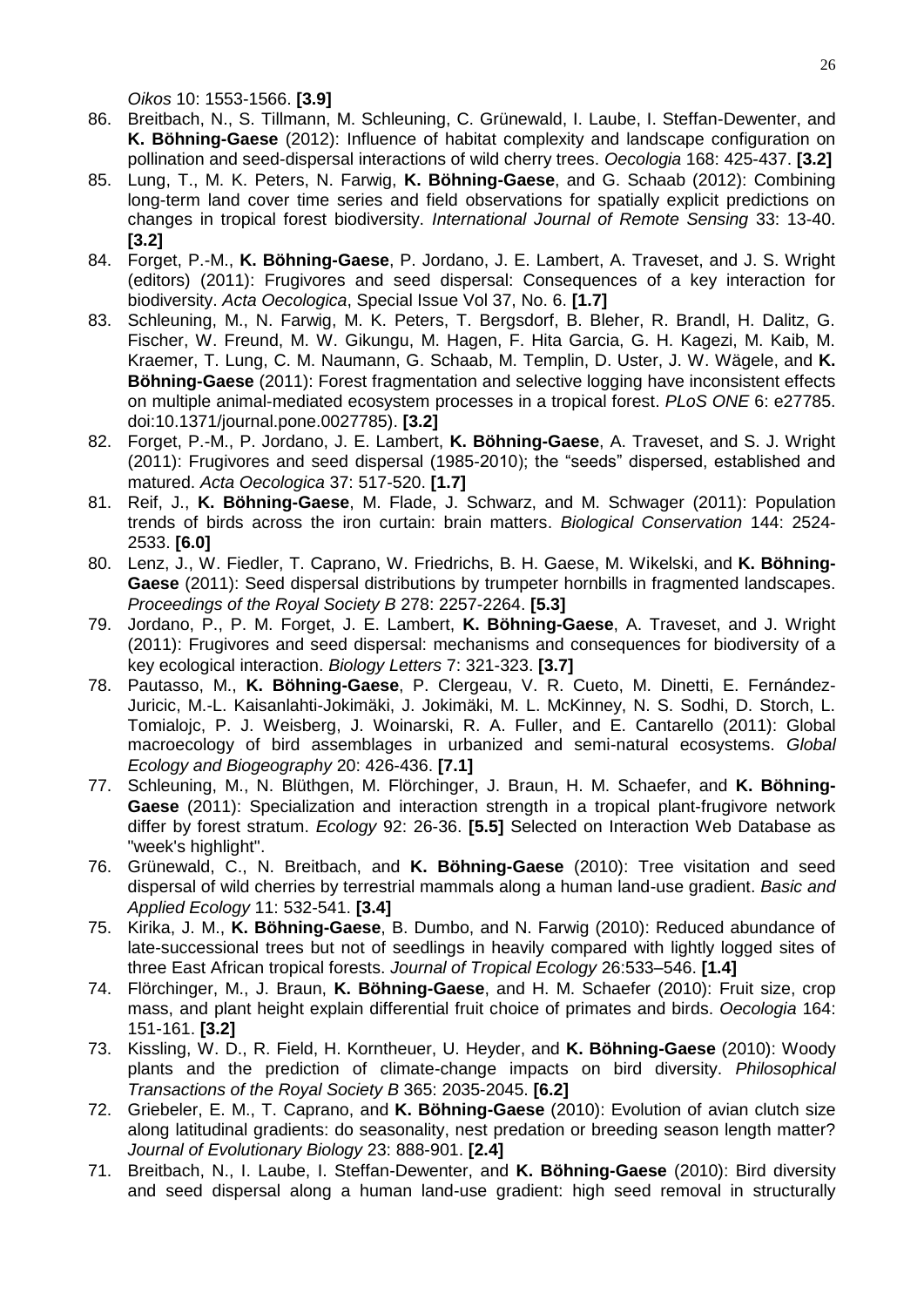simple farmland. *Oecologia* 162: 965-976. **[3.2]**

- 70. Farwig, N., N. Sajita, and **K. Böhning-Gaese** (2009): Corrigendum to "conservation value of forest plantations for bird communities in western Kenya" [Forest Ecol. Manag. 255 (2008) 3885-3892]. *Forest Ecology and Management* 258: 1731-1734. **[3.6]**
- 69. Bini, L. M., J. A. F. Diniz-Filho, T. F. L. V. B. Rangel, T. S. B. Akre, R. G. Albaladejo, F. S. Albuquerque, A. Aparicio, M. B. Araújo, A. Baselga, J. Beck, M. I. Bellocq, **K. Böhning-Gaese**, P. A. V. Borges, I. Castro-Parga, V. K. Chey, S. L. Chown, P. de Marco, Jr., D. S. Dobkin, D. Ferrer-Castán, R. Field, J. Filloy, E. Fleishman, J. F. Gómez, J. Hortal, J. B. Iverson, J. T. Kerr, W. D. Kissling, I. J. Kitching, J. L. León-Cortés, J. M. Lobo, D. Montoya, I. Morales-Castilla, J. C. Moreno, T. Oberdorff, M. Á. Olalla-Tárraga, J. G. Pausas, H. Qian, C. Rahbek, M. Á. Rodríguez, M. Rueda, A. Ruggiero, P. Sackmann, N. J. Sanders, L. C. Terribile, O. R. Vetaas, and B. A. Hawkins (2009): Coefficient shifts in geographical ecology: an empirical evaluation of spatial and non-spatial regression. *Ecography* 32: 193-204. **[6.0]**
- 68. Dawideit, B., A. B. Phillimore, I. Laube, B. Leisler, and **K. Böhning-Gaese** (2009): Ecomorphological predictors of dispersal distances in birds. *Journal of Animal Ecology* 78: 388- 395. **[5.1]**
- 67. Kissling, W. D., **K. Böhning-Gaese**, and W. Jetz (2009): The global distribution of frugivory in birds. *Global Ecology and Biogeography* 18: 150-162. **[7.1]**
- 66. Farwig, N., N. Sajita, and **K. Böhning-Gaese** (2009): High seedling recruitment of indigenous tree species in forest plantations of Kakamega Forest, western Kenya. *Forest Ecology and Management* 257: 143-150. **[3.6]**.
- 65. Voigt, F. A., R. Arafeh, N. Farwig, E. M. Griebeler, and **K. Böhning-Gaese** (2009): Linking seed dispersal and genetic structure of trees: a biogeographical approach. *Journal of Biogeography* 36: 242-254. **[4.3]**
- 64. Jung, F., **K. Böhning-Gaese**, and A. Prinzing (2008): Life history variation across a riverine landscape: intermediate levels of disturbance favor sexual reproduction in the ant-dispersed herb *Ranunculus ficaria*. *Ecography* 31: 776-786. **[6.0]**
- 63. Jetz, W., C. H. Sekercioglu, and **K. Böhning-Gaese** (2008): The worldwide variation in avian clutch size across species and space. *PLOS Biology* e303, [doi:10.1371/journal.pbio.0060303.](http://dx.doi.org/10.1371/journal.pbio.0060303) **[8.0].**
- 62. Kirika, J. M., B. Bleher, **K. Böhning-Gaese**, R. M. Chira, and N. Farwig (2008): Fragmentation and local disturbance of forests reduce frugivore diversity and fruit removal in *Ficus thonningii. Basic and Applied Ecology* 9: 663-672. **[3.4]**
- 61. Farwig, N., N. Sajita, and **K. Böhning-Gaese** (2008): Conservation value of forest plantations for bird communities in western Kenya. *Forest Ecology and Management* 255: 3885-3892. **[3.6]**.
- 60. Farwig, N., N. Sajita, G. Schaab, and **K. Böhning-Gaese** (2008): Human impact diminishes seedling species richness in Kakamega Forest, Kenya. *Basic and Applied Ecology* 9: 383- 391. **[3.4]**
- 59. Kissling, W. D., R. Field, and **K. Böhning-Gaese** (2008): Spatial patterns of woody plant and bird diversity: functional relationships or environmental effects? *Global Ecology and Biogeography* 17: 327-339. **[7.1]**
- 58. Kirika, J. M., N. Farwig, and **K. Böhning-Gaese** (2008): Effects of local disturbance of tropical forests on frugivores and seed removal of a small-seeded Afrotropical tree. *Conservation Biology* 22: 318-328. **[6.6]**
- 57. Laube, I., N. Breitbach, and **K. Böhning-Gaese** (2008): Avian diversity in a Kenyan agroecosystem: effects of habitat structure and proximity to forest. *Journal of Ornithology* 149: 181-191. **[1.7]**
- 56. Farwig, N., B. Bleher, S. v. d. Gönna, and **K. Böhning-Gaese** (2008): Does forest fragmentation and selective logging affect seed predators and seed predation rates of *Prunus africana* (Rosaceae)? *Biotropica* 40: 218-224. **[2.5]**
- 55. Farwig, N., C. Braun, and **K. Böhning-Gaese** (2008): Human disturbance reduces genetic diversity of an endangered tropical tree, *Prunus africana* (Rosaceae). *Conservation Genetics* 9: 317-326. **[2.5]**
- 54. Prinzing A., J. Dauber, E. Hammer, N. Hammouti, and **K. Böhning-Gaese** (2008): Does an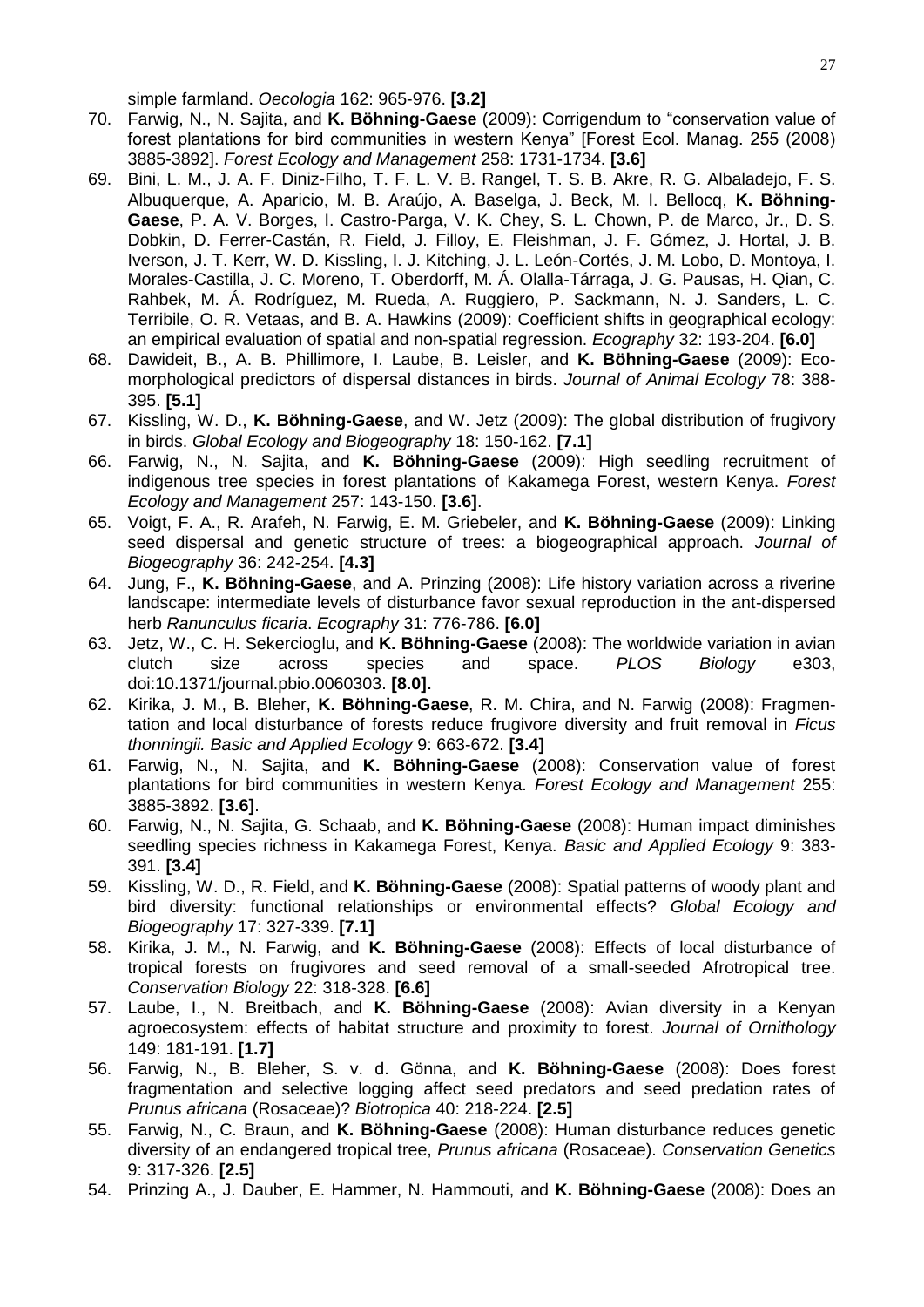ant-dispersed plant, *Viola reichenbachiana*, suffer from reduced seed dispersal under inundation disturbances? *Basic and Applied Ecology* 9: 108-116. **[3.4]**

- 53. Berens, D. G., N. Farwig, G. Schaab, and **K. Böhning-Gaese** (2008): Exotic guavas are foci of forest regeneration in Kenyan farmland. *Biotropica* 40: 104-112. **[2.5]**
- 52. Schaefer, H.-Ch., W. Jetz, and **K. Böhning-Gaese** (2008): Impact of climate change on migratory birds: community reassembly versus adaptation of species. *Global Ecology and Biogeography* 17: 38-49. **[7.1]**
- 51. Kühn, I., **K. Böhning-Gaese**, W. Cramer, and S. Klotz (2008): Macroecology meets global change research. *Global Ecology and Biogeography* 17: 3-4. **[7.1]**
- 50. Prinzing, A., J. Dauber, E. C. Hammer, N. Hammouti, and **K. Böhning-Gaese** (2007): Perturbed partners: opposite responses of plant and animal mutualist guilds to inundation disturbances. *Oikos* 116: 1299-1310. **[3.9]**
- 49. **Böhning-Gaese, K.** (2007): Do seed dispersers matter? A biogeographical approach. P. 545-560 in: A. J. Dennis, E. W. Schupp, R. J. Green, and D. A. Westcott (eds.), Seed dispersal: Theory and its application in a changing world. CABI Publishing, Wallingford, UK.
- 48. Lemoine, N., H.-G. Bauer, M. Peintinger, and **K. Böhning-Gaese** (2007): Effects of climate and land-use change on species abundance in a Central European bird community. *Conservation Biology* 21: 495-503. **[6.6]**
- 47. Cofré, H. L., **K. Böhning-Gaese**, and P. A. Marquet (2007): Rarity in Chilean forest birds: which ecological and life-history traits matter? *Diversity and Distributions* 13: 203-212. **[5.1]**
- 46. Kissling, W. D., C. Rahbek, and **K. Böhning-Gaese** (2007): Food plant diversity as broadscale determinant of avian frugivore richness. *Proceedings of the Royal Society B* 274: 799- 808. **[5.3]**
- 45. Lemoine, N., H.-C. Schaefer, and **K. Böhning-Gaese** (2007): Species richness of migratory birds is influenced by global climate change. *Global Ecology and Biogeography* 16: 55-64*.* **[7.1]**
- 44. Eshiamwata, G. W., D. G. Berens, B. Bleher, W. R. J. Dean and **K. Böhning-Gaese** (2006): Bird assemblages in isolated *Ficus* trees in Kenyan farmland. *Journal of Tropical Ecology* 22: 723-726. **[1.4]**
- 43. Schaefer, H.-C., G. W. Eshiamwata, F. B. Munyekenye, E. M. Griebeler, and **K. Böhning-Gaese** (2006): Monthly survival of African *Sylvia* warblers in a seasonally arid tropical environment. *Ibis* 148: 411-424. **[2.5]**
- 42. **Böhning-Gaese, K.**, T. Caprano, K. van Ewijk, and M. Veith (2006): Range size: disentangling current traits and phylogenetic and biogeographic factors. *American Naturalist*  167: 555-567. **[3.9]**.
- 41. Farwig, N., **K. Böhning-Gaese**, and B. Bleher (2006): Enhanced seed dispersal of *Prunus africana* in fragmented and disturbed forests? *Oecologia* 147: 238-252. **[3.2]**
- 40. Schaefer, H.-C., G. W. Eshiamwata, F. B. Munyekenye, E. M. Griebeler, and **K. Böhning-Gaese** (2005): Nest predation is little affected by parental behaviour and nest site in two African *Sylvia* warblers. *Journal of Ornithology* 146: 167-175. **[1.7]**
- 39. Voigt, F. A., S. Jung, N. Farwig, and **K. Böhning-Gaese** (2005): Low fruit set in a dioecious tree: pollination ecology of *Commiphora harveyi* in South Africa. *Journal of Tropical Ecology*  21: 179-188. **[1.4]**
- 38. **Böhning-Gaese, K.** (2005): Influence of migrants on temperate bird communities. A macroecological approach. P. 143 - 153 in: R. Greenberg and P. P. Marra, (eds.) Birds of two worlds. The ecology and evolution of migration. Johns Hopkins University Press, Baltimore.
- 37. **Böhning-Gaese, K.**, and N. Lemoine (2004): Importance of climate change for the ranges, communities and conservation of birds. P. 211-236 in: A. P. Møller, W. Fiedler, and P. Berthold (eds.) Birds and Climate Change. *Advances in Ecological Research* 35, Academic Press. **[7.4]**
- 36. Voigt, F. A., B. Bleher, J. Fietz, J. U. Ganzhorn, D. Schwab, and **K. Böhning-Gaese** (2004): A comparison of morphological and chemical fruit traits between two sites with different frugivore assemblages. *Oecologia* 141: 94-104. **[3.2]**
- 35. Griebeler, E. M., and **K. Böhning-Gaese** (2004): Evolution of clutch size along latitudinal gradients: revisiting Ashmole's hypothesis. *Evolutionary Ecology Research* 6: 679-694. **[1.1]**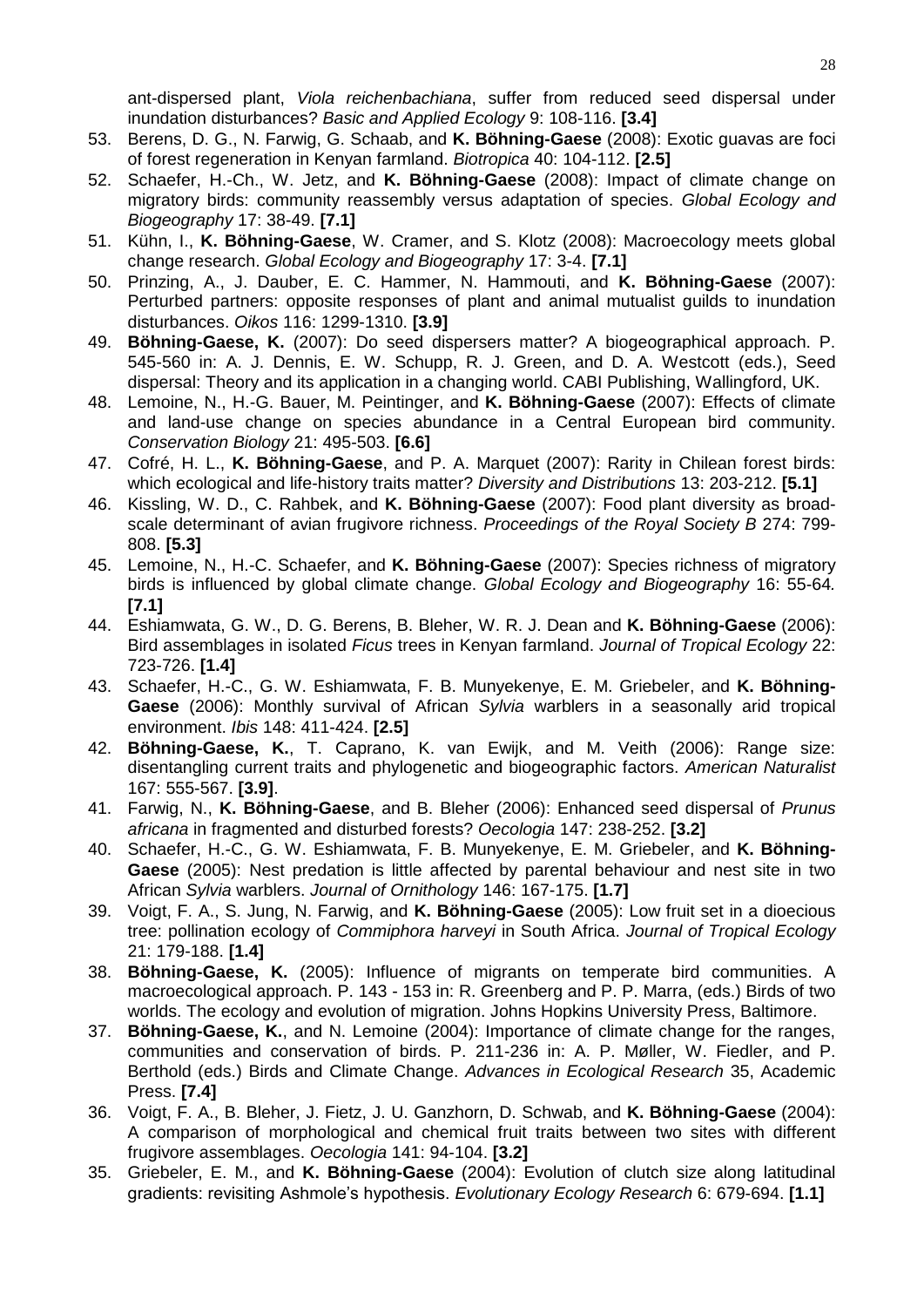- 34. Schaefer, H.-C., G. W. Eshiamwata, F. B. Munyekenye, and **K. Böhning-Gaese** (2004): Lifehistory of two African *Sylvia* warblers: low annual fecundity and long post-fledging care. *Ibis* 146: 427-437. **[2.5]**
- 33. Farwig, N., E. F. Randrianirina, F. A. Voigt, M. Kraemer, and **K. Böhning-Gaese** (2004): Pollination ecology of the dioecious tree *Commiphora guillauminii* in Madagascar. *Journal of Tropical Ecology* 20: 307-316. **[1.4]**
- 32. Peters, M., R. Oberrath, and **K. Böhning-Gaese** (2003): Seed dispersal by ants: are seed preferences influenced by foraging strategies or historical constraints? *Flora* 198: 413-420. **[2.0]**
- 31. **Böhning-Gaese, K.**, M. D. Schuda, and A. J. Helbig (2003): Weak phylogenetic effects on ecological niches of *Sylvia* warblers. *Journal of Evolutionary Biology* 16: 956-965. **[2.4]**
- 30. **Böhning-Gaese, K.**, and R. Oberrath (2003): Macroecology of habitat choice in longdistance migratory birds. *Oecologia* 137: 296-303. **[3.2]**
- 29. Bleher, B., C. J. Potgieter, D. N. Johnson, and **K. Böhning-Gaese** (2003): The importance of figs for frugivores in a South African coastal forest. *Journal of Tropical Ecology* 19: 375-386. **[1.4]**
- 28. Lemoine, N., and **K. Böhning-Gaese** (2003): Potential impact of global climate change on species richness of long-distance migrants. *Conservation Biology* 17: 577-586. **[6.6]**
- 27. Voigt, F. A., J. F. Burkhardt, M. Verhaagh, and **K. Böhning-Gaese** (2002): Regional differences in ant community structure and consequences for secondary dispersal of *Commiphora*-seeds. *Ecotropica* 8: 59-66. **[0.4]**
- 26. Oberrath, R., and **K. Böhning-Gaese** (2002). Phenological adaptation of ant-dispersed plants to seasonal variation in ant activity. *Ecology* 83: 1412-1420. **[5.5]**
- 25. Bleher, B., R. Oberrath, and **K. Böhning-Gaese** (2002): Seed dispersal, breeding system, tree density and the spatial pattern of trees - A simulation approach. *Basic and Applied Ecology* 3: 115-123. **[3.4]**
- 24. Cipollini, M. L., L. A. Bohs, K. Mink, E. Paulk, and **K. Böhning-Gaese** (2002): Secondary metabolites of ripe fleshy fruits: ecology and phylogeny in the genus *Solanum*. P. 111-128 in: D. J. Levey, W. R. Silva and M. Galetti (eds.). Seed dispersal and frugivory: ecology, evolution and conservation. CABI Publishing, Wallingford, U.K.
- 23. **Böhning-Gaese, K.**, and R. Oberrath (2001): Which factors influence the abundance and range size of Central European birds? *Avian Science* 1: 43-54.
- 22. Bleher, B. and **K. Böhning-Gaese** (2001): Consequences of frugivore diversity for seed dispersal, seedling establishment and the spatial pattern of seedlings and trees. *Oecologia* 129: 385-394. **[3.2]**
- 21. Oberrath, R., and **K. Böhning-Gaese** (2001): The Signed Mantel Test to cope with autocorrelation in comparative analyses. *Journal of Applied Statistics* 28: 725-736. **[1.4]**
- 20. **Böhning-Gaese, K.**, B. Halbe, N. Lemoine, and R. Oberrath (2000): Factors influencing the clutch size, number of broods and annual fecundity of North American and European land birds. *Evolutionary Ecology Research* 2: 823-839. **[1.1]**
- 19. Bleher, B., and **K. Böhning-Gaese** (2000): Seed dispersal by birds in a South African and a Malagasy *Commiphora* species. *Ecotropica* 6: 43-53. **[0.4]**
- 18. Oberrath, R., and **K. Böhning-Gaese** (1999): Floral color change and the attraction of insect pollinators in lungwort (*Pulmonaria collina*). *Oecologia* 121: 383-391. **[3.2]**
- 17. **Böhning-Gaese, K.**, B. H. Gaese, and S. B. Rabemanantsoa (1999): Importance of primary and secondary seed dispersal in the Malagasy tree *Commiphora guillaumini*. *Ecology* 80: 821-832. **[5.5]**
- 16. **Böhning-Gaese, K.**, and R. Oberrath (1999): Phylogenetic effects on morphological, lifehistory, behavioural and ecological traits of birds. *Evolutionary Ecology Research* 1: 347-364. **[1.1]**
- 15. **Böhning-Gaese, K.**, L. I. González-Guzmán, and J. H. Brown (1998): Constraints on dispersal and the evolution of the avifauna of the Northern Hemisphere. *Evolutionary Ecology* 12: 767-783. **[2.7]**
- 14. **Böhning-Gaese, K.** (1997): Determinants of avian species richness at different spatial scales. *Journal of Biogeography* 24: 49-60. **[4.3]**